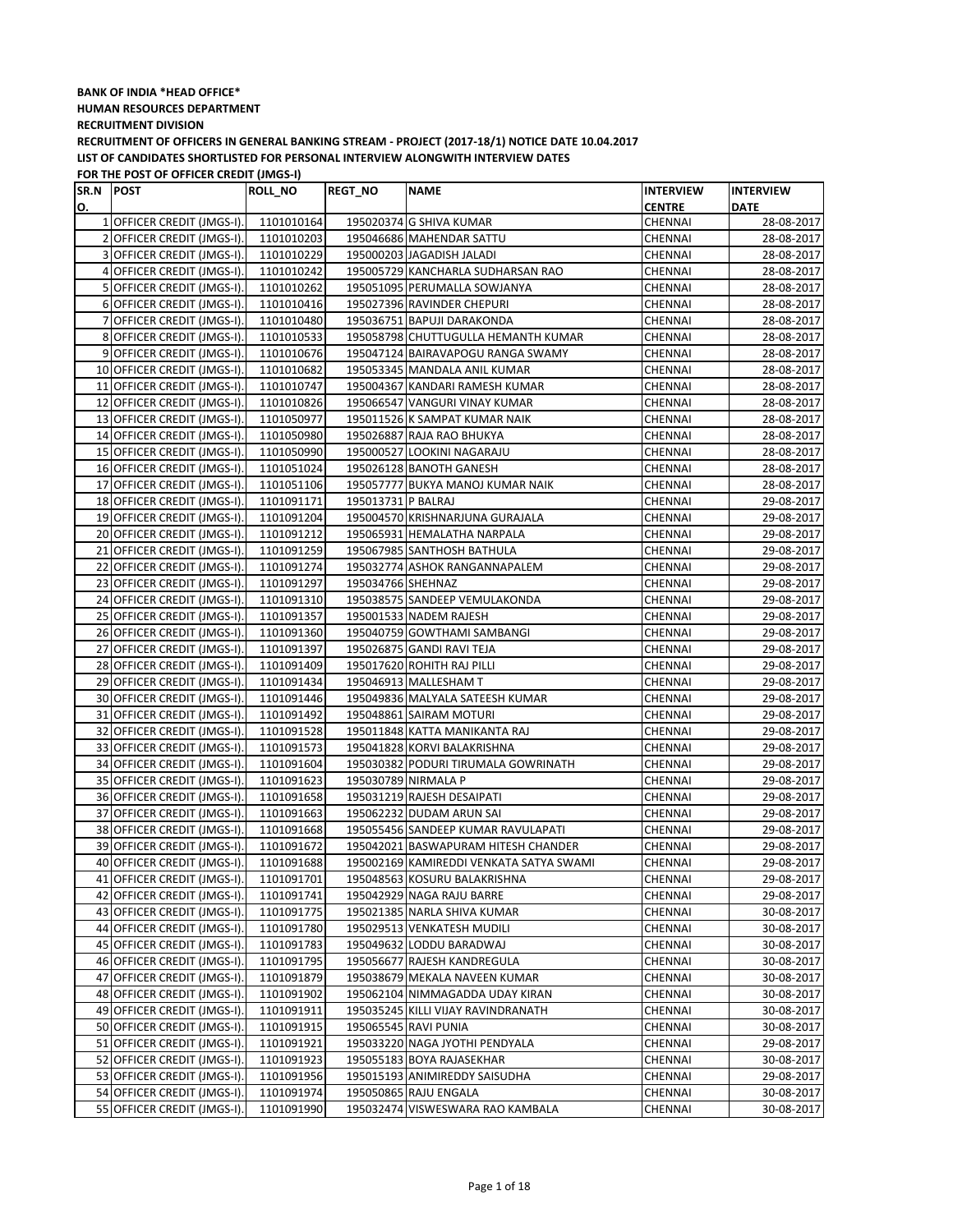| SR.N POST |                              | <b>ROLL_NO</b> | <b>REGT NO</b>      | <b>NAME</b>                              | <b>INTERVIEW</b> | <b>INTERVIEW</b> |
|-----------|------------------------------|----------------|---------------------|------------------------------------------|------------------|------------------|
| О.        |                              |                |                     |                                          | <b>CENTRE</b>    | <b>DATE</b>      |
|           | 56 OFFICER CREDIT (JMGS-I).  | 1101092009     |                     | 195012349 BANDARU SREE SATYA HARSHA VARD | CHENNAI          | 30-08-2017       |
|           | 57 OFFICER CREDIT (JMGS-I).  | 1101092022     |                     | 195059184 POODI KAMESWARARAO             | CHENNAI          | 30-08-2017       |
|           | 58 OFFICER CREDIT (JMGS-I).  | 1101132066     |                     | 195027649 SANDIP SUKUMAR PAL             | CHENNAI          | 11-09-2017       |
|           | 59 OFFICER CREDIT (JMGS-I).  | 1101132087     |                     | 195058816 VANGALA JHANSI                 | CHENNAI          | 12-09-2017       |
|           | 60 OFFICER CREDIT (JMGS-I).  | 1101132098     |                     | 195020380 SANDEEP APPANA                 | CHENNAI          | 11-09-2017       |
|           | 61 OFFICER CREDIT (JMGS-I).  | 1101132107     |                     | 195022468 V ANUDEEP KUMAR REDDY G        | CHENNAI          | 11-09-2017       |
|           | 62 OFFICER CREDIT (JMGS-I).  | 1101132108     |                     | 195067589 MEGHA SHYAM VAJINEPALLI        | CHENNAI          | 12-09-2017       |
|           | 63 OFFICER CREDIT (JMGS-I).  | 1101132175     |                     | 195023501 SRAVAN KUMAR BHAMEDIPATI       | CHENNAI          | 11-09-2017       |
|           | 64 OFFICER CREDIT (JMGS-I).  | 1101132271     |                     | 195060315 PRASHANT GUPTA                 | CHENNAI          | 11-09-2017       |
|           | 65 OFFICER CREDIT (JMGS-I).  | 1101132389     |                     | 195023585 JANAKI BANDLAMUDI              | CHENNAI          | 12-09-2017       |
|           | 66 OFFICER CREDIT (JMGS-I).  | 1101132475     |                     | 195024453 PODDUTURI HARISH REDDY         | CHENNAI          | 11-09-2017       |
|           | 67 OFFICER CREDIT (JMGS-I).  | 1101132478     |                     | 195046765 SANGEETHA REDDY K              | CHENNAI          | 12-09-2017       |
|           | 68 OFFICER CREDIT (JMGS-I).  | 1101132485     |                     | 195014749 MADDINENI SREEHARI NAIDU       | CHENNAI          | 11-09-2017       |
|           | 69 OFFICER CREDIT (JMGS-I).  | 1101132574     |                     | 195053415 ANKIT AMRITLAL SETA            | CHENNAI          | 11-09-2017       |
|           | 70 OFFICER CREDIT (JMGS-I).  | 1101132580     |                     | 195055431 D ABHISHEK                     | CHENNAI          | 11-09-2017       |
|           | 71 OFFICER CREDIT (JMGS-I).  | 1101132586     |                     | 195000696 NUSUM VENKATESWARA REDDY       | CHENNAI          | 11-09-2017       |
|           | 72 OFFICER CREDIT (JMGS-I).  | 1101132679     |                     | 195057968 CHANDRA SEKHAR KONA            | CHENNAI          | 11-09-2017       |
|           | 73 OFFICER CREDIT (JMGS-I).  | 1101132736     |                     | 195010488 SUMIT KUMAR                    | CHENNAI          | 11-09-2017       |
|           | 74 OFFICER CREDIT (JMGS-I).  | 1101132743     |                     | 195041721 KOMMAREDDY VENKATA REDDY       | CHENNAI          | 11-09-2017       |
|           | 75 OFFICER CREDIT (JMGS-I).  | 1101150072     |                     | 195002767 SRUJAN THOUTREDDY              | CHENNAI          | 12-09-2017       |
|           | 76 OFFICER CREDIT (JMGS-I).  | 1201010029     |                     | 195041900 SUBHANKAR DAS                  | <b>KOLKATA</b>   | 28-08-2017       |
|           | 77 OFFICER CREDIT (JMGS-I).  | 1201050102     |                     | 195056733 ELNISSTAR MYRTHONG             | KOLKATA          | 28-08-2017       |
|           | 78 OFFICER CREDIT (JMGS-I).  | 1201050124     |                     | 195047201 BARUN CHANDRA BORA             | KOLKATA          | 28-08-2017       |
|           | 79 OFFICER CREDIT (JMGS-I).  | 1201050157     |                     | 195021340 CHINGRIWUNG RUIVA SHIMRAY      | KOLKATA          | 28-08-2017       |
|           | 80 OFFICER CREDIT (JMGS-I).  | 1201090169     |                     | 195017454 SAKHI NATH                     | KOLKATA          | 29-08-2017       |
|           | 81 OFFICER CREDIT (JMGS-I).  | 1201090172     |                     | 195057580 PRASIT MORAN                   | KOLKATA          | 28-08-2017       |
|           | 82 OFFICER CREDIT (JMGS-I).  | 1201090173     |                     | 195012540 HIRANYA KUMAR DAS              | KOLKATA          | 28-08-2017       |
|           | 83 OFFICER CREDIT (JMGS-I).  | 1201090208     |                     | 195031388 MANNU ROY                      | KOLKATA          | 29-08-2017       |
|           | 84 OFFICER CREDIT (JMGS-I).  | 1301010056     |                     | 195001026 SUBHAM BHARTI                  | KOLKATA          | 28-08-2017       |
|           | 85 OFFICER CREDIT (JMGS-I).  | 1301010059     |                     | 195052935 BABITA KUMARI                  | KOLKATA          | 28-08-2017       |
|           | 86 OFFICER CREDIT (JMGS-I).  | 1301010079     |                     | 195053853 NAVEEN KUMAR BASAK             | KOLKATA          | 28-08-2017       |
|           | 87 OFFICER CREDIT (JMGS-I).  | 1301010106     |                     | 195013031 PRABHAT KUMAR                  | KOLKATA          | 28-08-2017       |
|           | 88 OFFICER CREDIT (JMGS-I).  | 1301010114     |                     | 195009556 PRITI CHOUDHARY                | KOLKATA          | 28-08-2017       |
|           | 89 OFFICER CREDIT (JMGS-I).  | 1301010117     |                     | 195030175 VITESHWAR KUMAR                | KOLKATA          | 28-08-2017       |
|           | 90 OFFICER CREDIT (JMGS-I).  | 1301010148     |                     | 195041895 SONALI SWETA                   | KOLKATA          | 28-08-2017       |
|           | 91 OFFICER CREDIT (JMGS-I).  | 1301090215     |                     | 195041631 MEDHA SURYANSHI                | KOLKATA          | 29-08-2017       |
|           | 92 OFFICER CREDIT (JMGS-I).  | 1301090367     |                     | 195031088 NEERAJ KUMAR                   | KOLKATA          | 29-08-2017       |
|           | 93 OFFICER CREDIT (JMGS-I).  | 1301090546     |                     | 195010991 SHASHI KUMAR ROY               | <b>KOLKATA</b>   | 29-08-2017       |
|           | 94 OFFICER CREDIT (JMGS-I).  | 1301090584     |                     | 195007600 JYOTSNA KRISHNAN               | <b>KOLKATA</b>   | 29-08-2017       |
|           | 95 OFFICER CREDIT (JMGS-I).  | 1301090602     |                     | 195001753 VIKASH ANAND                   | KOLKATA          | 29-08-2017       |
|           | 96 OFFICER CREDIT (JMGS-I).  | 1301090642     |                     | 195007569 SAURAV JALAN                   | KOLKATA          | 29-08-2017       |
|           | 97 OFFICER CREDIT (JMGS-I).  | 1301130731     |                     | 195052777 SURAJ KUMAR JHA                | KOLKATA          | 30-08-2017       |
|           | 98 OFFICER CREDIT (JMGS-I).  | 1301130740     |                     | 195015351 MANMOHAN MISHRA                | KOLKATA          | 30-08-2017       |
|           | 99 OFFICER CREDIT (JMGS-I).  | 1301130755     |                     | 195046792 SUMAN GOKARN                   | KOLKATA          | 30-08-2017       |
|           | 100 OFFICER CREDIT (JMGS-I). | 1301130760     |                     | 195037424 ABHISHEK KUMAR SINGH           | KOLKATA          | 30-08-2017       |
|           | 101 OFFICER CREDIT (JMGS-I). | 1301130832     | 195001002 AMRIT RAJ |                                          | KOLKATA          | 30-08-2017       |
|           | 102 OFFICER CREDIT (JMGS-I). | 1301130856     |                     | 195001634 KUMAR ROHIT                    | KOLKATA          | 30-08-2017       |
|           | 103 OFFICER CREDIT (JMGS-I). | 1301130949     |                     | 195054564 GAUTAM KUMAR                   | KOLKATA          | 30-08-2017       |
|           | 104 OFFICER CREDIT (JMGS-I). | 1301130993     | 195017682 KHUSHI    |                                          | KOLKATA          | 30-08-2017       |
|           | 105 OFFICER CREDIT (JMGS-I). | 1301131012     | 195012824 SONI JAIN |                                          | KOLKATA          | 30-08-2017       |
|           | 106 OFFICER CREDIT (JMGS-I). | 1301131013     |                     | 195038405 NEHA KUMARI                    | KOLKATA          | 30-08-2017       |
|           | 107 OFFICER CREDIT (JMGS-I). | 1301131020     |                     | 195003591 ROHAN MUKHOPADHYAY             | KOLKATA          | 30-08-2017       |
|           | 108 OFFICER CREDIT (JMGS-I). | 1301131030     |                     | 195011397 ABHIJEET KUMAR                 | KOLKATA          | 30-08-2017       |
|           | 109 OFFICER CREDIT (JMGS-I). | 1301131033     |                     | 195045511 KUMARI SHILPI                  | KOLKATA          | 30-08-2017       |
|           | 110 OFFICER CREDIT (JMGS-I). | 1301131035     |                     | 195035487 SHASHWAT                       | <b>KOLKATA</b>   | 30-08-2017       |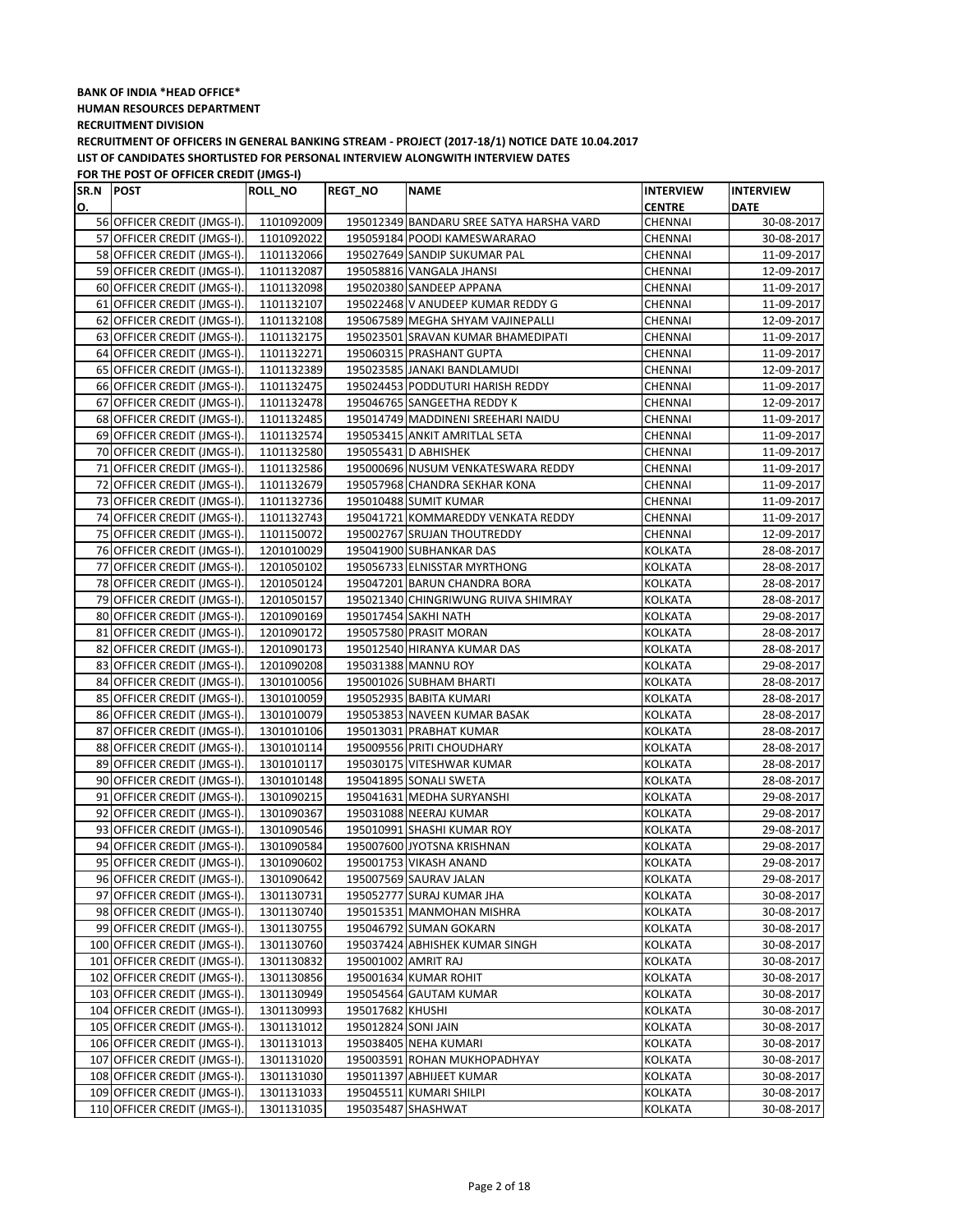# **BANK OF INDIA \*HEAD OFFICE\* HUMAN RESOURCES DEPARTMENT RECRUITMENT DIVISION**

**RECRUITMENT OF OFFICERS IN GENERAL BANKING STREAM - PROJECT (2017-18/1) NOTICE DATE 10.04.2017 LIST OF CANDIDATES SHORTLISTED FOR PERSONAL INTERVIEW ALONGWITH INTERVIEW DATES**

| SR.N POST |                              | <b>ROLL_NO</b> | <b>REGT_NO</b>       | <b>NAME</b>                     | <b>INTERVIEW</b> | <b>INTERVIEW</b> |
|-----------|------------------------------|----------------|----------------------|---------------------------------|------------------|------------------|
| О.        |                              |                |                      |                                 | <b>CENTRE</b>    | <b>DATE</b>      |
|           | 111 OFFICER CREDIT (JMGS-I). | 1301131074     |                      | 195038760 GAURAV KHANDELWAL     | KOLKATA          | 30-08-2017       |
|           | 112 OFFICER CREDIT (JMGS-I). | 1301131086     |                      | 195029992 ASHISH KUMAR          | KOLKATA          | 30-08-2017       |
|           | 113 OFFICER CREDIT (JMGS-I). | 1301131106     |                      | 195005069 SUPRIYA DUTTA         | KOLKATA          | 30-08-2017       |
|           | 114 OFFICER CREDIT (JMGS-I). | 1301131161     |                      | 195022126 SHAILESH KUMAR TIWARY | KOLKATA          | 30-08-2017       |
|           | 115 OFFICER CREDIT (JMGS-I). | 1401010052     | 195019507 SHWETA     |                                 | <b>NEW DELHI</b> | 28-08-2017       |
|           | 116 OFFICER CREDIT (JMGS-I). | 1401010061     | 195020771 ASHU       |                                 | <b>NEW DELHI</b> | 28-08-2017       |
|           | 117 OFFICER CREDIT (JMGS-I). | 1401010216     |                      | 195037591 HARPREET KAUR         | <b>NEW DELHI</b> | 28-08-2017       |
|           | 118 OFFICER CREDIT (JMGS-I). | 1401010311     | 195029324 ANSHIKA    |                                 | <b>NEW DELHI</b> | 28-08-2017       |
|           | 119 OFFICER CREDIT (JMGS-I). | 1401010339     |                      | 195008374 PREETI RANI DASS      | NEW DELHI        | 28-08-2017       |
|           | 120 OFFICER CREDIT (JMGS-I). | 1401010450     |                      | 195005400 KANCHAN DASS          | <b>NEW DELHI</b> | 28-08-2017       |
|           | 121 OFFICER CREDIT (JMGS-I). | 1401010757     |                      | 195004689 SUMIT PAUL            | NEW DELHI        | 28-08-2017       |
|           | 122 OFFICER CREDIT (JMGS-I). | 1401010811     |                      | 195010280 CHETAN VERDHAN        | NEW DELHI        | 28-08-2017       |
|           | 123 OFFICER CREDIT (JMGS-I). | 1401010842     |                      | 195030534 SAHIL DOGRA           | NEW DELHI        | 28-08-2017       |
|           | 124 OFFICER CREDIT (JMGS-I). | 1401010847     | 195041910 HANS RAJ   |                                 | <b>NEW DELHI</b> | 28-08-2017       |
|           | 125 OFFICER CREDIT (JMGS-I). | 1401010945     |                      | 195026573 VIVEK KUMAR           | <b>NEW DELHI</b> | 28-08-2017       |
|           | 126 OFFICER CREDIT (JMGS-I). | 1401011132     |                      | 195070620 HARDEEP SINGH         | <b>NEW DELHI</b> | 28-08-2017       |
|           | 127 OFFICER CREDIT (JMGS-I). | 1401090023     |                      | 195050315 RENU VERMA            | <b>NEW DELHI</b> | 30-08-2017       |
|           | 128 OFFICER CREDIT (JMGS-I). | 1401090202     | 195001963 RUBY DEVI  |                                 | <b>NEW DELHI</b> | 30-08-2017       |
|           | 129 OFFICER CREDIT (JMGS-I). | 1401090293     |                      | 195046310 NAVJOT KAUR           | <b>NEW DELHI</b> | 30-08-2017       |
|           | 130 OFFICER CREDIT (JMGS-I). | 1401090344     |                      | 195040676 KOMAL DEVGAN          | <b>NEW DELHI</b> | 30-08-2017       |
|           | 131 OFFICER CREDIT (JMGS-I). | 1401090623     |                      | 195035301 NARESH KUMAR          | NEW DELHI        | 29-08-2017       |
|           | 132 OFFICER CREDIT (JMGS-I). | 1401090625     |                      | 195059013 ROTASH KUMAR          | <b>NEW DELHI</b> | 29-08-2017       |
|           | 133 OFFICER CREDIT (JMGS-I). | 1401090702     |                      | 195018303 BHUDEV DHIMAN         | <b>NEW DELHI</b> | 29-08-2017       |
|           | 134 OFFICER CREDIT (JMGS-I). | 1401091041     |                      | 195068417 HARSHIT KUMAR         | NEW DELHI        | 29-08-2017       |
|           | 135 OFFICER CREDIT (JMGS-I). | 1401091072     |                      | 195065684 RAMESHWAR KUMAR       | NEW DELHI        | 29-08-2017       |
|           | 136 OFFICER CREDIT (JMGS-I). | 1401130021     |                      | 195016423 SURABHI THAPAR        | NEW DELHI        | 20-09-2017       |
|           | 137 OFFICER CREDIT (JMGS-I). | 1401130037     |                      | 195036713 PUSHPA RANI           | NEW DELHI        | 20-09-2017       |
|           | 138 OFFICER CREDIT (JMGS-I). | 1401130068     | 195013706 KANIKA     |                                 | <b>NEW DELHI</b> | 20-09-2017       |
|           | 139 OFFICER CREDIT (JMGS-I). | 1401130118     |                      | 195013985 HARVINDER KAUR        | <b>NEW DELHI</b> | 20-09-2017       |
|           | 140 OFFICER CREDIT (JMGS-I). | 1401130119     |                      | 195037470 SURBHI GOEL           | NEW DELHI        | 20-09-2017       |
|           | 141 OFFICER CREDIT (JMGS-I). | 1401130124     | 195042279 RINKI RANI |                                 | <b>NEW DELHI</b> | 20-09-2017       |
|           | 142 OFFICER CREDIT (JMGS-I). | 1401130138     |                      | 195014609 MONIKA BARAK          | <b>NEW DELHI</b> | 20-09-2017       |
|           | 143 OFFICER CREDIT (JMGS-I). | 1401130147     |                      | 195053101 B SOWMYA              | NEW DELHI        | 20-09-2017       |
|           | 144 OFFICER CREDIT (JMGS-I). | 1401130162     | 195043278 VANDANA    |                                 | NEW DELHI        | 20-09-2017       |
|           | 145 OFFICER CREDIT (JMGS-I). | 1401130171     | 195009771 PRIYANKA   |                                 | NEW DELHI        | 20-09-2017       |
|           | 146 OFFICER CREDIT (JMGS-I). | 1401130178     |                      | 195052828 VAGISHA SHARMA        | NEW DELHI        | 20-09-2017       |
|           | 147 OFFICER CREDIT (JMGS-I). | 1401130179     |                      | 195059226 PAYAL ARORA           | NEW DELHI        | 20-09-2017       |
|           | 148 OFFICER CREDIT (JMGS-I). | 1401130215     | 195013821 SONIA      |                                 | NEW DELHI        | 20-09-2017       |
|           | 149 OFFICER CREDIT (JMGS-I). | 1401130295     |                      | 195035246 ASHIMA GUPTA          | <b>NEW DELHI</b> | 20-09-2017       |
|           | 150 OFFICER CREDIT (JMGS-I). | 1401130324     | 195054799 PURVASHI   |                                 | <b>NEW DELHI</b> | 18-09-2017       |
|           | 151 OFFICER CREDIT (JMGS-I). | 1401130368     |                      | 195045093 AMANJOT KAUR          | <b>NEW DELHI</b> | 18-09-2017       |
|           | 152 OFFICER CREDIT (JMGS-I). | 1401130399     |                      | 195043361 SURBHI GARG           | NEW DELHI        | 18-09-2017       |
|           | 153 OFFICER CREDIT (JMGS-I). | 1401130401     |                      | 195036749 JASDEEP KAUR          | <b>NEW DELHI</b> | 18-09-2017       |
|           | 154 OFFICER CREDIT (JMGS-I). | 1401130407     | 195008358 PRIYANKA   |                                 | <b>NEW DELHI</b> | 18-09-2017       |
|           | 155 OFFICER CREDIT (JMGS-I). | 1401130428     |                      | 195051495 PARUL MADHAN          | NEW DELHI        | 18-09-2017       |
|           | 156 OFFICER CREDIT (JMGS-I). | 1401130439     |                      | 195021310 SUKRITI SAINI         | NEW DELHI        | 18-09-2017       |
|           | 157 OFFICER CREDIT (JMGS-I). | 1401130529     | 195067007 REEMA      |                                 | NEW DELHI        | 18-09-2017       |
|           | 158 OFFICER CREDIT (JMGS-I). | 1401130531     |                      | 195064481 KANCHAN DEEP          | <b>NEW DELHI</b> | 18-09-2017       |
|           | 159 OFFICER CREDIT (JMGS-I). | 1401130560     |                      | 195064158 MANIKA ARORA          | NEW DELHI        | 18-09-2017       |
|           | 160 OFFICER CREDIT (JMGS-I). | 1401130573     |                      | 195067540 NEHA GUPTA            | NEW DELHI        | 18-09-2017       |
|           | 161 OFFICER CREDIT (JMGS-I). | 1401130610     | 195060300 KOMAL      |                                 | <b>NEW DELHI</b> | 18-09-2017       |
|           | 162 OFFICER CREDIT (JMGS-I). | 1401130637     |                      | 195008797 ANKUSH TANEJA         | NEW DELHI        | 31-08-2017       |
|           | 163 OFFICER CREDIT (JMGS-I). | 1401130659     |                      | 195045014 RAVI SHANKAR SHUKLA   | NEW DELHI        | 31-08-2017       |
|           | 164 OFFICER CREDIT (JMGS-I). | 1401130668     |                      | 195011394 RAJU PANDEY           | NEW DELHI        | 31-08-2017       |
|           | 165 OFFICER CREDIT (JMGS-I). | 1401130696     |                      | 195056204 GAUTAM MEHRA          | NEW DELHI        | 31-08-2017       |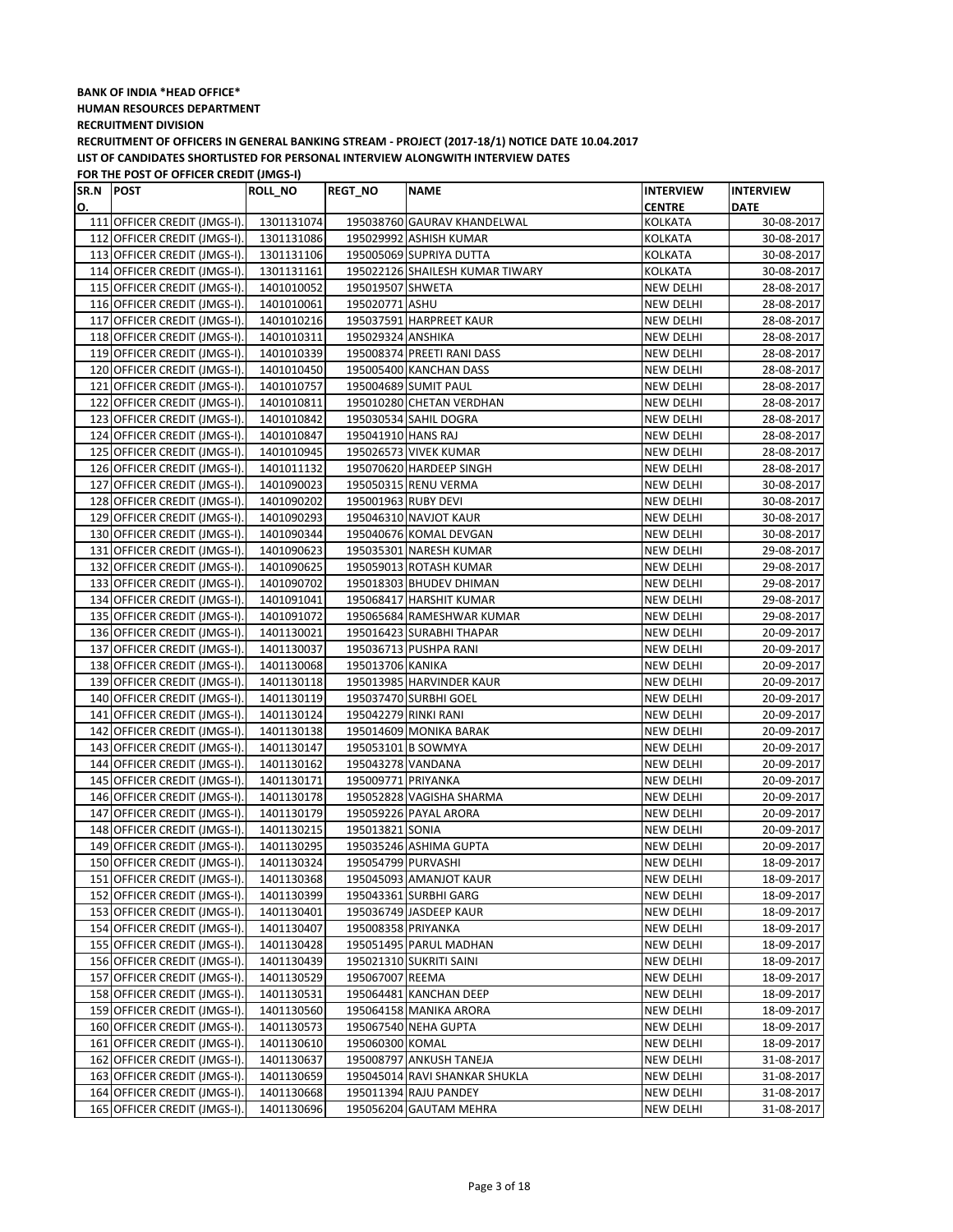| SR.N POST |                                                              | ROLL_NO                  | <b>REGT_NO</b>     | <b>NAME</b>                                           | <b>INTERVIEW</b>       | <b>INTERVIEW</b>         |
|-----------|--------------------------------------------------------------|--------------------------|--------------------|-------------------------------------------------------|------------------------|--------------------------|
| О.        |                                                              |                          |                    |                                                       | <b>CENTRE</b>          | <b>DATE</b>              |
|           | 166 OFFICER CREDIT (JMGS-I).                                 | 1401130728               |                    | 195015730 ASHISH BAJAJ                                | <b>NEW DELHI</b>       | 31-08-2017               |
|           | 167 OFFICER CREDIT (JMGS-I).                                 | 1401130737               |                    | 195060066 SAGAR ARORA                                 | NEW DELHI              | 31-08-2017               |
|           | 168 OFFICER CREDIT (JMGS-I).                                 | 1401130780               |                    | 195012358 VIJAY SINGH                                 | NEW DELHI              | 31-08-2017               |
|           | 169 OFFICER CREDIT (JMGS-I).                                 | 1401130817               |                    | 195051520 SOURABH SALUJA                              | <b>NEW DELHI</b>       | 31-08-2017               |
|           | 170 OFFICER CREDIT (JMGS-I).                                 | 1401130840               |                    | 195050075 HARDEEP KALA                                | <b>NEW DELHI</b>       | 31-08-2017               |
|           | 171 OFFICER CREDIT (JMGS-I).                                 | 1401130879               |                    | 195038480 NIKHIL JAIN                                 | NEW DELHI              | 31-08-2017               |
|           | 172 OFFICER CREDIT (JMGS-I).                                 | 1401130908               |                    | 195059217 GURPREET SINGH                              | NEW DELHI              | 31-08-2017               |
|           | 173 OFFICER CREDIT (JMGS-I).                                 | 1401130924               |                    | 195058183 SAHIL NARANG                                | NEW DELHI              | 31-08-2017               |
|           | 174 OFFICER CREDIT (JMGS-I).                                 | 1401130929               |                    | 195016778 KAPIL SHARMA                                | NEW DELHI              | 31-08-2017               |
|           | 175 OFFICER CREDIT (JMGS-I).                                 | 1401131038               |                    | 195069896 GAURAV SHARMA                               | NEW DELHI              | 31-08-2017               |
|           | 176 OFFICER CREDIT (JMGS-I).                                 | 1401131096               |                    | 195063355 GIRISH RELHAN                               | NEW DELHI              | 19-09-2017               |
|           | 177 OFFICER CREDIT (JMGS-I).                                 | 1401131171               |                    | 195062413 GURSHARAN SINGH                             | <b>NEW DELHI</b>       | 20-09-2017               |
|           | 178 OFFICER CREDIT (JMGS-I).                                 | 1501010018               |                    | 195042632 LIKHIL KUMAR GONDANE                        | KOLKATA                | 28-08-2017               |
|           | 179 OFFICER CREDIT (JMGS-I).                                 | 1501010030               |                    | 195049887 ASHUTOSH KUMAR VERMA                        | KOLKATA                | 28-08-2017               |
|           | 180 OFFICER CREDIT (JMGS-I).                                 | 1501010034               |                    | 195027505 SUMEDH MILIND MESHRAM                       | KOLKATA                | 28-08-2017               |
|           | 181 OFFICER CREDIT (JMGS-I).                                 | 1501010038               |                    | 195053098 GHANSHYAM CHINTAMAN RAUT                    | KOLKATA                | 28-08-2017               |
|           | 182 OFFICER CREDIT (JMGS-I).                                 | 1501050081               |                    | 195021107 SANDHYA BAGHEL                              | KOLKATA                | 28-08-2017               |
|           | 183 OFFICER CREDIT (JMGS-I).                                 | 1501090140               |                    | 195039878 SHHARAD PAL                                 | KOLKATA                | 29-08-2017               |
|           | 184 OFFICER CREDIT (JMGS-I).                                 | 1501090160               |                    | 195047166 HRUSHIKESH BISWAL                           | <b>KOLKATA</b>         | 29-08-2017               |
|           | 185 OFFICER CREDIT (JMGS-I).                                 | 1501090171               |                    | 195062542 SUJEET ASATKAR                              | KOLKATA                | 29-08-2017               |
|           | 186 OFFICER CREDIT (JMGS-I).                                 | 1501130187               |                    | 195012875 RASHEE AGRAWAL                              | <b>KOLKATA</b>         | 30-08-2017               |
|           | 187 OFFICER CREDIT (JMGS-I).                                 | 1501130257               |                    | 195028423 JYOTI RANJAN RAY                            | <b>KOLKATA</b>         | 30-08-2017               |
|           | 188 OFFICER CREDIT (JMGS-I).                                 | 1501130296               |                    | 195039245 KISHAN SEJPAL                               | KOLKATA                | 30-08-2017               |
|           | 189 OFFICER CREDIT (JMGS-I).                                 | 1501130299               |                    | 195013093 SUSHIL KUMAR CHOUDHARY                      | KOLKATA                | 30-08-2017               |
|           | 190 OFFICER CREDIT (JMGS-I).                                 | 1601010047               |                    | 195015376 JYOTI BHATIA                                | <b>NEW DELHI</b>       | 28-08-2017               |
|           | 191 OFFICER CREDIT (JMGS-I).                                 | 1601010067               |                    | 195010279 MEGHA SAJJAN                                | <b>NEW DELHI</b>       | 28-08-2017               |
|           | 192 OFFICER CREDIT (JMGS-I).                                 | 1601010127               |                    | 195014139 R KINGSEELY JAYAMALA                        | NEW DELHI              | 28-08-2017               |
|           | 193 OFFICER CREDIT (JMGS-I).                                 | 1601010141               |                    | 195004512 PINKI MANDAL                                | <b>NEW DELHI</b>       | 28-08-2017               |
|           | 194 OFFICER CREDIT (JMGS-I).                                 | 1601010206               |                    | 195004023 PRATIBHA BHANDARI                           | <b>NEW DELHI</b>       | 28-08-2017               |
|           | 195 OFFICER CREDIT (JMGS-I).                                 | 1601010350               |                    | 195008920 SUMAN SONGARA                               | <b>NEW DELHI</b>       | 28-08-2017               |
|           | 196 OFFICER CREDIT (JMGS-I).                                 | 1601010365               | 195010111 SHALU    |                                                       | NEW DELHI              | 28-08-2017               |
|           | 197 OFFICER CREDIT (JMGS-I).                                 | 1601010440               |                    | 195000585 ARUN SHAKYAWAR                              | NEW DELHI              | 28-08-2017               |
|           | 198 OFFICER CREDIT (JMGS-I).                                 | 1601010577               | 195034435 SHALINI  |                                                       | NEW DELHI              | 28-08-2017               |
|           | 199 OFFICER CREDIT (JMGS-I).                                 | 1601010691               |                    | 195028453 RASHMI ARYA                                 | NEW DELHI              | 28-08-2017               |
|           | 200 OFFICER CREDIT (JMGS-I).                                 | 1601010857               |                    | 195029816 NISHA RANI                                  | NEW DELHI              | 28-08-2017               |
|           | 201 OFFICER CREDIT (JMGS-I).                                 | 1601011497               |                    | 195061844 SUBHESWARI DAS                              | NEW DELHI              | 28-08-2017               |
|           | 202 OFFICER CREDIT (JMGS-I).                                 | 1601011518               | 195062878 YACHIKA  |                                                       | <b>NEW DELHI</b>       | 28-08-2017               |
|           | 203 OFFICER CREDIT (JMGS-I).                                 | 1601011691               |                    | 195069162 PREETI TITORIYA                             | NEW DELHI              | 28-08-2017               |
|           | 204 OFFICER CREDIT (JMGS-I).                                 | 1601011774               | 195001377 MUKESH   |                                                       | NEW DELHI              | 28-08-2017               |
|           | 205 OFFICER CREDIT (JMGS-I).                                 | 1601011798               |                    | 195000429 AMIT KUMAR                                  | <b>NEW DELHI</b>       | 28-08-2017               |
|           | 206 OFFICER CREDIT (JMGS-I).                                 | 1601011861               |                    | 195018404 NISHANT KUMAR SINGH                         | NEW DELHI              | 28-08-2017               |
|           | 207 OFFICER CREDIT (JMGS-I).                                 | 1601012002               | 195004855 RAVINDER |                                                       | NEW DELHI              | 28-08-2017               |
|           | 208 OFFICER CREDIT (JMGS-I).                                 | 1601012262               |                    | 195022940 ETISH KUMAR                                 | NEW DELHI              | 28-08-2017               |
|           | 209 OFFICER CREDIT (JMGS-I).                                 | 1601012283               |                    | 195020528 SATNAM SINGH                                | NEW DELHI              | 28-08-2017               |
|           | 210 OFFICER CREDIT (JMGS-I).                                 | 1601012510               |                    | 195070249 VIKAS SAGAR                                 | NEW DELHI              | 28-08-2017               |
|           | 211 OFFICER CREDIT (JMGS-I).                                 | 1601012549               |                    | 195059668 PRAJWAL YUWRAJ RANGARI                      | NEW DELHI              | 28-08-2017               |
|           | 212 OFFICER CREDIT (JMGS-I).                                 | 1601012554               |                    | 195042312 AVINASH KUMAR                               | NEW DELHI              | 28-08-2017               |
|           | 213 OFFICER CREDIT (JMGS-I).                                 | 1601012849               |                    | 195061207 ANKUR TOMAR                                 | NEW DELHI              | 28-08-2017               |
|           | 214 OFFICER CREDIT (JMGS-I).                                 | 1601012870               |                    | 195066512 AMIT BUNDELA                                | NEW DELHI              | 28-08-2017               |
|           | 215 OFFICER CREDIT (JMGS-I).                                 | 1601012935               |                    | 195066237 ROHIT KUMAR                                 | NEW DELHI              | 28-08-2017               |
|           | 216 OFFICER CREDIT (JMGS-I).                                 | 1601012997               |                    | 195044405 SAIKAT KARAR                                | NEW DELHI              | 28-08-2017               |
|           | 217 OFFICER CREDIT (JMGS-I).                                 | 1601013194               |                    | 195035073 SAGAR KANOJIA                               | NEW DELHI              | 28-08-2017               |
|           | 218 OFFICER CREDIT (JMGS-I).                                 | 1601013410               |                    | 195065717 AKASH HARIT                                 | NEW DELHI              | 29-08-2017               |
|           | 219 OFFICER CREDIT (JMGS-I).<br>220 OFFICER CREDIT (JMGS-I). | 1601013537<br>1601013643 |                    | 195029003 PALLAV ANGRULLA<br>195032253 HIMANSHU SINGH | NEW DELHI<br>NEW DELHI | 29-08-2017<br>29-08-2017 |
|           |                                                              |                          |                    |                                                       |                        |                          |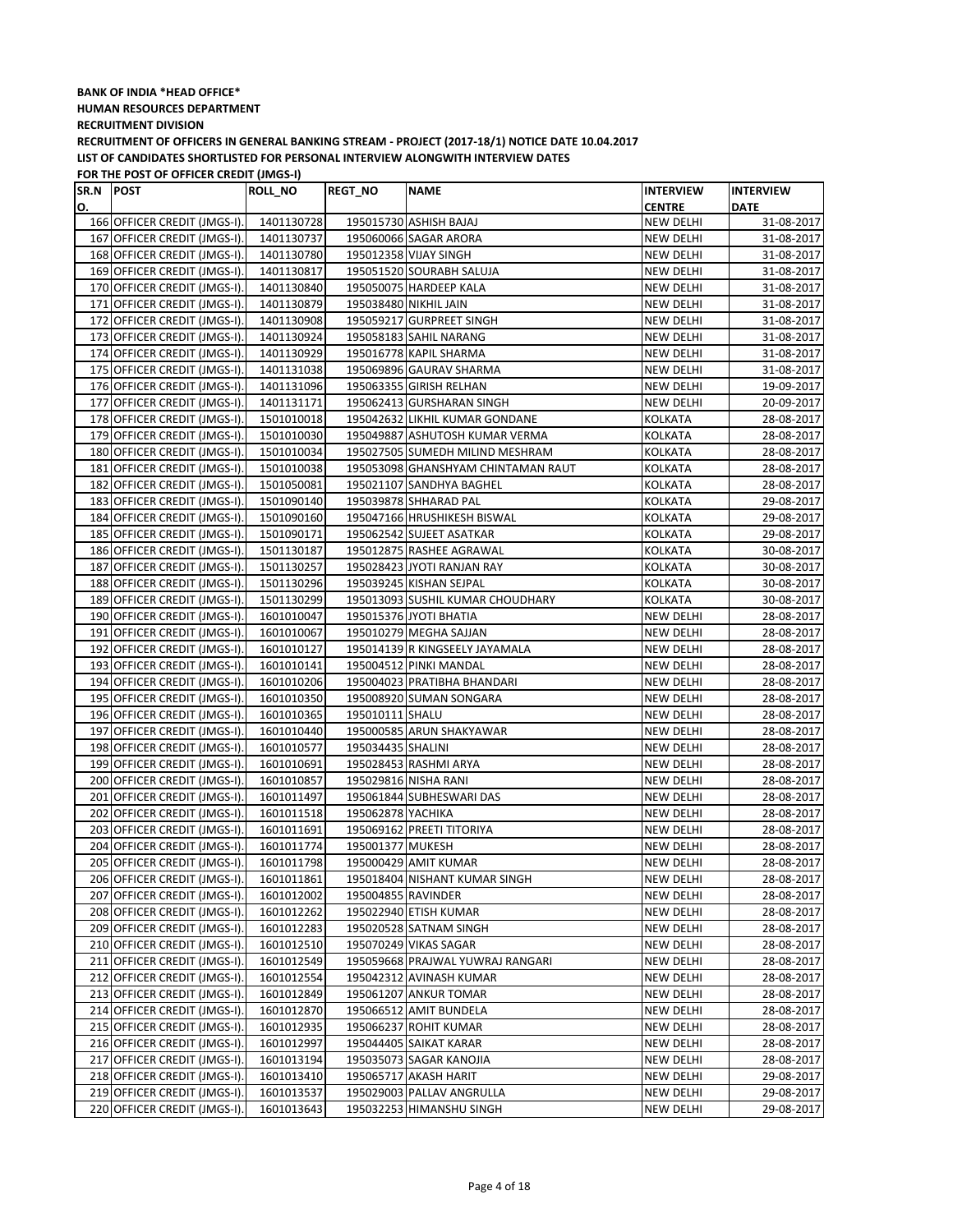| SR.N POST |                              | ROLL_NO    | <b>REGT_NO</b>    | <b>NAME</b>                       | <b>INTERVIEW</b> | <b>INTERVIEW</b> |
|-----------|------------------------------|------------|-------------------|-----------------------------------|------------------|------------------|
| О.        |                              |            |                   |                                   | <b>CENTRE</b>    | <b>DATE</b>      |
|           | 221 OFFICER CREDIT (JMGS-I). | 1601050081 |                   | 195013641 MAMTA KUMARI            | <b>NEW DELHI</b> | 29-08-2017       |
|           | 222 OFFICER CREDIT (JMGS-I). | 1601050276 | 195011737 RUCHI   |                                   | <b>NEW DELHI</b> | 29-08-2017       |
|           | 223 OFFICER CREDIT (JMGS-I). | 1601050715 |                   | 195043477 NIDHI MEENA             | <b>NEW DELHI</b> | 29-08-2017       |
|           | 224 OFFICER CREDIT (JMGS-I). | 1601051748 |                   | 195000384 PRADHAN MEENA           | <b>NEW DELHI</b> | 29-08-2017       |
|           | 225 OFFICER CREDIT (JMGS-I). | 1601053105 |                   | 195034785 KULDEEP KUMAR           | NEW DELHI        | 29-08-2017       |
|           | 226 OFFICER CREDIT (JMGS-I). | 1601090149 |                   | 195006031 RAVNEET KAUR            | NEW DELHI        | 30-08-2017       |
|           | 227 OFFICER CREDIT (JMGS-I). | 1601090345 |                   | 195020082 POOJA SINGH             | NEW DELHI        | 30-08-2017       |
|           | 228 OFFICER CREDIT (JMGS-I). | 1601090423 |                   | 195004886 MONIKA CHANDRA          | NEW DELHI        | 30-08-2017       |
|           | 229 OFFICER CREDIT (JMGS-I). | 1601090575 |                   | 195041151 AMRITA KUMARI           | NEW DELHI        | 30-08-2017       |
|           | 230 OFFICER CREDIT (JMGS-I). | 1601090732 |                   | 195028763 POOJA KUMARI            | NEW DELHI        | 30-08-2017       |
|           | 231 OFFICER CREDIT (JMGS-I). | 1601090797 |                   | 195035011 NISHU SONI              | NEW DELHI        | 30-08-2017       |
|           | 232 OFFICER CREDIT (JMGS-I). | 1601091053 |                   | 195070381 SNIGDHA SONI            | <b>NEW DELHI</b> | 30-08-2017       |
|           | 233 OFFICER CREDIT (JMGS-I). | 1601091150 |                   | 195058411 JYOTI YADAV             | <b>NEW DELHI</b> | 30-08-2017       |
|           | 234 OFFICER CREDIT (JMGS-I). | 1601091659 |                   | 195060887 DEEPTI YADAV            | <b>NEW DELHI</b> | 30-08-2017       |
|           | 235 OFFICER CREDIT (JMGS-I). | 1601091671 |                   | 195047296 SHRADDHA SACHAN         | NEW DELHI        | 30-08-2017       |
|           | 236 OFFICER CREDIT (JMGS-I). | 1601091789 |                   | 195000232 JASPREET SINGH          | NEW DELHI        | 30-08-2017       |
|           | 237 OFFICER CREDIT (JMGS-I). | 1601091844 |                   | 195009469 RAMESH CHOUDHARY        | NEW DELHI        | 30-08-2017       |
|           | 238 OFFICER CREDIT (JMGS-I). | 1601091891 |                   | 195024222 SUNIL VISHWAKARMA       | NEW DELHI        | 30-08-2017       |
|           | 239 OFFICER CREDIT (JMGS-I). | 1601091990 |                   | 195020038 NIVESH SAIN             | NEW DELHI        | 30-08-2017       |
|           | 240 OFFICER CREDIT (JMGS-I). | 1601091992 |                   | 195022235 SHAILESH KUMAR YADAV    | <b>NEW DELHI</b> | 30-08-2017       |
|           | 241 OFFICER CREDIT (JMGS-I). | 1601092048 |                   | 195003458 MANJEET SINGH           | <b>NEW DELHI</b> | 30-08-2017       |
|           | 242 OFFICER CREDIT (JMGS-I). | 1601092056 |                   | 195023477 PRAKASH KUMAR CHOUDHURY | <b>NEW DELHI</b> | 30-08-2017       |
|           | 243 OFFICER CREDIT (JMGS-I). | 1601092094 |                   | 195006911 PAWAN KUMAR             | NEW DELHI        | 30-08-2017       |
|           | 244 OFFICER CREDIT (JMGS-I). | 1601092097 |                   | 195013245 SUMIT KUMAR             | <b>NEW DELHI</b> | 30-08-2017       |
|           | 245 OFFICER CREDIT (JMGS-I). | 1601092122 |                   | 195020617 VIVEK DHIMAN            | <b>NEW DELHI</b> | 30-08-2017       |
|           | 246 OFFICER CREDIT (JMGS-I). | 1601092177 |                   | 195022524 MAYANK VERMA            | <b>NEW DELHI</b> | 30-08-2017       |
|           | 247 OFFICER CREDIT (JMGS-I). | 1601092225 |                   | 195022493 KRISHAN GOPAL SONI      | NEW DELHI        | 30-08-2017       |
|           | 248 OFFICER CREDIT (JMGS-I). | 1601092238 |                   | 195004193 MUKESH KUMAR SAIN       | <b>NEW DELHI</b> | 30-08-2017       |
|           | 249 OFFICER CREDIT (JMGS-I). | 1601092384 | 195056493 LAKSHAY |                                   | NEW DELHI        | 30-08-2017       |
|           | 250 OFFICER CREDIT (JMGS-I). | 1601092392 |                   | 195035972 RUTESH KUMAR            | NEW DELHI        | 30-08-2017       |
|           | 251 OFFICER CREDIT (JMGS-I). | 1601092580 |                   | 195065139 VIKRAM SINGH            | NEW DELHI        | 30-08-2017       |
|           | 252 OFFICER CREDIT (JMGS-I). | 1601092647 |                   | 195032899 VIVEK YADAV             | NEW DELHI        | 30-08-2017       |
|           | 253 OFFICER CREDIT (JMGS-I). | 1601093033 |                   | 195052567 REHAN SIDDIQE           | NEW DELHI        | 30-08-2017       |
|           | 254 OFFICER CREDIT (JMGS-I). | 1601093111 |                   | 195064240 RAJ KISHORE GOSWAMI     | <b>NEW DELHI</b> | 30-08-2017       |
|           | 255 OFFICER CREDIT (JMGS-I). | 1601093160 |                   | 195053611 AJAY SINGH              | NEW DELHI        | 31-08-2017       |
|           | 256 OFFICER CREDIT (JMGS-I). | 1601093163 |                   | 195047619 BHANWAR SINGH           | NEW DELHI        | 31-08-2017       |
|           | 257 OFFICER CREDIT (JMGS-I). | 1601093220 |                   | 195035095 VIKAS JAISWAL           | <b>NEW DELHI</b> | 31-08-2017       |
|           | 258 OFFICER CREDIT (JMGS-I). | 1601093249 |                   | 195063931 MANISH ROHILLA          | NEW DELHI        | 31-08-2017       |
|           | 259 OFFICER CREDIT (JMGS-I). | 1601093266 |                   | 195033772 MUKESH KUMAR            | NEW DELHI        | 31-08-2017       |
|           | 260 OFFICER CREDIT (JMGS-I). | 1601093307 |                   | 195051529 VARUN YADAV             | NEW DELHI        | 31-08-2017       |
|           | 261 OFFICER CREDIT (JMGS-I). | 1601093330 |                   | 195053904 PAWAN KUMAR             | NEW DELHI        | 31-08-2017       |
|           | 262 OFFICER CREDIT (JMGS-I). | 1601093375 |                   | 195062251 RAMESH MAHLA            | NEW DELHI        | 31-08-2017       |
|           | 263 OFFICER CREDIT (JMGS-I). | 1601093535 |                   | 195025696 VICKY KUMAR             | NEW DELHI        | 31-08-2017       |
|           | 264 OFFICER CREDIT (JMGS-I). | 1601093626 |                   | 195068963 RAMAN KUMAR CHOUDHARY   | NEW DELHI        | 31-08-2017       |
|           | 265 OFFICER CREDIT (JMGS-I). | 1601130132 |                   | 195012574 KHUSBOO SRIVASTAVA      | NEW DELHI        | 18-09-2017       |
|           | 266 OFFICER CREDIT (JMGS-I). | 1601130182 |                   | 195000516 NEHA GUPTA              | <b>NEW DELHI</b> | 18-09-2017       |
|           | 267 OFFICER CREDIT (JMGS-I). | 1601130184 |                   | 195005088 SHEFALI JAIN            | <b>NEW DELHI</b> | 18-09-2017       |
|           | 268 OFFICER CREDIT (JMGS-I). | 1601130262 |                   | 195004725 KANIKA SAXENA           | NEW DELHI        | 18-09-2017       |
|           | 269 OFFICER CREDIT (JMGS-I). | 1601130278 |                   | 195004189 ANAMIKA DOLAI           | <b>NEW DELHI</b> | 18-09-2017       |
|           | 270 OFFICER CREDIT (JMGS-I). | 1601130279 |                   | 195015538 GUNJAN MITTAL           | NEW DELHI        | 18-09-2017       |
|           | 271 OFFICER CREDIT (JMGS-I). | 1601130281 |                   | 195015417 MAMTA JAIN              | NEW DELHI        | 18-09-2017       |
|           | 272 OFFICER CREDIT (JMGS-I). | 1601130301 |                   | 195001907 MANISHA JINDAL          | NEW DELHI        | 18-09-2017       |
|           | 273 OFFICER CREDIT (JMGS-I). | 1601130339 |                   | 195014032 ABHA MITTAL             | <b>NEW DELHI</b> | 18-09-2017       |
|           | 274 OFFICER CREDIT (JMGS-I). | 1601130371 |                   | 195010508 SHIVANI AGARWAL         | NEW DELHI        | 18-09-2017       |
|           | 275 OFFICER CREDIT (JMGS-I). | 1601130372 |                   | 195002534 SURBHI MAKKAR           | <b>NEW DELHI</b> | 18-09-2017       |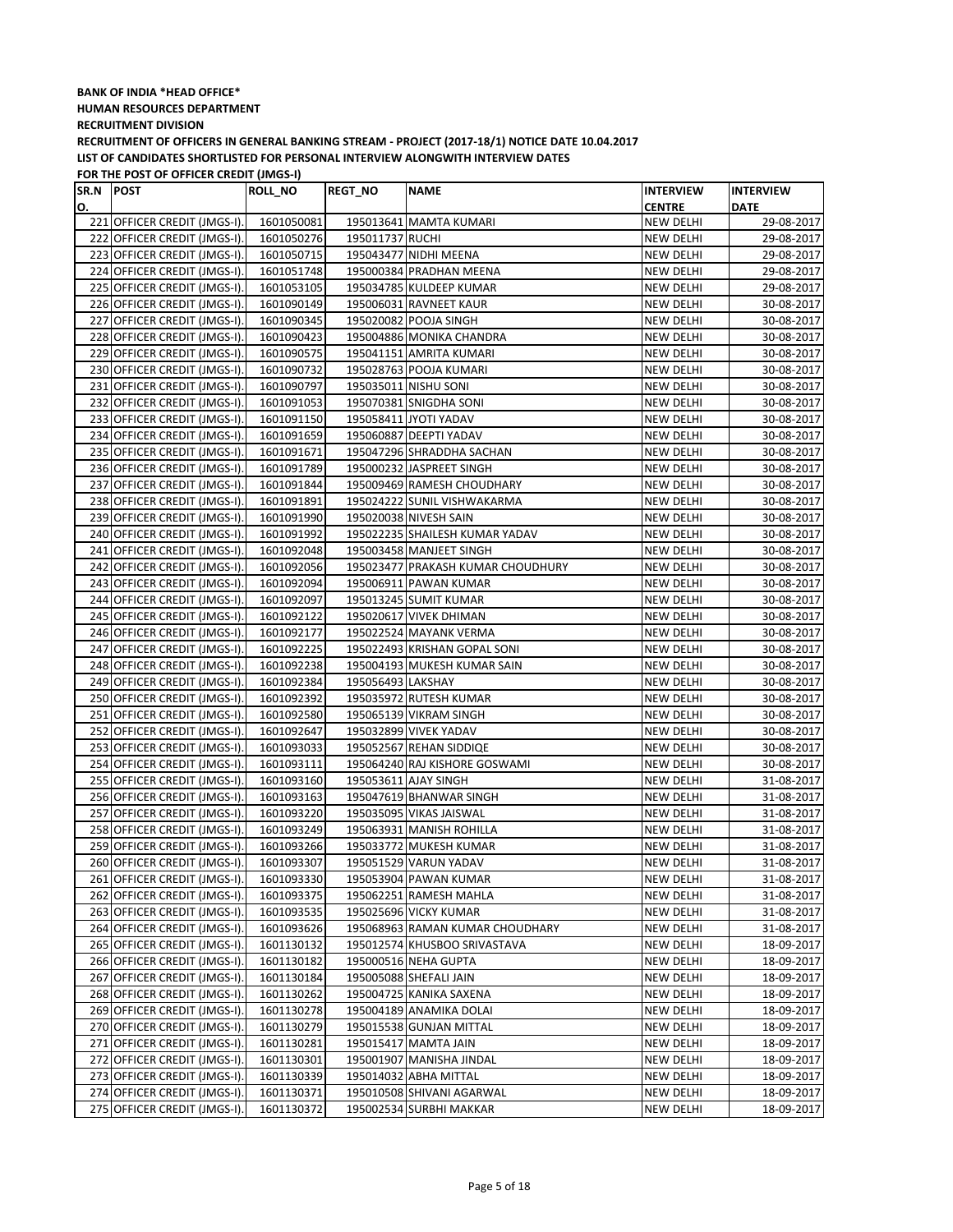#### **BANK OF INDIA \*HEAD OFFICE\* HUMAN RESOURCES DEPARTMENT RECRUITMENT DIVISION RECRUITMENT OF OFFICERS IN GENERAL BANKING STREAM - PROJECT (2017-18/1) NOTICE DATE 10.04.2017**

**LIST OF CANDIDATES SHORTLISTED FOR PERSONAL INTERVIEW ALONGWITH INTERVIEW DATES**

| <b>CENTRE</b><br>О.<br>276 OFFICER CREDIT (JMGS-I).<br>1601130470<br>195033893 MONICA HOODA<br>NEW DELHI<br>195023178 SONIA MAAN<br>277 OFFICER CREDIT (JMGS-I).<br>1601130491<br>NEW DELHI<br>278 OFFICER CREDIT (JMGS-I).<br>195028147 RUCHI GUPTA<br>1601130573<br><b>NEW DELHI</b><br>279 OFFICER CREDIT (JMGS-I).<br>1601130593<br>195035034 AISHWARYA SHARMA<br><b>NEW DELHI</b><br>280 OFFICER CREDIT (JMGS-I).<br>195037730 POOJA<br><b>NEW DELHI</b><br>1601130603 | <b>DATE</b>              |
|-----------------------------------------------------------------------------------------------------------------------------------------------------------------------------------------------------------------------------------------------------------------------------------------------------------------------------------------------------------------------------------------------------------------------------------------------------------------------------|--------------------------|
|                                                                                                                                                                                                                                                                                                                                                                                                                                                                             |                          |
|                                                                                                                                                                                                                                                                                                                                                                                                                                                                             | 21-09-2017               |
|                                                                                                                                                                                                                                                                                                                                                                                                                                                                             | 21-09-2017               |
|                                                                                                                                                                                                                                                                                                                                                                                                                                                                             | 21-09-2017               |
|                                                                                                                                                                                                                                                                                                                                                                                                                                                                             | 21-09-2017               |
|                                                                                                                                                                                                                                                                                                                                                                                                                                                                             | 21-09-2017               |
| 281 OFFICER CREDIT (JMGS-I).<br>195036127 ANURADHA SHARMA<br>1601130626<br><b>NEW DELHI</b>                                                                                                                                                                                                                                                                                                                                                                                 | 21-09-2017               |
| 282 OFFICER CREDIT (JMGS-I).<br>1601130811<br>195045918 CHHAVI SHARMA<br><b>NEW DELHI</b>                                                                                                                                                                                                                                                                                                                                                                                   | 21-09-2017               |
| 283 OFFICER CREDIT (JMGS-I).<br>1601130869<br>195044090 PREETI RANI<br><b>NEW DELHI</b>                                                                                                                                                                                                                                                                                                                                                                                     | 21-09-2017               |
| 284 OFFICER CREDIT (JMGS-I).<br>1601130871<br>195045802 MADHU<br>NEW DELHI                                                                                                                                                                                                                                                                                                                                                                                                  | 21-09-2017               |
| 285 OFFICER CREDIT (JMGS-I).<br>1601130911<br>195036535 VANDANA KAPIL<br>NEW DELHI                                                                                                                                                                                                                                                                                                                                                                                          | 21-09-2017               |
| 286 OFFICER CREDIT (JMGS-I).<br>195065529 MEGHALI NAGPAL<br>1601130950<br><b>NEW DELHI</b>                                                                                                                                                                                                                                                                                                                                                                                  | 21-09-2017               |
| 287 OFFICER CREDIT (JMGS-I).<br>1601131005<br>195068761 ASHA<br>NEW DELHI                                                                                                                                                                                                                                                                                                                                                                                                   | 21-09-2017               |
| 288 OFFICER CREDIT (JMGS-I).<br>1601131122<br>195063028 MEGHA JAIN<br>NEW DELHI                                                                                                                                                                                                                                                                                                                                                                                             | 21-09-2017               |
| 289 OFFICER CREDIT (JMGS-I).<br>195056603 SEEMA<br>1601131259<br>NEW DELHI                                                                                                                                                                                                                                                                                                                                                                                                  | 21-09-2017               |
| 290 OFFICER CREDIT (JMGS-I).<br>1601131275<br>195049048 ASHA DEVI<br><b>NEW DELHI</b>                                                                                                                                                                                                                                                                                                                                                                                       | 21-09-2017               |
| 291 OFFICER CREDIT (JMGS-I).<br>1601131304<br>195063600 SUMAN CHOUDHARY<br><b>NEW DELHI</b>                                                                                                                                                                                                                                                                                                                                                                                 | 21-09-2017               |
| 292 OFFICER CREDIT (JMGS-I).<br>195048110 ANSHIKA SETHI<br>NEW DELHI<br>1601131339                                                                                                                                                                                                                                                                                                                                                                                          | 21-09-2017               |
| 293 OFFICER CREDIT (JMGS-I).<br>195059354 RITU<br>1601131340<br><b>NEW DELHI</b>                                                                                                                                                                                                                                                                                                                                                                                            | 21-09-2017               |
| 294 OFFICER CREDIT (JMGS-I).<br>1601131514<br>195057217 SONAM SHARMA<br><b>NEW DELHI</b>                                                                                                                                                                                                                                                                                                                                                                                    | 19-09-2017               |
| 295 OFFICER CREDIT (JMGS-I).<br>1601131567<br>195054387 BHANUPRIYA GUPTA<br><b>NEW DELHI</b>                                                                                                                                                                                                                                                                                                                                                                                | 19-09-2017               |
| 296 OFFICER CREDIT (JMGS-I).<br>1601131590<br>195049533 NEHA NAUNI<br><b>NEW DELHI</b>                                                                                                                                                                                                                                                                                                                                                                                      | 19-09-2017               |
| 297 OFFICER CREDIT (JMGS-I).<br>1601131627<br>195057640 DEEPIKA RATHI<br><b>NEW DELHI</b>                                                                                                                                                                                                                                                                                                                                                                                   | 19-09-2017               |
| 298 OFFICER CREDIT (JMGS-I).<br>195054128 ADITI JINDAL<br><b>NEW DELHI</b><br>1601131640                                                                                                                                                                                                                                                                                                                                                                                    | 19-09-2017               |
| 299 OFFICER CREDIT (JMGS-I).<br>1601131642<br>195063705 NEETU RANI<br><b>NEW DELHI</b>                                                                                                                                                                                                                                                                                                                                                                                      | 19-09-2017               |
| 300 OFFICER CREDIT (JMGS-I).<br>1601131672<br>195059849 SAVITA LATHWAL<br>NEW DELHI                                                                                                                                                                                                                                                                                                                                                                                         | 19-09-2017               |
| 301 OFFICER CREDIT (JMGS-I).<br>1601131744<br>195001380 ANUTOSH VERMA<br>NEW DELHI                                                                                                                                                                                                                                                                                                                                                                                          | 20-09-2017               |
| 302 OFFICER CREDIT (JMGS-I).<br>1601131746<br>195000148 RANA RANJAN<br>NEW DELHI                                                                                                                                                                                                                                                                                                                                                                                            | 20-09-2017               |
| 303 OFFICER CREDIT (JMGS-I).<br>195001560 YOGESH KUMAR JAIN<br>NEW DELHI<br>1601131780                                                                                                                                                                                                                                                                                                                                                                                      | 20-09-2017               |
| 304 OFFICER CREDIT (JMGS-I).<br>1601131842<br>195016134 ASHISH GAHLOT<br><b>NEW DELHI</b>                                                                                                                                                                                                                                                                                                                                                                                   | 20-09-2017               |
| 305 OFFICER CREDIT (JMGS-I).<br>1601131843<br>195008202 MANISH JAIN<br>NEW DELHI                                                                                                                                                                                                                                                                                                                                                                                            | 20-09-2017               |
| 306 OFFICER CREDIT (JMGS-I).<br>1601131889<br>195006678 ASHUTOSSH GULIANI<br>NEW DELHI                                                                                                                                                                                                                                                                                                                                                                                      | 20-09-2017               |
| 307 OFFICER CREDIT (JMGS-I).<br>1601131905<br>195008528 DEEPAK<br><b>NEW DELHI</b>                                                                                                                                                                                                                                                                                                                                                                                          | 20-09-2017               |
| 308 OFFICER CREDIT (JMGS-I).<br>1601131957<br>195021006 SHUBHAM GUPTA<br><b>NEW DELHI</b>                                                                                                                                                                                                                                                                                                                                                                                   | 20-09-2017               |
| 309 OFFICER CREDIT (JMGS-I).<br>1601131966<br>195022345 VAIBHAV YADAV<br>NEW DELHI                                                                                                                                                                                                                                                                                                                                                                                          | 20-09-2017               |
| 310 OFFICER CREDIT (JMGS-I).<br>195013405 GAURAV DEEP<br>1601131968<br>NEW DELHI                                                                                                                                                                                                                                                                                                                                                                                            | 20-09-2017               |
| 311 OFFICER CREDIT (JMGS-I).<br>1601131970<br>195005386 NAVNEET SHUKLA<br>NEW DELHI                                                                                                                                                                                                                                                                                                                                                                                         | 20-09-2017               |
| 312 OFFICER CREDIT (JMGS-I).<br>1601132016<br>195021503 HIMANSHU KATARIA<br><b>NEW DELHI</b>                                                                                                                                                                                                                                                                                                                                                                                | 20-09-2017               |
| 313 OFFICER CREDIT (JMGS-I).<br>1601132045<br>195008592 HIMANSHU GUPTA<br><b>NEW DELHI</b>                                                                                                                                                                                                                                                                                                                                                                                  | 20-09-2017               |
| 314 OFFICER CREDIT (JMGS-I).<br>1601132076<br>195004777 LALIT KUMAR SINGH<br>NEW DELHI                                                                                                                                                                                                                                                                                                                                                                                      | 20-09-2017               |
| 315 OFFICER CREDIT (JMGS-I).<br>195002722 SIMRAN PREET SINGH<br>1601132227<br><b>NEW DELHI</b>                                                                                                                                                                                                                                                                                                                                                                              | 20-09-2017               |
| 316 OFFICER CREDIT (JMGS-I).<br>1601132239<br>195019249 PALLAV SAXENA<br>NEW DELHI                                                                                                                                                                                                                                                                                                                                                                                          | 20-09-2017               |
| 317 OFFICER CREDIT (JMGS-I).<br>195002507 AADEESH JAIN<br>1601132247<br>NEW DELHI                                                                                                                                                                                                                                                                                                                                                                                           | 20-09-2017               |
| 318 OFFICER CREDIT (JMGS-I).<br>1601132367<br>195039133 ANURAG CHATURVEDI<br>NEW DELHI                                                                                                                                                                                                                                                                                                                                                                                      | 20-09-2017               |
| 319 OFFICER CREDIT (JMGS-I).<br>195051497 ROHIT LUTHRA<br>1601132414<br>NEW DELHI                                                                                                                                                                                                                                                                                                                                                                                           | 20-09-2017               |
| 320 OFFICER CREDIT (JMGS-I).<br>1601132468<br>195042918 MAYANK KUMAR GARG<br>NEW DELHI                                                                                                                                                                                                                                                                                                                                                                                      | 20-09-2017               |
| 321 OFFICER CREDIT (JMGS-I).<br>1601132546<br>195070044 VINAY KUMAR DWIVEDI<br>NEW DELHI                                                                                                                                                                                                                                                                                                                                                                                    | 20-09-2017               |
| 322 OFFICER CREDIT (JMGS-I).<br>1601132558<br>195025617 BHUVANESH GUPTA<br>NEW DELHI                                                                                                                                                                                                                                                                                                                                                                                        | 20-09-2017               |
| 323 OFFICER CREDIT (JMGS-I).<br>1601132718<br>195042694 ABHISHEK GUPTA<br>NEW DELHI<br>1601132758                                                                                                                                                                                                                                                                                                                                                                           | 20-09-2017               |
| 324 OFFICER CREDIT (JMGS-I).<br>195039710 GAURAV RUSTAGI<br>NEW DELHI<br>325 OFFICER CREDIT (JMGS-I).                                                                                                                                                                                                                                                                                                                                                                       | 20-09-2017               |
| 1601132856<br>195038306 AMIT SHANKER<br>NEW DELHI<br>326 OFFICER CREDIT (JMGS-I).<br>1601132863<br>195059330 ASHISH RAJESHKUMAR AGRAWAL<br>NEW DELHI                                                                                                                                                                                                                                                                                                                        | 20-09-2017<br>18-09-2017 |
| 327 OFFICER CREDIT (JMGS-I).<br>1601132907<br>195037709 MANOJ KUMAR<br>NEW DELHI                                                                                                                                                                                                                                                                                                                                                                                            | 18-09-2017               |
| 328 OFFICER CREDIT (JMGS-I).<br>1601132936<br>195064978 PUSHKAR BHATNAGAR<br>NEW DELHI                                                                                                                                                                                                                                                                                                                                                                                      | 18-09-2017               |
| 329 OFFICER CREDIT (JMGS-I).<br>1601132957<br>195057846 RAJDEEP JAIN<br>NEW DELHI                                                                                                                                                                                                                                                                                                                                                                                           | 18-09-2017               |
| 330 OFFICER CREDIT (JMGS-I).<br>1601133044<br>195039266 RANJEET KUMAR AGARWAL<br>NEW DELHI                                                                                                                                                                                                                                                                                                                                                                                  | 18-09-2017               |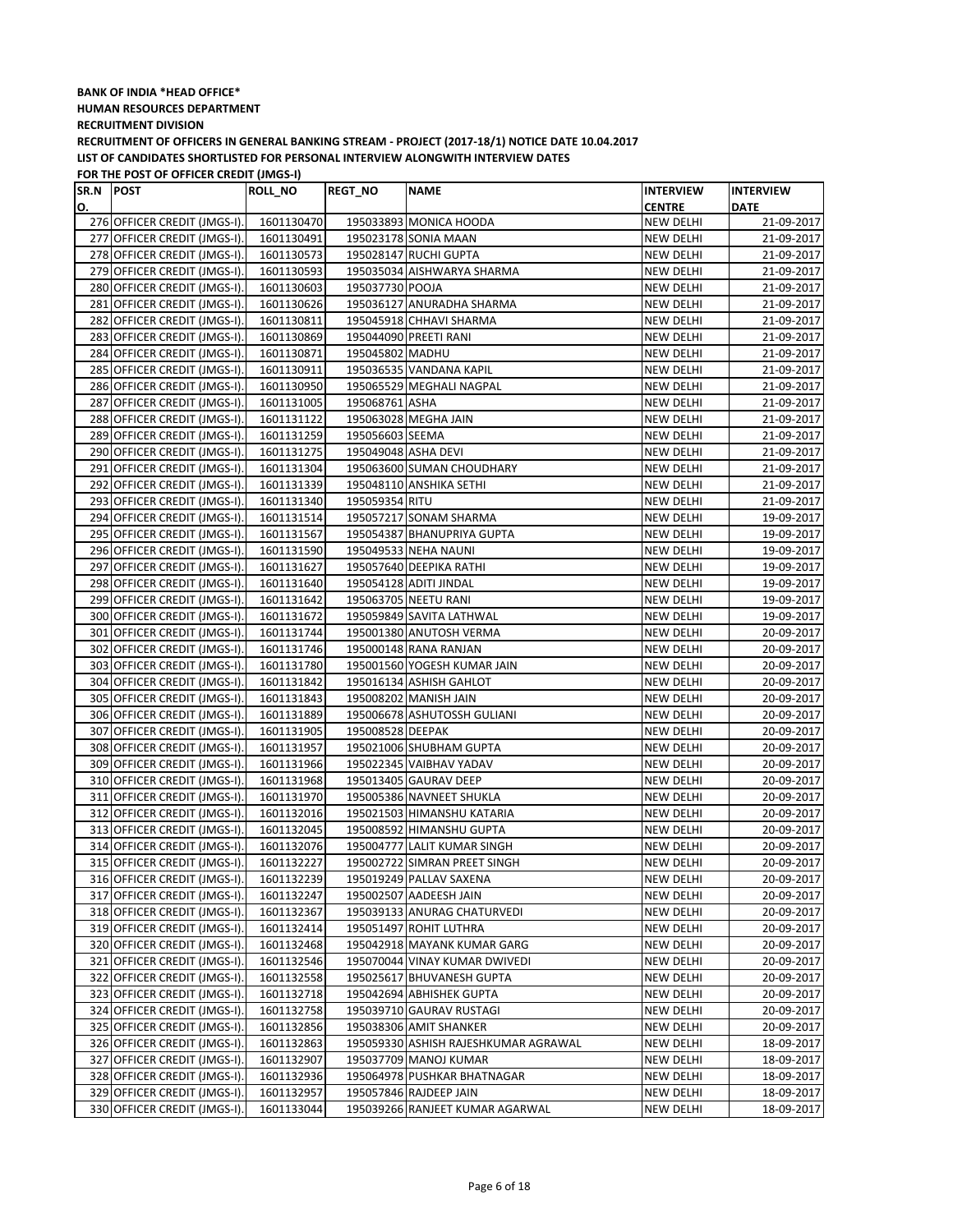| SR.N POST |                              | <b>ROLL NO</b> | <b>REGT_NO</b>  | <b>NAME</b>                              | <b>INTERVIEW</b> | <b>INTERVIEW</b> |
|-----------|------------------------------|----------------|-----------------|------------------------------------------|------------------|------------------|
| О.        |                              |                |                 |                                          | <b>CENTRE</b>    | <b>DATE</b>      |
|           | 331 OFFICER CREDIT (JMGS-I). | 1601133059     |                 | 195069076 DINESH BANG                    | NEW DELHI        | 18-09-2017       |
|           | 332 OFFICER CREDIT (JMGS-I). | 1601133108     |                 | 195060019 VISHESH VAISHYA                | NEW DELHI        | 18-09-2017       |
|           | 333 OFFICER CREDIT (JMGS-I). | 1601133139     |                 | 195056784 NARENDER SINGH SHOKEEN         | NEW DELHI        | 18-09-2017       |
|           | 334 OFFICER CREDIT (JMGS-I). | 1601133191     |                 | 195031653 NIKHILESH VASHISTHA            | <b>NEW DELHI</b> | 18-09-2017       |
|           | 335 OFFICER CREDIT (JMGS-I). | 1601133195     |                 | 195069410 SOURABH MODI                   | NEW DELHI        | 18-09-2017       |
|           | 336 OFFICER CREDIT (JMGS-I). | 1601133212     |                 | 195064010 RAHUL BHARDWAJ                 | NEW DELHI        | 18-09-2017       |
|           | 337 OFFICER CREDIT (JMGS-I). | 1601133234     |                 | 195028625 MAROOF AZAM                    | NEW DELHI        | 18-09-2017       |
|           | 338 OFFICER CREDIT (JMGS-I). | 1601133237     |                 | 195028682 PRAMOD PANWAR                  | <b>NEW DELHI</b> | 18-09-2017       |
|           | 339 OFFICER CREDIT (JMGS-I). | 1601133262     |                 | 195048485 AMIT KUMAR                     | NEW DELHI        | 18-09-2017       |
|           | 340 OFFICER CREDIT (JMGS-I). | 1601133276     |                 | 195046958 SRIHARSHA BHEEMA KOLLURU       | <b>NEW DELHI</b> | 18-09-2017       |
|           | 341 OFFICER CREDIT (JMGS-I). | 1601133336     | 195050845 KARAN |                                          | NEW DELHI        | 21-09-2017       |
|           | 342 OFFICER CREDIT (JMGS-I). | 1601133371     |                 | 195049779 JAIMEET MANN                   | NEW DELHI        | 21-09-2017       |
|           | 343 OFFICER CREDIT (JMGS-I). | 1601133434     |                 | 195061043 AKSHAY MEHTA                   | NEW DELHI        | 21-09-2017       |
|           | 344 OFFICER CREDIT (JMGS-I). | 1601133446     |                 | 195061530 LOKESH BATRA                   | <b>NEW DELHI</b> | 21-09-2017       |
|           | 345 OFFICER CREDIT (JMGS-I). | 1601133494     |                 | 195056400 RADHESH GULATI                 | <b>NEW DELHI</b> | 21-09-2017       |
|           | 346 OFFICER CREDIT (JMGS-I). | 1601133528     |                 | 195045909 SUNIL KUMAR                    | <b>NEW DELHI</b> | 21-09-2017       |
|           | 347 OFFICER CREDIT (JMGS-I). | 1601133608     |                 | 195040282 SHASHI SHANKAR KUMAR           | <b>NEW DELHI</b> | 21-09-2017       |
|           | 348 OFFICER CREDIT (JMGS-I). | 1601140004     |                 | 195016566 HARSHITA TIWARI                | NEW DELHI        | 21-09-2017       |
|           | 349 OFFICER CREDIT (JMGS-I). | 1701010048     |                 | 195046055 PARMAR PURVASHA JAYNTILAL      | AHMEDABAD        | 28-08-2017       |
|           | 350 OFFICER CREDIT (JMGS-I). | 1701010114     |                 | 195000880 MITALBEN HIRAJIBHAI MAKWANA    | AHMEDABAD        | 28-08-2017       |
|           | 351 OFFICER CREDIT (JMGS-I). | 1701010184     |                 | 195001275 VARSHA LALJIBHAI BAMANIYA      | AHMEDABAD        | 28-08-2017       |
|           | 352 OFFICER CREDIT (JMGS-I). | 1701010370     |                 | 195061446 JYOTIKA RATNABHAI MAKAWANA     | AHMEDABAD        | 28-08-2017       |
|           | 353 OFFICER CREDIT (JMGS-I). | 1701010389     |                 | 195060422 KOMAL TRIBHOVANBHAI DHAMAL     | AHMEDABAD        | 28-08-2017       |
|           | 354 OFFICER CREDIT (JMGS-I). | 1701010495     |                 | 195044814 KOMAL GIRDHARLAL VAGHELA       | AHMEDABAD        | 28-08-2017       |
|           | 355 OFFICER CREDIT (JMGS-I). | 1701010652     |                 | 195020365 NILAMBEN GOVINDBHAI PARMAR     | AHMEDABAD        | 28-08-2017       |
|           | 356 OFFICER CREDIT (JMGS-I). | 1701010717     |                 | 195001688 CHIRAG HARSHAD SURAJKAR        | AHMEDABAD        | 28-08-2017       |
|           | 357 OFFICER CREDIT (JMGS-I). | 1701010775     |                 | 195003439 DIGANT DIPAKKUMAR RUPALKAR     | AHMEDABAD        | 28-08-2017       |
|           | 358 OFFICER CREDIT (JMGS-I). | 1701010780     |                 | 195006436 RATHOD JIGARKUMAR MAHESHBHAI   | AHMEDABAD        | 28-08-2017       |
|           | 359 OFFICER CREDIT (JMGS-I). | 1701010973     |                 | 195018523 CHETANKUMAR VITTHALBHAI PARMAR | AHMEDABAD        | 28-08-2017       |
|           | 360 OFFICER CREDIT (JMGS-I). | 1701011109     |                 | 195045413 ROZAR MAHESHKUMAR PARMAR       | AHMEDABAD        | 28-08-2017       |
|           | 361 OFFICER CREDIT (JMGS-I). | 1701011171     |                 | 195042077 MILANKUMAR RAMESHCHANDRA BHUNA | AHMEDABAD        | 28-08-2017       |
|           | 362 OFFICER CREDIT (JMGS-I). | 1701011210     |                 | 195045038 SHAH CHETANKUMAR RAMESHBHAI    | AHMEDABAD        | 28-08-2017       |
|           | 363 OFFICER CREDIT (JMGS-I). | 1701011336     |                 | 195057168 YOGESH DHANJIBHAI RATHOD       | AHMEDABAD        | 28-08-2017       |
|           | 364 OFFICER CREDIT (JMGS-I). | 1701011372     |                 | 195054739 NILESH AMBALAL PARMAR          | AHMEDABAD        | 28-08-2017       |
|           | 365 OFFICER CREDIT (JMGS-I). | 1701011756     |                 | 195068067 RITESHKUMAR AMRUTLAL PARMAR    | AHMEDABAD        | 28-08-2017       |
|           | 366 OFFICER CREDIT (JMGS-I). | 1701050655     |                 | 195056667 ANKITA VIJAYBHAI SOLANKI       | AHMEDABAD        | 28-08-2017       |
|           | 367 OFFICER CREDIT (JMGS-I). | 1701050801     |                 | 195015306 AKASH M PATEL                  | AHMEDABAD        | 28-08-2017       |
|           | 368 OFFICER CREDIT (JMGS-I). | 1701051105     |                 | 195037599 KUNAL RAUT                     | AHMEDABAD        | 28-08-2017       |
|           | 369 OFFICER CREDIT (JMGS-I). | 1701090596     |                 | 195001359 JIGNASHA KANAIYALAL SATHAWARA  | AHMEDABAD        | 29-08-2017       |
|           | 370 OFFICER CREDIT (JMGS-I). | 1701090642     |                 | 195033715 HEENA PATEL                    | AHMEDABAD        | 29-08-2017       |
|           | 371 OFFICER CREDIT (JMGS-I). | 1701090718     |                 | 195000619 NAINESH PRAKASHBHAI PORIYA     | AHMEDABAD        | 28-08-2017       |
|           | 372 OFFICER CREDIT (JMGS-I). | 1701090825     |                 | 195017241 AMRATBHAI PANCHABHAI BAR       | AHMEDABAD        | 28-08-2017       |
|           | 373 OFFICER CREDIT (JMGS-I). | 1701090948     |                 | 195026708 ARVIND BABULAL GUPTA           | AHMEDABAD        | 29-08-2017       |
|           | 374 OFFICER CREDIT (JMGS-I). | 1701091010     |                 | 195033104 SHIVAM SONI                    | AHMEDABAD        | 29-08-2017       |
|           | 375 OFFICER CREDIT (JMGS-I). | 1701091065     |                 | 195038894 NATDA DURGESH DINESHBHAI       | AHMEDABAD        | 29-08-2017       |
|           | 376 OFFICER CREDIT (JMGS-I). | 1701091089     |                 | 195039887 KULDIP NARANBHAI KESHRIYA      | AHMEDABAD        | 29-08-2017       |
|           | 377 OFFICER CREDIT (JMGS-I). | 1701091103     |                 | 195047193 NILANGSHU DUTTA                | AHMEDABAD        | 29-08-2017       |
|           | 378 OFFICER CREDIT (JMGS-I). | 1701091273     |                 | 195053349 SAHIL KAMLESHBHAI JAYSWAL      | AHMEDABAD        | 29-08-2017       |
|           | 379 OFFICER CREDIT (JMGS-I). | 1701130062     |                 | 195054995 NIDHI DABRAL                   | AHMEDABAD        | 30-08-2017       |
|           | 380 OFFICER CREDIT (JMGS-I). | 1701130218     |                 | 195018638 SANGITA SETH                   | AHMEDABAD        | 30-08-2017       |
|           | 381 OFFICER CREDIT (JMGS-I). | 1701130233     |                 | 195050805 MAHEK PANKAJKUMAR UDESHI       | AHMEDABAD        | 30-08-2017       |
|           | 382 OFFICER CREDIT (JMGS-I). | 1701130245     |                 | 195042023 KHUSHBU PARMANAND SHUKLA       | AHMEDABAD        | 30-08-2017       |
|           | 383 OFFICER CREDIT (JMGS-I). | 1701130267     |                 | 195019449 HETAL GOVIND BHUDIYA           | AHMEDABAD        | 30-08-2017       |
|           | 384 OFFICER CREDIT (JMGS-I). | 1701130298     |                 | 195027530 JYOTI RANI                     | AHMEDABAD        | 30-08-2017       |
|           | 385 OFFICER CREDIT (JMGS-I). | 1701130372     |                 | 195045463 FORAM ROZAR PARMAR             | AHMEDABAD        | 30-08-2017       |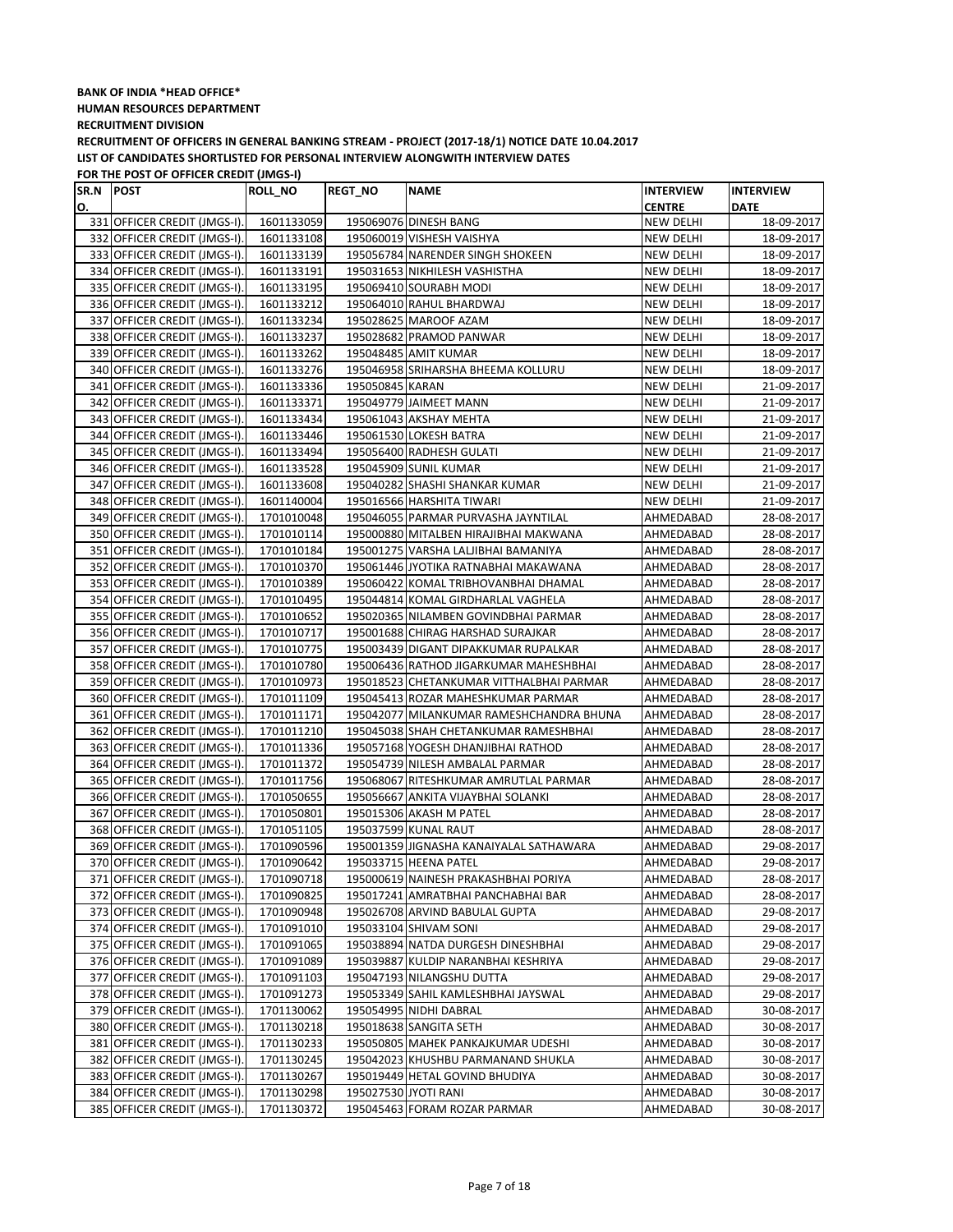| SR.N POST |                              | ROLL_NO    | <b>REGT_NO</b>      | <b>NAME</b>                              | <b>INTERVIEW</b> | <b>INTERVIEW</b> |
|-----------|------------------------------|------------|---------------------|------------------------------------------|------------------|------------------|
| О.        |                              |            |                     |                                          | <b>CENTRE</b>    | <b>DATE</b>      |
|           | 386 OFFICER CREDIT (JMGS-I). | 1701130460 |                     | 195036953 DIMPLE KIRIT DHOLAKIYA         | AHMEDABAD        | 30-08-2017       |
|           | 387 OFFICER CREDIT (JMGS-I). | 1701130477 |                     | 195062020 DHWANI KULINCHANDRA MANKAD     | AHMEDABAD        | 30-08-2017       |
|           | 388 OFFICER CREDIT (JMGS-I). | 1701130598 |                     | 195044695 KIRAN MIRPURI                  | AHMEDABAD        | 11-09-2017       |
|           | 389 OFFICER CREDIT (JMGS-I). | 1701130659 |                     | 195047779 NIKITA ARVINDBHAI MADHANI      | AHMEDABAD        | 11-09-2017       |
|           | 390 OFFICER CREDIT (JMGS-I). | 1701130684 |                     | 195002370 PRANESH PERUMALAPPADURAI VALLU | AHMEDABAD        | 30-08-2017       |
|           | 391 OFFICER CREDIT (JMGS-I). | 1701130748 |                     | 195011964 VIKASSINGH DINESHSINGH RATHOR  | AHMEDABAD        | 30-08-2017       |
|           | 392 OFFICER CREDIT (JMGS-I). | 1701130819 |                     | 195013088 BHAGIRATH BHIMBHAI PARMAR      | AHMEDABAD        | 30-08-2017       |
|           | 393 OFFICER CREDIT (JMGS-I). | 1701130827 |                     | 195006194 MANZIL MAHENDRA ARDESHNA       | AHMEDABAD        | 30-08-2017       |
|           | 394 OFFICER CREDIT (JMGS-I). | 1701130828 |                     | 195009692 PARTH SHIVKISHAN PUROHIT       | AHMEDABAD        | 30-08-2017       |
|           | 395 OFFICER CREDIT (JMGS-I). | 1701130873 |                     | 195000413 KANDARP SANJAYKUMAR PANDYA     | AHMEDABAD        | 30-08-2017       |
|           | 396 OFFICER CREDIT (JMGS-I). | 1701130893 |                     | 195023906 RAJATKUMAR HASMUKHBHAI PATEL   | AHMEDABAD        | 30-08-2017       |
|           | 397 OFFICER CREDIT (JMGS-I). | 1701130899 |                     | 195028260 AKASH KUMAR                    | AHMEDABAD        | 30-08-2017       |
|           | 398 OFFICER CREDIT (JMGS-I). | 1701130963 |                     | 195025922 SHARMA PANKAJ SUNDARLAL        | AHMEDABAD        | 30-08-2017       |
|           | 399 OFFICER CREDIT (JMGS-I). | 1701131019 |                     | 195032693 NIKUNJ RAJENDRABHAI PANDYA     | AHMEDABAD        | 30-08-2017       |
|           | 400 OFFICER CREDIT (JMGS-I). | 1701131045 |                     | 195021941 TAUFIK ABDULSATAR SAMA         | AHMEDABAD        | 30-08-2017       |
|           | 401 OFFICER CREDIT (JMGS-I). | 1701131051 |                     | 195026920 MILAN JAYESHBHAI KAKKAD        | AHMEDABAD        | 30-08-2017       |
|           | 402 OFFICER CREDIT (JMGS-I). | 1701131069 |                     | 195039141 AALOKKUMAR MOHANSINGH RAJPUT   | AHMEDABAD        | 30-08-2017       |
|           | 403 OFFICER CREDIT (JMGS-I). | 1701131119 |                     | 195034461 TEJAS GIRISHKUMAR BHEDA        | AHMEDABAD        | 30-08-2017       |
|           | 404 OFFICER CREDIT (JMGS-I). | 1701131152 |                     | 195042374 MAULIN SHAH                    | AHMEDABAD        | 30-08-2017       |
|           | 405 OFFICER CREDIT (JMGS-I). | 1701131222 |                     | 195054397 SUNIL DILIPBHAI GANDHI         | AHMEDABAD        | 30-08-2017       |
|           | 406 OFFICER CREDIT (JMGS-I). | 1701131240 |                     | 195050782 ANIL KUMAR DAGA                | AHMEDABAD        | 30-08-2017       |
|           | 407 OFFICER CREDIT (JMGS-I). | 1701131251 |                     | 195048567 TEJAS PRAVINKUMAR SAGAR        | AHMEDABAD        | 30-08-2017       |
|           | 408 OFFICER CREDIT (JMGS-I). | 1701131264 |                     | 195047593 NIKHILKUMAR CHANDRAKANTBHAI GO | AHMEDABAD        | 30-08-2017       |
|           | 409 OFFICER CREDIT (JMGS-I). | 1701131290 |                     | 195052816 AJAYSINGH SURESHSINGH SIKARWAR | AHMEDABAD        | 30-08-2017       |
|           | 410 OFFICER CREDIT (JMGS-I). | 1701131323 |                     | 195057745 MRADUL KUMAR GARG              | AHMEDABAD        | 30-08-2017       |
|           | 411 OFFICER CREDIT (JMGS-I). | 1701131331 |                     | 195056294 LUCKY GOYAL                    | AHMEDABAD        | 30-08-2017       |
|           | 412 OFFICER CREDIT (JMGS-I). | 1701131367 |                     | 195058064 PARTH NITINBHAI SHAH           | AHMEDABAD        | 11-09-2017       |
|           | 413 OFFICER CREDIT (JMGS-I). | 1701131369 |                     | 195061008 RAHUL RAJESHKUMAR GANDHOK      | AHMEDABAD        | 11-09-2017       |
|           | 414 OFFICER CREDIT (JMGS-I). | 1701131501 |                     | 195068127 PANKAJ SHARMA                  | AHMEDABAD        | 11-09-2017       |
|           | 415 OFFICER CREDIT (JMGS-I). | 1701150011 |                     | 195064385 SAIYAM PRAKASHBHAI SHAH        | AHMEDABAD        | 12-09-2017       |
|           | 416 OFFICER CREDIT (JMGS-I). | 1701150018 |                     | 195000048 JAGAT DHANDHUKIA               | AHMEDABAD        | 12-09-2017       |
|           | 417 OFFICER CREDIT (JMGS-I). | 1801010037 |                     | 195006536 RAJAT KATYAL                   | <b>NEW DELHI</b> | 29-08-2017       |
|           | 418 OFFICER CREDIT (JMGS-I). | 1801050066 |                     | 195029775 KAVITA NEGI                    | <b>NEW DELHI</b> | 29-08-2017       |
|           | 419 OFFICER CREDIT (JMGS-I). | 1801050069 | 195052822 SITA DEVI |                                          | NEW DELHI        | 29-08-2017       |
|           | 420 OFFICER CREDIT (JMGS-I). | 1801130101 |                     | 195020179 SUSHIL KUMAR                   | <b>NEW DELHI</b> | 21-09-2017       |
|           | 421 OFFICER CREDIT (JMGS-I). | 1801130165 |                     | 195046020 PAWAN KUMAR                    | NEW DELHI        | 21-09-2017       |
|           | 422 OFFICER CREDIT (JMGS-I). | 1901130093 |                     | 195012363 AMIT CHOUDHARY                 | <b>NEW DELHI</b> | 21-09-2017       |
|           | 423 OFFICER CREDIT (JMGS-I). | 1901130100 |                     | 195059629 RAKHI MAHAJAN                  | <b>NEW DELHI</b> | 19-09-2017       |
|           | 424 OFFICER CREDIT (JMGS-I). | 1901130174 |                     | 195000980 RAJAT JAMWAL                   | NEW DELHI        | 21-09-2017       |
|           | 425 OFFICER CREDIT (JMGS-I). | 2101010041 |                     | 195043446 BANTI BANIK                    | <b>KOLKATA</b>   | 28-08-2017       |
|           | 426 OFFICER CREDIT (JMGS-I). | 2101050130 |                     | 195053817 NIRMALA KHESS                  | KOLKATA          | 28-08-2017       |
|           | 427 OFFICER CREDIT (JMGS-I). | 2101050138 |                     | 195006463 SNEHLATA LAKRA                 | KOLKATA          | 28-08-2017       |
|           | 428 OFFICER CREDIT (JMGS-I). | 2101050300 |                     | 195023926 ANUPAM KERKETTA                | KOLKATA          | 28-08-2017       |
|           | 429 OFFICER CREDIT (JMGS-I). | 2101090396 |                     | 195052009 MAMTA KUMARI                   | KOLKATA          | 29-08-2017       |
|           | 430 OFFICER CREDIT (JMGS-I). | 2101090403 |                     | 195006975 GARIMA SMRITI                  | <b>KOLKATA</b>   | 29-08-2017       |
|           | 431 OFFICER CREDIT (JMGS-I). | 2101090425 |                     | 195000425 MD QUAMAR SHADAB               | <b>KOLKATA</b>   | 29-08-2017       |
|           | 432 OFFICER CREDIT (JMGS-I). | 2101090435 |                     | 195031910 RAZIQUE ANWAR                  | KOLKATA          | 29-08-2017       |
|           | 433 OFFICER CREDIT (JMGS-I). | 2101090438 |                     | 195053998 JUHI KUMARI                    | KOLKATA          | 29-08-2017       |
|           | 434 OFFICER CREDIT (JMGS-I). | 2101090455 |                     | 195041599 PUJA CHOUDHARY                 | KOLKATA          | 29-08-2017       |
|           | 435 OFFICER CREDIT (JMGS-I). | 2101090479 |                     | 195048946 ANUBHA SHREE                   | KOLKATA          | 29-08-2017       |
|           | 436 OFFICER CREDIT (JMGS-I). | 2101090491 |                     | 195012625 JAYANT KUMAR                   | KOLKATA          | 29-08-2017       |
|           | 437 OFFICER CREDIT (JMGS-I). | 2101090513 |                     | 195036606 VISHAL KUMAR GUPTA             | <b>KOLKATA</b>   | 29-08-2017       |
|           | 438 OFFICER CREDIT (JMGS-I). | 2101090555 |                     | 195011009 KHUSHBU KUMARI                 | <b>KOLKATA</b>   | 29-08-2017       |
|           | 439 OFFICER CREDIT (JMGS-I). | 2101130586 |                     | 195007800 MD WASIM KHAN                  | KOLKATA          | 30-08-2017       |
|           | 440 OFFICER CREDIT (JMGS-I). | 2101130619 |                     | 195032766 VINEET KUMAR                   | KOLKATA          | 30-08-2017       |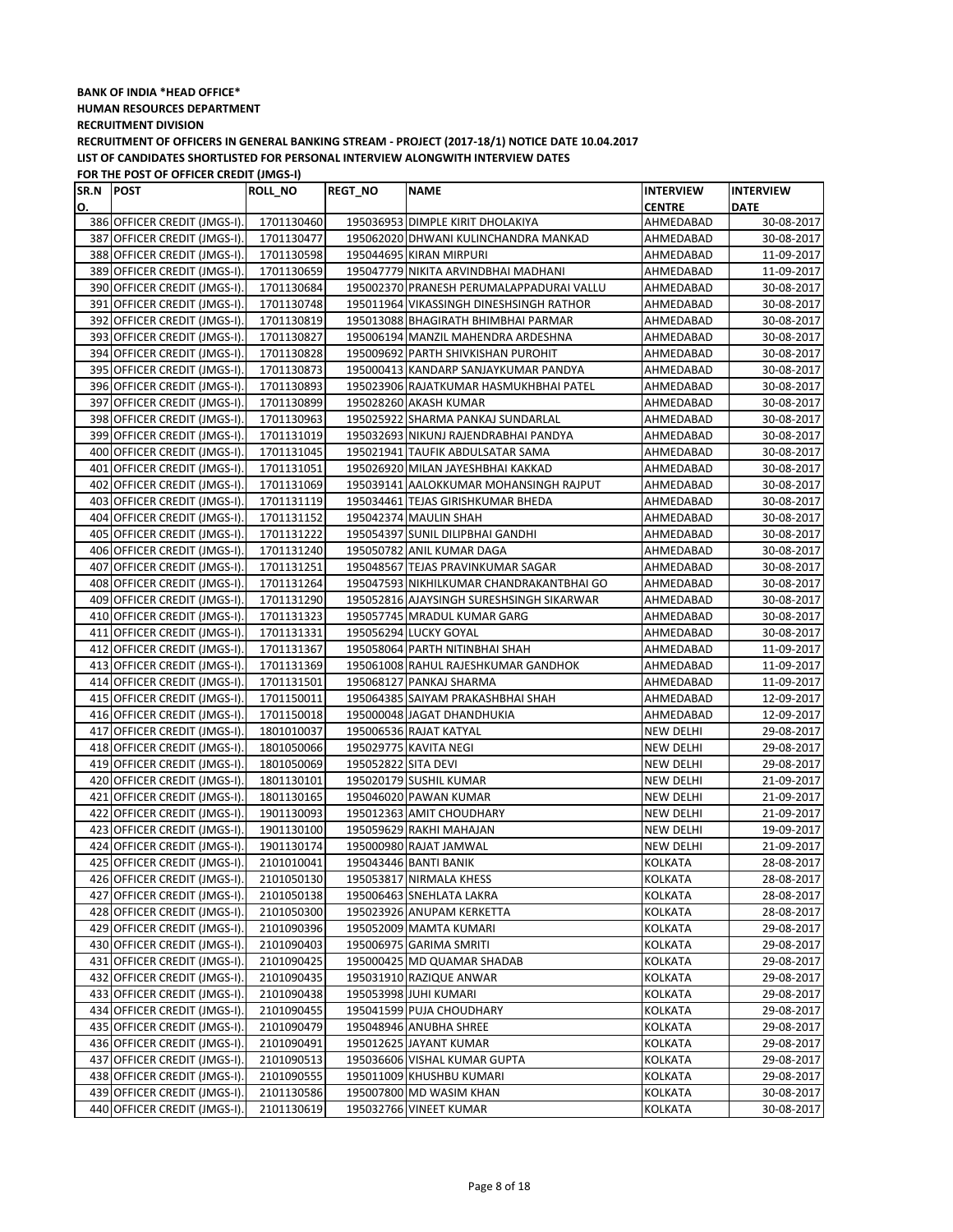## **BANK OF INDIA \*HEAD OFFICE\* HUMAN RESOURCES DEPARTMENT RECRUITMENT DIVISION**

**RECRUITMENT OF OFFICERS IN GENERAL BANKING STREAM - PROJECT (2017-18/1) NOTICE DATE 10.04.2017 LIST OF CANDIDATES SHORTLISTED FOR PERSONAL INTERVIEW ALONGWITH INTERVIEW DATES**

| SR.N POST |                              | <b>ROLL_NO</b> | <b>REGT_NO</b>      | <b>NAME</b>                              | <b>INTERVIEW</b> | <b>INTERVIEW</b> |
|-----------|------------------------------|----------------|---------------------|------------------------------------------|------------------|------------------|
| О.        |                              |                |                     |                                          | <b>CENTRE</b>    | <b>DATE</b>      |
|           | 441 OFFICER CREDIT (JMGS-I). | 2101130624     |                     | 195032068 PRADEEP KUMAR                  | KOLKATA          | 31-08-2017       |
|           | 442 OFFICER CREDIT (JMGS-I). | 2101130626     |                     | 195052104 SNEHA SONI                     | <b>KOLKATA</b>   | 30-08-2017       |
|           | 443 OFFICER CREDIT (JMGS-I). | 2101130707     |                     | 195040866 MANISH KUMAR CHOUDHARY         | KOLKATA          | 31-08-2017       |
|           | 444 OFFICER CREDIT (JMGS-I). | 2101130720     |                     | 195057833 DEBABRATA BISHAL               | KOLKATA          | 31-08-2017       |
|           | 445 OFFICER CREDIT (JMGS-I). | 2101130724     |                     | 195067622 SONI TIWARY                    | KOLKATA          | 30-08-2017       |
|           | 446 OFFICER CREDIT (JMGS-I). | 2101130743     |                     | 195047697 SHWETA KUMARI SHRIVASTAVA      | KOLKATA          | 30-08-2017       |
|           | 447 OFFICER CREDIT (JMGS-I). | 2101130747     |                     | 195035183 PRIYA KHARA                    | KOLKATA          | 30-08-2017       |
|           | 448 OFFICER CREDIT (JMGS-I). | 2101130780     |                     | 195006117 SANDIP TIWARI                  | KOLKATA          | 31-08-2017       |
|           | 449 OFFICER CREDIT (JMGS-I). | 2101130786     |                     | 195058139 DIVYA PATHAK                   | KOLKATA          | 30-08-2017       |
|           | 450 OFFICER CREDIT (JMGS-I). | 2101130812     |                     | 195062858 SAKSHYARJYOTI MISHRA           | KOLKATA          | 31-08-2017       |
|           | 451 OFFICER CREDIT (JMGS-I). | 2101130813     |                     | 195067936 AMBIKA SINGH                   | KOLKATA          | 30-08-2017       |
|           | 452 OFFICER CREDIT (JMGS-I). | 2101130820     |                     | 195025156 VIKASH KUMAR SINGH             | KOLKATA          | 31-08-2017       |
|           | 453 OFFICER CREDIT (JMGS-I). | 2101130875     |                     | 195048701 SHIVANI SINGH                  | <b>KOLKATA</b>   | 30-08-2017       |
|           | 454 OFFICER CREDIT (JMGS-I). | 2101160019     |                     | 195006893 ROHIT SINGH                    | KOLKATA          | 31-08-2017       |
|           | 455 OFFICER CREDIT (JMGS-I). | 2201010034     |                     | 195048388 SUBHASHCHANDRA BASAPPA HONAKAT | CHENNAI          | 28-08-2017       |
|           | 456 OFFICER CREDIT (JMGS-I). | 2201010135     |                     | 195044642 PAVANKUMAR S                   | CHENNAI          | 28-08-2017       |
| 457       | OFFICER CREDIT (JMGS-I).     | 2201010172     |                     | 195035496 PRAVIN ASHOK SARODE            | CHENNAI          | 28-08-2017       |
|           | 458 OFFICER CREDIT (JMGS-I). | 2201010244     |                     | 195000978 RAVICHANDRA HOSAMANI           | CHENNAI          | 28-08-2017       |
|           | 459 OFFICER CREDIT (JMGS-I). | 2201010248     |                     | 195004413 DEVENDRA T                     | CHENNAI          | 28-08-2017       |
|           | 460 OFFICER CREDIT (JMGS-I). | 2201050368     |                     | 195028640 VINAY KUMAR J                  | CHENNAI          | 28-08-2017       |
|           | 461 OFFICER CREDIT (JMGS-I). | 2201050384     | 195055252 LAVANYA   |                                          | CHENNAI          | 29-08-2017       |
|           | 462 OFFICER CREDIT (JMGS-I). | 2201090405     |                     | 195057687 SATHISH YADLA                  | CHENNAI          | 30-08-2017       |
|           | 463 OFFICER CREDIT (JMGS-I). | 2201090445     |                     | 195026050 CHITRA M M                     | CHENNAI          | 29-08-2017       |
|           | 464 OFFICER CREDIT (JMGS-I). | 2201090488     |                     | 195028592 EDIGA ASHOK                    | CHENNAI          | 30-08-2017       |
|           | 465 OFFICER CREDIT (JMGS-I). | 2201090507     |                     | 195029982 NAVALAPPA BIRAPPA INGALE       | CHENNAI          | 30-08-2017       |
|           | 466 OFFICER CREDIT (JMGS-I). | 2201090533     |                     | 195006707 ANURAG KUMAR                   | CHENNAI          | 30-08-2017       |
|           | 467 OFFICER CREDIT (JMGS-I). | 2201090535     |                     | 195045746 M MOHAN RAO                    | CHENNAI          | 30-08-2017       |
|           | 468 OFFICER CREDIT (JMGS-I). | 2201090539     |                     | 195047506 VIDYA SAGAR AMUDALAPALLI       | CHENNAI          | 30-08-2017       |
|           | 469 OFFICER CREDIT (JMGS-I). | 2201090543     |                     | 195023314 VENKATARAMUDU PASUPULA         | CHENNAI          | 30-08-2017       |
|           | 470 OFFICER CREDIT (JMGS-I). | 2201090594     |                     | 195038510 VARSHA B R                     | CHENNAI          | 29-08-2017       |
|           | 471 OFFICER CREDIT (JMGS-I). | 2201090610     |                     | 195064531 S GIRI BABU                    | CHENNAI          | 30-08-2017       |
|           | 472 OFFICER CREDIT (JMGS-I). | 2201090615     |                     | 195011160 SHANTHARAJ R                   | CHENNAI          | 30-08-2017       |
|           | 473 OFFICER CREDIT (JMGS-I). | 2201090634     |                     | 195039677 DHANGER SHRIKANTH MOGALAPPA    | CHENNAI          | 30-08-2017       |
|           | 474 OFFICER CREDIT (JMGS-I). | 2201090648     |                     | 195021068 SANTOSH KUMAR NAYAK            | CHENNAI          | 30-08-2017       |
|           | 475 OFFICER CREDIT (JMGS-I). | 2201090720     |                     | 195042794 RAJEEV KUMAR                   | CHENNAI          | 30-08-2017       |
|           | 476 OFFICER CREDIT (JMGS-I). | 2201130747     |                     | 195052241 PAVAN PRAKASHRAO GOKHALE       | CHENNAI          | 11-09-2017       |
|           | 477 OFFICER CREDIT (JMGS-I). | 2201130763     |                     | 195027735 ABHINANDAN R K                 | CHENNAI          | 12-09-2017       |
|           | 478 OFFICER CREDIT (JMGS-I). | 2201130800     |                     | 195051975 SHIVA SUBRAMANYA PM            | CHENNAI          | 12-09-2017       |
|           | 479 OFFICER CREDIT (JMGS-I). | 2201130840     |                     | 195013215 PAYAL JAIN                     | CHENNAI          | 12-09-2017       |
|           | 480 OFFICER CREDIT (JMGS-I). | 2201130897     |                     | 195008088 VIBHA CHAKRALA                 | CHENNAI          | 12-09-2017       |
|           | 481 OFFICER CREDIT (JMGS-I). | 2201130970     |                     | 195037082 SALAIHA KHAN                   | <b>CHENNAI</b>   | 12-09-2017       |
|           | 482 OFFICER CREDIT (JMGS-I). | 2201131015     |                     | 195042853 PRANATHY P                     | CHENNAI          | 12-09-2017       |
|           | 483 OFFICER CREDIT (JMGS-I). | 2201131042     |                     | 195022963 SANDEEP CHATTERJEE             | CHENNAI          | 12-09-2017       |
|           | 484 OFFICER CREDIT (JMGS-I). | 2201131097     |                     | 195006557 PRAGALBH CK                    | CHENNAI          | 12-09-2017       |
|           | 485 OFFICER CREDIT (JMGS-I). | 2201131153     |                     | 195038131 SWETA PAREEK                   | CHENNAI          | 12-09-2017       |
|           | 486 OFFICER CREDIT (JMGS-I). | 2201131154     |                     | 195069308 DONJO JOY                      | CHENNAI          | 12-09-2017       |
|           | 487 OFFICER CREDIT (JMGS-I). | 2201131182     |                     | 195007477 SATYABRATA NAYAK               | CHENNAI          | 12-09-2017       |
|           | 488 OFFICER CREDIT (JMGS-I). | 2301010014     |                     | 195036097 GOPI VIJAYAN G                 | CHENNAI          | 28-08-2017       |
|           | 489 OFFICER CREDIT (JMGS-I). | 2301010031     | 195057496 B GOKUL   |                                          | CHENNAI          | 28-08-2017       |
|           | 490 OFFICER CREDIT (JMGS-I). | 2301010034     |                     | 195031994 VAISHNAVI MS                   | CHENNAI          | 28-08-2017       |
|           | 491 OFFICER CREDIT (JMGS-I). | 2301010045     | 195015511 AARYA RAJ |                                          | CHENNAI          | 28-08-2017       |
|           | 492 OFFICER CREDIT (JMGS-I). | 2301010047     |                     | 195048804 LIJU MON M P                   | CHENNAI          | 28-08-2017       |
|           | 493 OFFICER CREDIT (JMGS-I). | 2301090118     |                     | 195067012 SAMBHU N                       | CHENNAI          | 30-08-2017       |
|           | 494 OFFICER CREDIT (JMGS-I). | 2301090135     |                     | 195039726 REMYA V P                      | CHENNAI          | 29-08-2017       |
|           | 495 OFFICER CREDIT (JMGS-I). | 2301090149     |                     | 195041978 VASAKAN S                      | CHENNAI          | 30-08-2017       |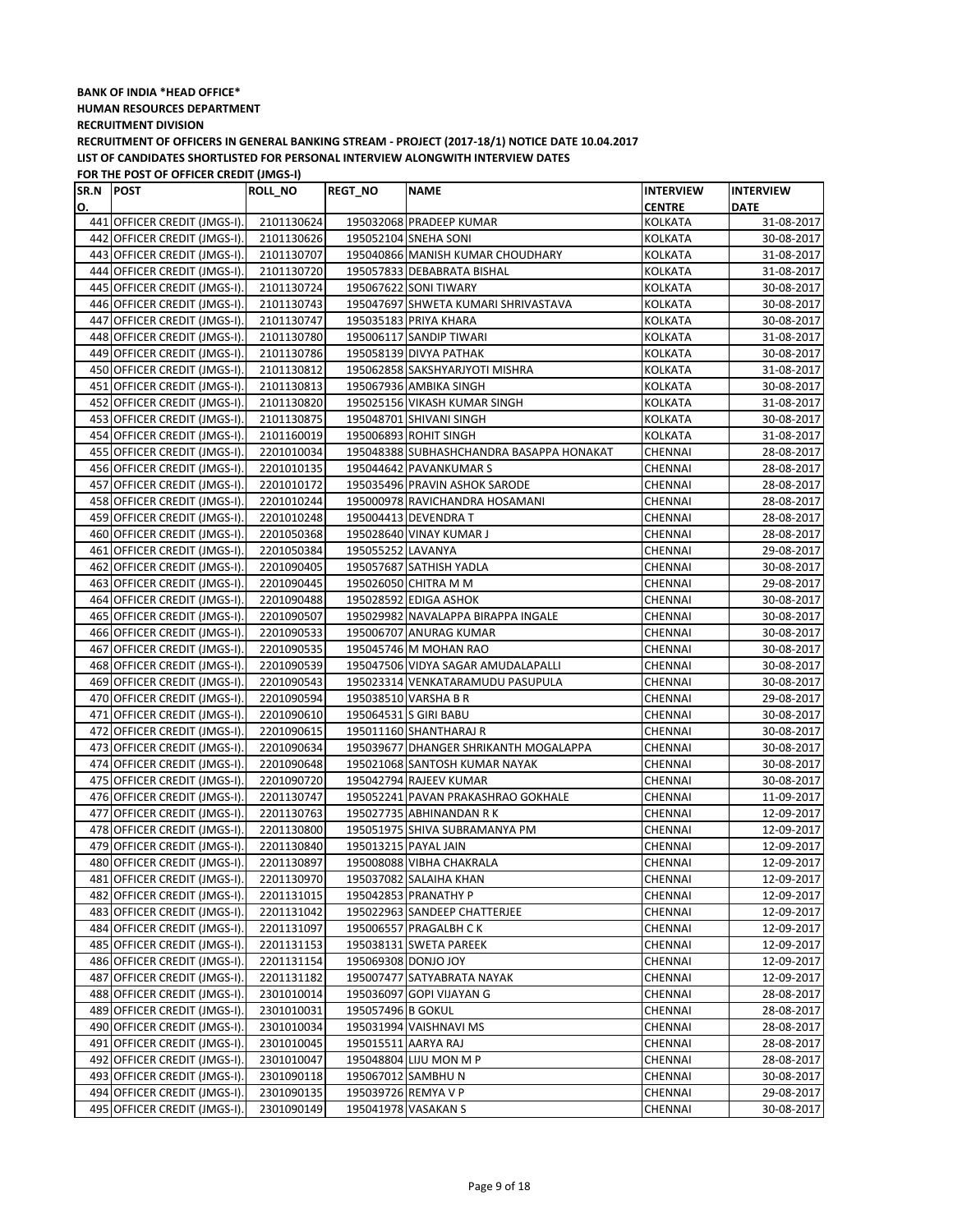| SR.N POST |                              | ROLL_NO    | <b>REGT_NO</b>      | <b>NAME</b>                           | <b>INTERVIEW</b> | <b>INTERVIEW</b> |
|-----------|------------------------------|------------|---------------------|---------------------------------------|------------------|------------------|
| О.        |                              |            |                     |                                       | <b>CENTRE</b>    | <b>DATE</b>      |
|           | 496 OFFICER CREDIT (JMGS-I). | 2301090157 |                     | 195061478 DEV TWINKY                  | CHENNAI          | 29-08-2017       |
|           | 497 OFFICER CREDIT (JMGS-I). | 2301090168 |                     | 195068899 PRASANTHINI K P             | CHENNAI          | 29-08-2017       |
|           | 498 OFFICER CREDIT (JMGS-I). | 2301090190 |                     | 195052090 ANSIL JOSEPH E              | CHENNAI          | 30-08-2017       |
|           | 499 OFFICER CREDIT (JMGS-I). | 2301090233 | 195043094 MANASI A  |                                       | CHENNAI          | 29-08-2017       |
|           | 500 OFFICER CREDIT (JMGS-I). | 2301090243 | 195035275 PREEJA P  |                                       | CHENNAI          | 29-08-2017       |
|           | 501 OFFICER CREDIT (JMGS-I). | 2301090254 | 195030044 AMITHA S  |                                       | CHENNAI          | 29-08-2017       |
|           | 502 OFFICER CREDIT (JMGS-I). | 2301090268 |                     | 195006899 DHANYA A C                  | CHENNAI          | 30-08-2017       |
|           | 503 OFFICER CREDIT (JMGS-I). | 2301090273 |                     | 195062181 VISHNU DHARMADAS P          | CHENNAI          | 30-08-2017       |
|           | 504 OFFICER CREDIT (JMGS-I). | 2301090310 | 195029351 ANISH T A |                                       | CHENNAI          | 30-08-2017       |
|           | 505 OFFICER CREDIT (JMGS-I). | 2301090334 |                     | 195061460 VISHNU DILIP                | <b>CHENNAI</b>   | 11-09-2017       |
|           | 506 OFFICER CREDIT (JMGS-I). | 2301090358 | 195027377 ARUN R    |                                       | CHENNAI          | 11-09-2017       |
|           | 507 OFFICER CREDIT (JMGS-I). | 2301090401 | 195011272 VIMAL V   |                                       | CHENNAI          | 11-09-2017       |
|           | 508 OFFICER CREDIT (JMGS-I). | 2301090413 | 195002445 DEEPA R   |                                       | CHENNAI          | 30-08-2017       |
|           | 509 OFFICER CREDIT (JMGS-I). | 2301090416 | 195024701 SUBIN A   |                                       | CHENNAI          | 11-09-2017       |
|           | 510 OFFICER CREDIT (JMGS-I). | 2301090418 |                     | 195019590 DIVYASREE P                 | CHENNAI          | 30-08-2017       |
|           | 511 OFFICER CREDIT (JMGS-I). | 2301130451 |                     | 195039704 LAKSHMI MADHUSOODANAN       | CHENNAI          | 12-09-2017       |
|           | 512 OFFICER CREDIT (JMGS-I). | 2301130460 |                     | 195049595 SANDHYA LEKSHMI P           | CHENNAI          | 12-09-2017       |
|           | 513 OFFICER CREDIT (JMGS-I). | 2301130512 | 195013456 VIDYA C   |                                       | CHENNAI          | 12-09-2017       |
|           | 514 OFFICER CREDIT (JMGS-I). | 2301130537 |                     | 195044609 EBY JOHN MATHEW             | CHENNAI          | 12-09-2017       |
|           | 515 OFFICER CREDIT (JMGS-I). | 2301130559 | 195069507 NANDU V S |                                       | CHENNAI          | 12-09-2017       |
|           | 516 OFFICER CREDIT (JMGS-I). | 2301130592 | 195070610 VIVEK V   |                                       | CHENNAI          | 12-09-2017       |
|           | 517 OFFICER CREDIT (JMGS-I). | 2301130650 |                     | 195028399 SHAMITH P                   | CHENNAI          | 12-09-2017       |
|           | 518 OFFICER CREDIT (JMGS-I). | 2301130678 | 195022379 GEETHU T  |                                       | CHENNAI          | 12-09-2017       |
|           | 519 OFFICER CREDIT (JMGS-I). | 2301130680 |                     | 195064812 SREEJA SARMA P S            | CHENNAI          | 12-09-2017       |
|           | 520 OFFICER CREDIT (JMGS-I). | 2301130828 |                     | 195041266 JOBYMON THANNIKKEL          | CHENNAI          | 12-09-2017       |
|           | 521 OFFICER CREDIT (JMGS-I). | 2301130870 |                     | 195052839 MANJUSHA CR                 | CHENNAI          | 12-09-2017       |
|           | 522 OFFICER CREDIT (JMGS-I). | 2401010078 |                     | 195005985 NIKHITA UBNARE              | AHMEDABAD        | 28-08-2017       |
|           | 523 OFFICER CREDIT (JMGS-I). | 2401010087 |                     | 195013999 POOJA DAMDE                 | AHMEDABAD        | 28-08-2017       |
|           | 524 OFFICER CREDIT (JMGS-I). | 2401010109 |                     | 195007396 SHUBHAM RAJAK               | AHMEDABAD        | 28-08-2017       |
|           | 525 OFFICER CREDIT (JMGS-I). | 2401010175 |                     | 195002631 AMIT KUMAR CHANDEL          | AHMEDABAD        | 28-08-2017       |
|           | 526 OFFICER CREDIT (JMGS-I). | 2401010192 |                     | 195020654 KANCHAN SHAKYA              | AHMEDABAD        | 28-08-2017       |
|           | 527 OFFICER CREDIT (JMGS-I). | 2401010223 |                     | 195058067 SAWAN KACHHWAHA             | AHMEDABAD        | 28-08-2017       |
|           | 528 OFFICER CREDIT (JMGS-I). | 2401010252 |                     | 195042888 RAJAT VERMA                 | AHMEDABAD        | 28-08-2017       |
|           | 529 OFFICER CREDIT (JMGS-I). | 2401010261 |                     | 195024311 SHASHIKANT BAKODIA          | AHMEDABAD        | 28-08-2017       |
|           | 530 OFFICER CREDIT (JMGS-I). | 2401050338 |                     | 195063821 ROHIT SHARMA                | AHMEDABAD        | 28-08-2017       |
|           | 531 OFFICER CREDIT (JMGS-I). | 2401090397 |                     | 195008637 PRIYANKA CHAGANRAO WANKHEDE | AHMEDABAD        | 29-08-2017       |
|           | 532 OFFICER CREDIT (JMGS-I). | 2401090404 |                     | 195063615 YOGESH KUMAR VERMA          | AHMEDABAD        | 29-08-2017       |
|           | 533 OFFICER CREDIT (JMGS-I). | 2401090426 |                     | 195048361 AWADHESH KUMAR MAJHI        | AHMEDABAD        | 29-08-2017       |
|           | 534 OFFICER CREDIT (JMGS-I). | 2401090434 |                     | 195065585 VISHAKHA SARATHE            | AHMEDABAD        | 29-08-2017       |
|           | 535 OFFICER CREDIT (JMGS-I). | 2401090445 |                     | 195057602 RITESH KUMAR SOLANKI        | AHMEDABAD        | 29-08-2017       |
|           | 536 OFFICER CREDIT (JMGS-I). | 2401090460 |                     | 195055549 PRADEEP PATEL               | AHMEDABAD        | 29-08-2017       |
|           | 537 OFFICER CREDIT (JMGS-I). | 2401090464 |                     | 195057751 DIPIKA LOWANSHI             | AHMEDABAD        | 29-08-2017       |
|           | 538 OFFICER CREDIT (JMGS-I). | 2401090500 |                     | 195069224 SAPNA CHOUHAN               | AHMEDABAD        | 29-08-2017       |
|           | 539 OFFICER CREDIT (JMGS-I). | 2401090501 |                     | 195064007 MITHUN BAROD                | AHMEDABAD        | 29-08-2017       |
|           | 540 OFFICER CREDIT (JMGS-I). | 2401090525 |                     | 195020992 RAKESH KUMAR RAI            | AHMEDABAD        | 29-08-2017       |
|           | 541 OFFICER CREDIT (JMGS-I). | 2401090531 |                     | 195007591 ANKITA BATRI                | AHMEDABAD        | 29-08-2017       |
|           | 542 OFFICER CREDIT (JMGS-I). | 2401090539 | 195019955 SADIYA    |                                       | AHMEDABAD        | 29-08-2017       |
|           | 543 OFFICER CREDIT (JMGS-I). | 2401090549 |                     | 195065682 NARAYAN DAS SAHU            | AHMEDABAD        | 29-08-2017       |
|           | 544 OFFICER CREDIT (JMGS-I). | 2401090552 |                     | 195065488 BHAVESH MADHUKAR SHIRBAD    | AHMEDABAD        | 29-08-2017       |
|           | 545 OFFICER CREDIT (JMGS-I). | 2401090569 |                     | 195011453 JITENDER KUMAR PARIHAR      | AHMEDABAD        | 29-08-2017       |
|           | 546 OFFICER CREDIT (JMGS-I). | 2401090625 |                     | 195035367 RUPENDRA PATEL              | AHMEDABAD        | 29-08-2017       |
|           | 547 OFFICER CREDIT (JMGS-I). | 2401090638 |                     | 195064783 AKHILESH KUMAR SINGH        | AHMEDABAD        | 29-08-2017       |
|           | 548 OFFICER CREDIT (JMGS-I). | 2401090643 |                     | 195051723 APOORVA BHAVSAR             | AHMEDABAD        | 29-08-2017       |
|           | 549 OFFICER CREDIT (JMGS-I). | 2401090650 |                     | 195047202 SHIVALI YADAV               | AHMEDABAD        | 29-08-2017       |
|           | 550 OFFICER CREDIT (JMGS-I). | 2401130690 |                     | 195032187 SHUBHAM JAIN                | AHMEDABAD        | 11-09-2017       |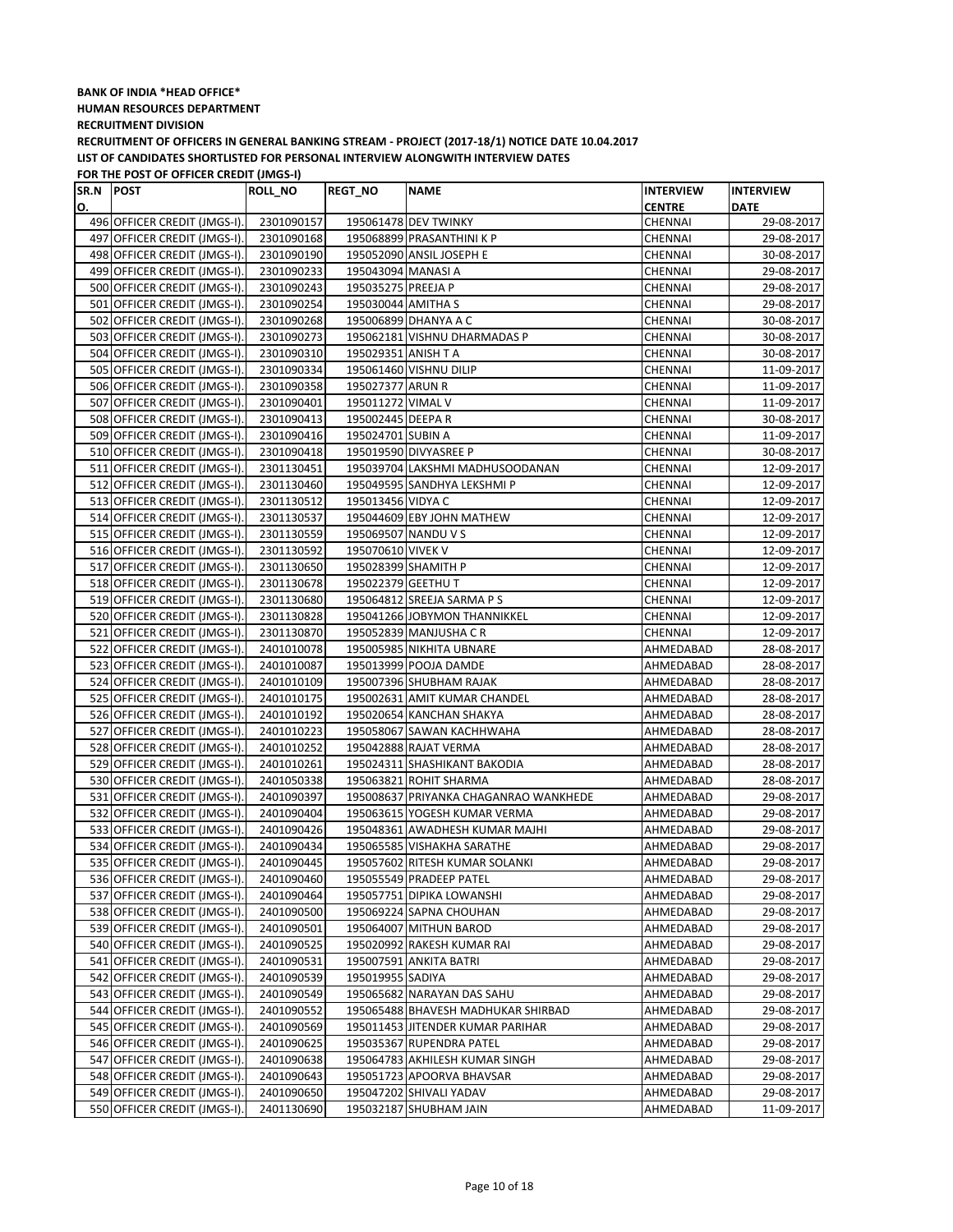| SR.N POST |                              | <b>ROLL_NO</b> | <b>REGT_NO</b>       | <b>NAME</b>                              | <b>INTERVIEW</b> | <b>INTERVIEW</b> |
|-----------|------------------------------|----------------|----------------------|------------------------------------------|------------------|------------------|
| О.        |                              |                |                      |                                          | <b>CENTRE</b>    | <b>DATE</b>      |
|           | 551 OFFICER CREDIT (JMGS-I). | 2401130723     |                      | 195045884 PALLAVI LACHHWANI              | AHMEDABAD        | 11-09-2017       |
|           | 552 OFFICER CREDIT (JMGS-I). | 2401130861     |                      | 195050825 MONIKA SHARMA                  | AHMEDABAD        | 11-09-2017       |
|           | 553 OFFICER CREDIT (JMGS-I). | 2401130978     |                      | 195050563 DINESH JEEVTANI                | AHMEDABAD        | 11-09-2017       |
|           | 554 OFFICER CREDIT (JMGS-I). | 2401131001     |                      | 195046609 HIMANSHU RAKESH SAXENA         | AHMEDABAD        | 11-09-2017       |
|           | 555 OFFICER CREDIT (JMGS-I). | 2401131053     |                      | 195057568 YOGESH LUDHIYANI               | AHMEDABAD        | 11-09-2017       |
|           | 556 OFFICER CREDIT (JMGS-I). | 2401131057     | 195070509 ADITI JAIN |                                          | AHMEDABAD        | 11-09-2017       |
|           | 557 OFFICER CREDIT (JMGS-I). | 2401131079     |                      | 195053494 PANKAJ SHARMA                  | AHMEDABAD        | 11-09-2017       |
|           | 558 OFFICER CREDIT (JMGS-I). | 2401131083     |                      | 195069035 AYUSHI AGRAWAL                 | AHMEDABAD        | 11-09-2017       |
|           | 559 OFFICER CREDIT (JMGS-I). | 2401131126     |                      | 195061964 SUDEEP KUMAR MISHRA            | AHMEDABAD        | 11-09-2017       |
|           | 560 OFFICER CREDIT (JMGS-I). | 2401131197     |                      | 195017863 TANYA MOTWANI                  | AHMEDABAD        | 11-09-2017       |
|           | 561 OFFICER CREDIT (JMGS-I). | 2401131202     |                      | 195056415 ISHA SHARMA                    | AHMEDABAD        | 12-09-2017       |
|           | 562 OFFICER CREDIT (JMGS-I). | 2401131220     |                      | 195049727 GIRISH SANTANI                 | AHMEDABAD        | 11-09-2017       |
|           | 563 OFFICER CREDIT (JMGS-I). | 2401131286     |                      | 195043926 ADITI GUPTA                    | AHMEDABAD        | 12-09-2017       |
|           | 564 OFFICER CREDIT (JMGS-I). | 2401150024     |                      | 195056017 RAGINI SHARMA                  | AHMEDABAD        | 12-09-2017       |
|           | 565 OFFICER CREDIT (JMGS-I). | 2401160036     |                      | 195012619 PARUL SINGHAI                  | AHMEDABAD        | 12-09-2017       |
|           | 566 OFFICER CREDIT (JMGS-I). | 2501010064     |                      | 195010478 SHUBHANGI WASUDEO KHOBRAGADE   | <b>MUMBAI</b>    | 21-08-2017       |
|           | 567 OFFICER CREDIT (JMGS-I). | 2501010149     |                      | 195060466 HARSHA KRISHNAKANT JANWALKAR   | <b>MUMBAI</b>    | 21-08-2017       |
|           | 568 OFFICER CREDIT (JMGS-I). | 2501010765     |                      | 195001544 VISHAL ARUN GAIKWAD            | MUMBAI           | 21-08-2017       |
|           | 569 OFFICER CREDIT (JMGS-I). | 2501010795     |                      | 195036112 SAURABH SUNIL JADHAV           | MUMBAI           | 21-08-2017       |
|           | 570 OFFICER CREDIT (JMGS-I). | 2501010852     |                      | 195067634 DHAMMAPAL SHYAMRAO WAKLE       | MUMBAI           | 21-08-2017       |
|           | 571 OFFICER CREDIT (JMGS-I). | 2501010859     |                      | 195002279 NARAYAN ANGADPRASAD SIGOTE     | MUMBAI           | 21-08-2017       |
|           | 572 OFFICER CREDIT (JMGS-I). | 2501010877     |                      | 195019502 MADHAV SAMBHAJI SONKAMBLE      | <b>MUMBAI</b>    | 21-08-2017       |
|           | 573 OFFICER CREDIT (JMGS-I). | 2501010903     |                      | 195063884 ADITYA RAJJANLAL VIMAL         | MUMBAI           | 21-08-2017       |
|           | 574 OFFICER CREDIT (JMGS-I). | 2501010968     |                      | 195043876 RAVI VINAYAK DONGRE            | <b>MUMBAI</b>    | 21-08-2017       |
|           | 575 OFFICER CREDIT (JMGS-I). | 2501010978     |                      | 195033783 DHAMMANAND RAMESH DONGARE      | <b>MUMBAI</b>    | 21-08-2017       |
|           | 576 OFFICER CREDIT (JMGS-I). | 2501011797     |                      | 195007200 SNEHAL SURESH BENDRE           | MUMBAI           | 21-08-2017       |
|           | 577 OFFICER CREDIT (JMGS-I). | 2501011813     |                      | 195017078 SMITA YUVRAJ KAMBLE            | MUMBAI           | 21-08-2017       |
|           | 578 OFFICER CREDIT (JMGS-I). | 2501012156     |                      | 195038011 ANKIT KUMAR                    | <b>MUMBAI</b>    | 21-08-2017       |
|           | 579 OFFICER CREDIT (JMGS-I). | 2501090266     |                      | 195030529 DHANASHRI ASHOK SHAHANE        | MUMBAI           | 21-08-2017       |
|           | 580 OFFICER CREDIT (JMGS-I). | 2501091047     |                      | 195026162 ARUN KUMAR                     | <b>MUMBAI</b>    | 21-08-2017       |
|           | 581 OFFICER CREDIT (JMGS-I). | 2501091088     |                      | 195041736 SWAPNIL LILADHAR WANI          | MUMBAI           | 21-08-2017       |
|           | 582 OFFICER CREDIT (JMGS-I). | 2501091129     |                      | 195056187 SHUBHAM SINGH                  | MUMBAI           | 21-08-2017       |
|           | 583 OFFICER CREDIT (JMGS-I). | 2501091154     |                      | 195030038 ANAND DEEPAK CHURE             | <b>MUMBAI</b>    | 21-08-2017       |
|           | 584 OFFICER CREDIT (JMGS-I). | 2501091176     |                      | 195007071 KISHOR ASHOK CHAUDHARI         | <b>MUMBAI</b>    | 21-08-2017       |
|           | 585 OFFICER CREDIT (JMGS-I). | 2501091186     |                      | 195067851 MAHESH NARAYANRAO BUTLEY       | MUMBAI           | 21-08-2017       |
|           | 586 OFFICER CREDIT (JMGS-I). | 2501092190     |                      | 195007291 SAGAR SADANAND PARKAR          | <b>MUMBAI</b>    | 21-08-2017       |
|           | 587 OFFICER CREDIT (JMGS-I). | 2501092193     |                      | 195038107 ABHAY CHAUHAN                  | MUMBAI           | 21-08-2017       |
|           | 588 OFFICER CREDIT (JMGS-I). | 2501092217     |                      | 195059729 MUNNA PYARELAL GUPTA           | <b>MUMBAI</b>    | 21-08-2017       |
|           | 589 OFFICER CREDIT (JMGS-I). | 2501092226     |                      | 195035662 BHUSHAN SHARAD CHINCHMALATPURE | MUMBAI           | 22-08-2017       |
|           | 590 OFFICER CREDIT (JMGS-I). | 2501092228     |                      | 195037550 SACHIN SHASHIKANT SANAYE       | <b>MUMBAI</b>    | 22-08-2017       |
|           | 591 OFFICER CREDIT (JMGS-I). | 2501130325     |                      | 195004630 VRINDA RICKEN RAMCHANDANI      | <b>MUMBAI</b>    | 23-08-2017       |
|           | 592 OFFICER CREDIT (JMGS-I). | 2501130348     |                      | 195016912 RIYA VISHRAM DESHPANDE         | MUMBAI           | 23-08-2017       |
|           | 593 OFFICER CREDIT (JMGS-I). | 2501130370     |                      | 195069329 PRIYA MUKUND GHOSH             | MUMBAI           | 23-08-2017       |
|           | 594 OFFICER CREDIT (JMGS-I). | 2501130402     |                      | 195034217 ARCHANA GURUNATH TELKAR        | MUMBAI           | 23-08-2017       |
|           | 595 OFFICER CREDIT (JMGS-I). | 2501130420     |                      | 195007971 NISHA AGARWAL                  | <b>MUMBAI</b>    | 23-08-2017       |
|           | 596 OFFICER CREDIT (JMGS-I). | 2501130537     |                      | 195062701 POONAM AGARWAL                 | MUMBAI           | 23-08-2017       |
|           | 597 OFFICER CREDIT (JMGS-I). | 2501130542     |                      | 195038956 SHALMI CHANDRASHEKHAR SAMANT   | MUMBAI           | 23-08-2017       |
|           | 598 OFFICER CREDIT (JMGS-I). | 2501131208     |                      | 195000490 MRINMOY KUNDU                  | MUMBAI           | 22-08-2017       |
|           | 599 OFFICER CREDIT (JMGS-I). | 2501131217     |                      | 195033730 NINAD GIRISH NADKARNI          | MUMBAI           | 22-08-2017       |
|           | 600 OFFICER CREDIT (JMGS-I). | 2501131250     |                      | 195044129 ROHIT SUNIL BAGDE              | MUMBAI           | 22-08-2017       |
|           | 601 OFFICER CREDIT (JMGS-I). | 2501131269     |                      | 195008548 PAWAN KUMAR DWIVEDI            | MUMBAI           | 22-08-2017       |
|           | 602 OFFICER CREDIT (JMGS-I). | 2501131296     |                      | 195034386 PRATHMESH VIJAY SAWANT         | MUMBAI           | 22-08-2017       |
|           | 603 OFFICER CREDIT (JMGS-I). | 2501131339     |                      | 195052442 ANKIT ANIL JOSHI               | MUMBAI           | 22-08-2017       |
|           | 604 OFFICER CREDIT (JMGS-I). | 2501131344     |                      | 195050488 SAHIL SOOD                     | MUMBAI           | 22-08-2017       |
|           | 605 OFFICER CREDIT (JMGS-I). | 2501131346     |                      | 195022231 INDERPREET BANSAL              | MUMBAI           | 22-08-2017       |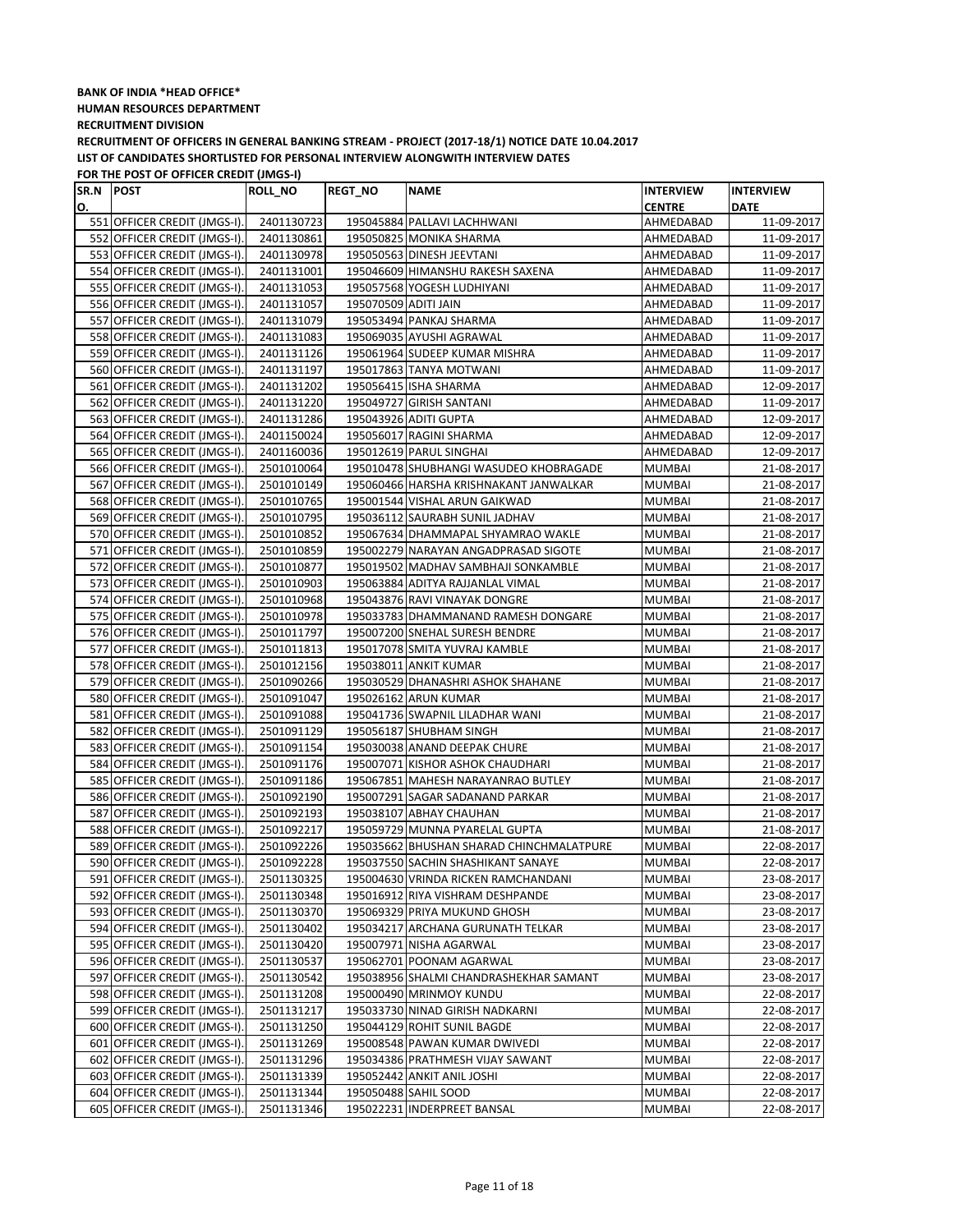| SR.N POST |                              | <b>ROLL_NO</b> | <b>REGT_NO</b> | <b>NAME</b>                              | <b>INTERVIEW</b> | <b>INTERVIEW</b> |
|-----------|------------------------------|----------------|----------------|------------------------------------------|------------------|------------------|
| О.        |                              |                |                |                                          | <b>CENTRE</b>    | <b>DATE</b>      |
|           | 606 OFFICER CREDIT (JMGS-I). | 2501131350     |                | 195069283 SWAPNIL VIJAYSINGH PARMAR      | <b>MUMBAI</b>    | 22-08-2017       |
|           | 607 OFFICER CREDIT (JMGS-I). | 2501131418     |                | 195003758 BHANU TEJA CHAPPALLI           | MUMBAI           | 22-08-2017       |
|           | 608 OFFICER CREDIT (JMGS-I). | 2501131464     |                | 195019914 KALPESH RAVILAL PARMAR         | <b>MUMBAI</b>    | 22-08-2017       |
|           | 609 OFFICER CREDIT (JMGS-I). | 2501131475     |                | 195014381 KUMAR GAURAV                   | MUMBAI           | 22-08-2017       |
|           | 610 OFFICER CREDIT (JMGS-I). | 2501131485     |                | 195054683 SIBY JOSEPH PHILIP             | MUMBAI           | 22-08-2017       |
|           | 611 OFFICER CREDIT (JMGS-I). | 2501131489     |                | 195060677 SHEKHAR AGRAWAL                | MUMBAI           | 22-08-2017       |
|           | 612 OFFICER CREDIT (JMGS-I). | 2501131490     |                | 195007452 KANHAIYA JHA                   | MUMBAI           | 22-08-2017       |
|           | 613 OFFICER CREDIT (JMGS-I). | 2501131500     |                | 195052055 ABIRBIRA SAMAL                 | <b>MUMBAI</b>    | 22-08-2017       |
|           | 614 OFFICER CREDIT (JMGS-I). | 2501131505     |                | 195016492 HARSHAD RAM DAFTARI            | <b>MUMBAI</b>    | 22-08-2017       |
|           | 615 OFFICER CREDIT (JMGS-I). | 2501131936     |                | 195025258 PRIYANKA SUNIL SURYAVANSHI     | MUMBAI           | 23-08-2017       |
|           | 616 OFFICER CREDIT (JMGS-I). | 2501131946     |                | 195050807 ASHA MILAP CHAND SHARMA        | <b>MUMBAI</b>    | 23-08-2017       |
|           | 617 OFFICER CREDIT (JMGS-I). | 2501131990     |                | 195040603 SARANYA GOPAKUMAR PANICKER     | MUMBAI           | 23-08-2017       |
|           | 618 OFFICER CREDIT (JMGS-I). | 2501132019     |                | 195024313 RADHIKA SHAMPRASAD             | <b>MUMBAI</b>    | 23-08-2017       |
|           | 619 OFFICER CREDIT (JMGS-I). | 2501132253     |                | 195007305 PARAG PRAKASH GUJAR            | MUMBAI           | 22-08-2017       |
|           | 620 OFFICER CREDIT (JMGS-I). | 2501132254     |                | 195063339 WRICK DUTTA                    | MUMBAI           | 23-08-2017       |
|           | 621 OFFICER CREDIT (JMGS-I). | 2501132282     |                | 195010581 ADITYA NARAYAN AGRAWAL         | <b>MUMBAI</b>    | 23-08-2017       |
|           | 622 OFFICER CREDIT (JMGS-I). | 2501132304     |                | 195043861 GURUSAIHARIKUMAR SREERAMULU DO | <b>MUMBAI</b>    | 23-08-2017       |
|           | 623 OFFICER CREDIT (JMGS-I). | 2501132353     |                | 195053807 GAURAV GIRISH SINGH RATHORE    | MUMBAI           | 23-08-2017       |
|           | 624 OFFICER CREDIT (JMGS-I). | 2501140019     |                | 195058625 KRISHNA SANGHVI                | MUMBAI           | 23-08-2017       |
|           | 625 OFFICER CREDIT (JMGS-I). | 2601010107     |                | 195012427 NILESH LALCHAND BHAGAT         | <b>MUMBAI</b>    | 21-08-2017       |
|           | 626 OFFICER CREDIT (JMGS-I). | 2601010377     |                | 195060619 DEEPAK DURGA PRASAD            | <b>MUMBAI</b>    | 21-08-2017       |
|           | 627 OFFICER CREDIT (JMGS-I). | 2601010464     |                | 195000679 VILAS VITTHALRAO HINGOLE       | <b>MUMBAI</b>    | 21-08-2017       |
|           | 628 OFFICER CREDIT (JMGS-I). | 2601010510     |                | 195050295 SAHIL RAMESH MAGARE            | <b>MUMBAI</b>    | 21-08-2017       |
|           | 629 OFFICER CREDIT (JMGS-I). | 2601010553     |                | 195000766 UMESH SUDHIR JADHAV            | <b>MUMBAI</b>    | 21-08-2017       |
|           | 630 OFFICER CREDIT (JMGS-I). | 2601010584     |                | 195023891 RAJENDRA KONDBARAO PAIKRAO     | <b>MUMBAI</b>    | 21-08-2017       |
|           | 631 OFFICER CREDIT (JMGS-I). | 2601010643     |                | 195065768 MAHENDRA FAKIRRAO KHIRADE      | MUMBAI           | 21-08-2017       |
|           | 632 OFFICER CREDIT (JMGS-I). | 2601090832     |                | 195011473 PAWAN ARUN SONAWANE            | MUMBAI           | 22-08-2017       |
|           | 633 OFFICER CREDIT (JMGS-I). | 2601090843     |                | 195025943 CHETAN SAHEBRAO BANKAR         | MUMBAI           | 22-08-2017       |
|           | 634 OFFICER CREDIT (JMGS-I). | 2601090864     |                | 195034930 RIZWAN AHMED                   | MUMBAI           | 22-08-2017       |
|           | 635 OFFICER CREDIT (JMGS-I). | 2601090868     |                | 195044662 RAHUL DATTATRAY KUMBHAKARNA    | MUMBAI           | 22-08-2017       |
|           | 636 OFFICER CREDIT (JMGS-I). | 2601090885     |                | 195001001 NIKHIL MAROTI INGLE            | MUMBAI           | 22-08-2017       |
|           | 637 OFFICER CREDIT (JMGS-I). | 2601090927     |                | 195018936 VILAS DASHRATH NETNASKAR       | <b>MUMBAI</b>    | 22-08-2017       |
|           | 638 OFFICER CREDIT (JMGS-I). | 2601090946     |                | 195001501 VIPUL SATISH HIRAY             | <b>MUMBAI</b>    | 22-08-2017       |
|           | 639 OFFICER CREDIT (JMGS-I). | 2601090950     |                | 195054157 SAURABH VIVEK SONATKAR         | <b>MUMBAI</b>    | 22-08-2017       |
|           | 640 OFFICER CREDIT (JMGS-I). | 2601090958     |                | 195020754 SHRIVIDYA PRAKASH HUJBAND      | MUMBAI           | 21-08-2017       |
|           | 641 OFFICER CREDIT (JMGS-I). | 2601091087     |                | 195047311 AJAY JAISWAL                   | <b>MUMBAI</b>    | 22-08-2017       |
|           | 642 OFFICER CREDIT (JMGS-I). | 2601091129     |                | 195009523 DEEPALI GANAPATRAO SONAWANE    | MUMBAI           | 21-08-2017       |
|           | 643 OFFICER CREDIT (JMGS-I). | 2601091143     |                | 195003678 AYUSH GUPTA                    | <b>MUMBAI</b>    | 22-08-2017       |
|           | 644 OFFICER CREDIT (JMGS-I). | 2601091194     |                | 195041485 SAURABH SUDHAKAR YADGIRE       | MUMBAI           | 22-08-2017       |
|           | 645 OFFICER CREDIT (JMGS-I). | 2601091231     |                | 195035411 RAVINDRA JAGANNATH OVHAL       | <b>MUMBAI</b>    | 22-08-2017       |
|           | 646 OFFICER CREDIT (JMGS-I). | 2601091234     |                | 195047897 SHITAL PANDURANG GHODE         | MUMBAI           | 21-08-2017       |
|           | 647 OFFICER CREDIT (JMGS-I). | 2601091297     |                | 195006322 RUPESH MURLIDHAR KANKAL        | <b>MUMBAI</b>    | 22-08-2017       |
|           | 648 OFFICER CREDIT (JMGS-I). | 2601091399     |                | 195063525 ABHISHEK MAHADEV BANODE        | MUMBAI           | 22-08-2017       |
|           | 649 OFFICER CREDIT (JMGS-I). | 2601110023     |                | 195022371 DINESH KISHOR NIKAM            | MUMBAI           | 22-08-2017       |
|           | 650 OFFICER CREDIT (JMGS-I). | 2601131441     |                | 195021243 SOWMYA G S                     | <b>MUMBAI</b>    | 23-08-2017       |
|           | 651 OFFICER CREDIT (JMGS-I). | 2601131464     |                | 195062638 ARJUN RAMPRASAD ADALKAR        | MUMBAI           | 23-08-2017       |
|           | 652 OFFICER CREDIT (JMGS-I). | 2601131516     |                | 195068236 DIVYA SANJAY GOHEL             | MUMBAI           | 23-08-2017       |
|           | 653 OFFICER CREDIT (JMGS-I). | 2601131517     |                | 195007947 PRADYOT UDAY BHAT              | MUMBAI           | 23-08-2017       |
|           | 654 OFFICER CREDIT (JMGS-I). | 2601131589     |                | 195043206 VINIT HARSHWARDHAN RATNAPARKHI | MUMBAI           | 23-08-2017       |
|           | 655 OFFICER CREDIT (JMGS-I). | 2601131595     |                | 195069296 CHANDANI RAJNATH RAI           | <b>MUMBAI</b>    | 23-08-2017       |
|           | 656 OFFICER CREDIT (JMGS-I). | 2601131617     |                | 195053262 SUMIT ANANT PAGE               | <b>MUMBAI</b>    | 23-08-2017       |
|           | 657 OFFICER CREDIT (JMGS-I). | 2601131624     |                | 195055362 RUCHA MILIND SURANGE           | MUMBAI           | 23-08-2017       |
|           | 658 OFFICER CREDIT (JMGS-I). | 2601131864     |                | 195044190 RUPESH KUMAR                   | <b>MUMBAI</b>    | 23-08-2017       |
|           | 659 OFFICER CREDIT (JMGS-I). | 2601132053     |                | 195045485 DIGAMBAR DEVIDAS KADAM         | MUMBAI           | 23-08-2017       |
|           | 660 OFFICER CREDIT (JMGS-I). | 2601132179     |                | 195009102 SUNIL PANDURANG BARMADE        | <b>MUMBAI</b>    | 23-08-2017       |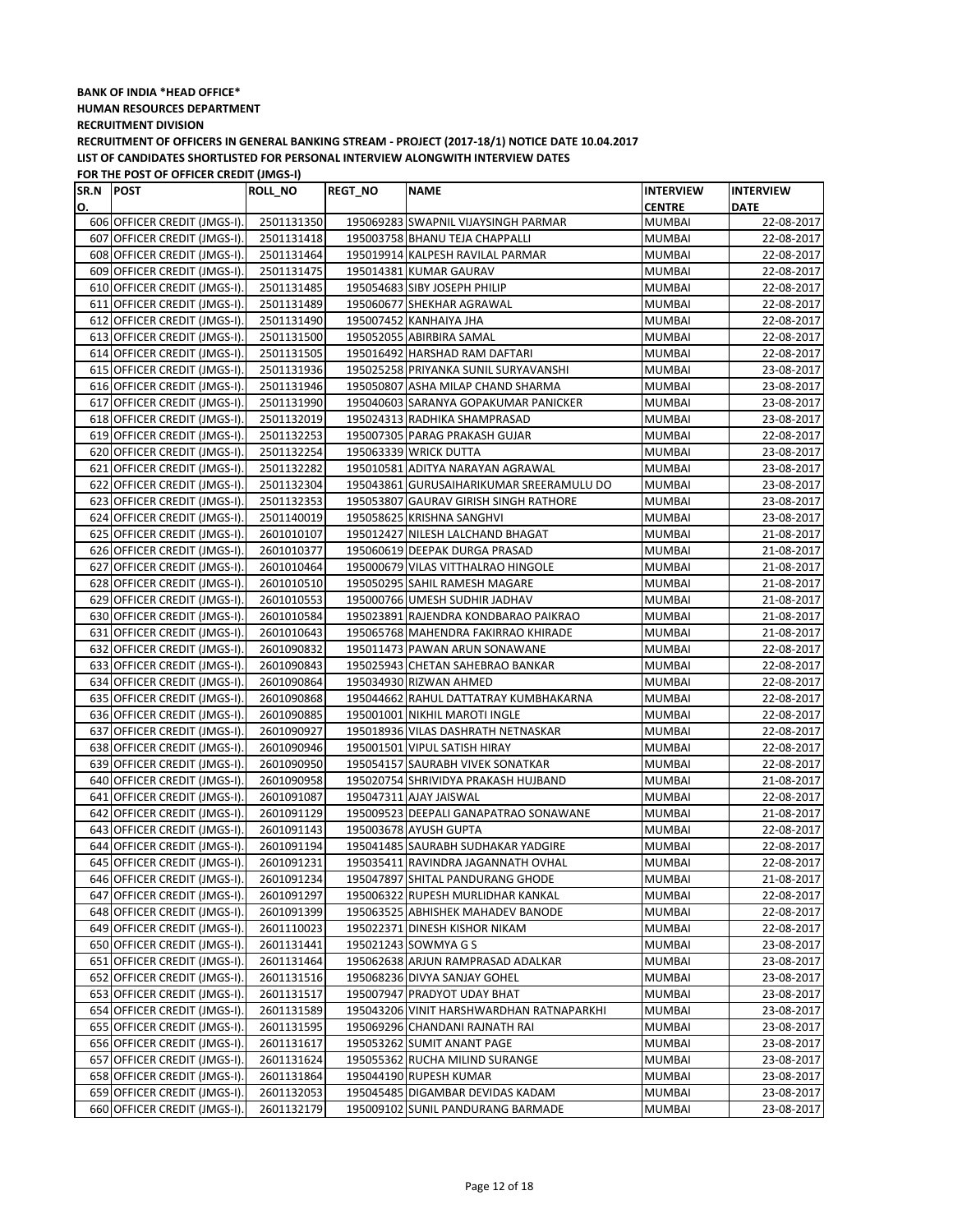| SR.N POST |                              | <b>ROLL_NO</b> | <b>REGT_NO</b>   | <b>NAME</b>                              | <b>INTERVIEW</b> | <b>INTERVIEW</b> |
|-----------|------------------------------|----------------|------------------|------------------------------------------|------------------|------------------|
| О.        |                              |                |                  |                                          | <b>CENTRE</b>    | <b>DATE</b>      |
|           | 661 OFFICER CREDIT (JMGS-I). | 2601132196     |                  | 195030441 DIPAK PRADIP CHAVAN            | <b>MUMBAI</b>    | 23-08-2017       |
|           | 662 OFFICER CREDIT (JMGS-I). | 2601150058     |                  | 195007680 JITENDRA KUMAR                 | <b>MUMBAI</b>    | 23-08-2017       |
|           | 663 OFFICER CREDIT (JMGS-I). | 2601160074     |                  | 195056488 POONAM ASHOKRAO DESHMUKH       | <b>MUMBAI</b>    | 23-08-2017       |
|           | 664 OFFICER CREDIT (JMGS-I). | 2701010031     |                  | 195001920 GANESH CHANDRA SETHI           | <b>KOLKATA</b>   | 28-08-2017       |
|           | 665 OFFICER CREDIT (JMGS-I). | 2701010042     |                  | 195038921 PRIYABRATA SETHY               | KOLKATA          | 28-08-2017       |
|           | 666 OFFICER CREDIT (JMGS-I). | 2701010098     |                  | 195054302 AMARA JENA                     | KOLKATA          | 28-08-2017       |
|           | 667 OFFICER CREDIT (JMGS-I). | 2701010101     |                  | 195033110 DINESH MALLIK                  | <b>KOLKATA</b>   | 28-08-2017       |
|           | 668 OFFICER CREDIT (JMGS-I). | 2701010105     |                  | 195064905 RAJESH KUMAR SETHI             | <b>KOLKATA</b>   | 28-08-2017       |
|           | 669 OFFICER CREDIT (JMGS-I). | 2701010114     |                  | 195010162 ANANTA SAHU                    | <b>KOLKATA</b>   | 28-08-2017       |
|           | 670 OFFICER CREDIT (JMGS-I). | 2701010161     |                  | 195055839 MANAS KUMAR BEHERA             | KOLKATA          | 28-08-2017       |
|           | 671 OFFICER CREDIT (JMGS-I). | 2701050199     |                  | 195007217 KHUSBU TOPNO                   | <b>KOLKATA</b>   | 28-08-2017       |
|           | 672 OFFICER CREDIT (JMGS-I). | 2701050222     |                  | 195011958 TANUSHREE TIRIYA               | <b>KOLKATA</b>   | 28-08-2017       |
|           | 673 OFFICER CREDIT (JMGS-I). | 2701090248     |                  | 195003832 KALYAN CHANDRA DAS             | KOLKATA          | 29-08-2017       |
|           | 674 OFFICER CREDIT (JMGS-I). | 2701090260     |                  | 195023866 KSHYEEROD KUMAR MEHER          | KOLKATA          | 29-08-2017       |
|           | 675 OFFICER CREDIT (JMGS-I). | 2701090273     |                  | 195060150 ABINASH BEHERA                 | <b>KOLKATA</b>   | 29-08-2017       |
|           | 676 OFFICER CREDIT (JMGS-I). | 2701090287     |                  | 195000173 RAKESH KUMAR BEHERA            | <b>KOLKATA</b>   | 29-08-2017       |
|           | 677 OFFICER CREDIT (JMGS-I). | 2701090308     |                  | 195020928 SASWATI SAHOO                  | <b>KOLKATA</b>   | 29-08-2017       |
|           | 678 OFFICER CREDIT (JMGS-I). | 2701090319     |                  | 195018930 ANUP KUMAR SINGH               | <b>KOLKATA</b>   | 29-08-2017       |
|           | 679 OFFICER CREDIT (JMGS-I). | 2701090332     |                  | 195034214 ARJUNA CHARAN SAHOO            | <b>KOLKATA</b>   | 29-08-2017       |
|           | 680 OFFICER CREDIT (JMGS-I). | 2701090382     |                  | 195044929 KALYANI SAHOO                  | <b>KOLKATA</b>   | 29-08-2017       |
|           | 681 OFFICER CREDIT (JMGS-I). | 2701090402     |                  | 195040724 NILIMA BEHERA                  | <b>KOLKATA</b>   | 29-08-2017       |
|           | 682 OFFICER CREDIT (JMGS-I). | 2701090413     |                  | 195030900 SURAJ KUMAR SAHOO              | <b>KOLKATA</b>   | 29-08-2017       |
|           | 683 OFFICER CREDIT (JMGS-I). | 2701090426     |                  | 195046811 SAROJ KUMAR BEHERA             | KOLKATA          | 29-08-2017       |
|           | 684 OFFICER CREDIT (JMGS-I). | 2701090452     |                  | 195013929 RAKESH PADHIARY                | <b>KOLKATA</b>   | 29-08-2017       |
|           | 685 OFFICER CREDIT (JMGS-I). | 2701090453     |                  | 195061317 MANAS RANJAN SAHOO             | <b>KOLKATA</b>   | 29-08-2017       |
|           | 686 OFFICER CREDIT (JMGS-I). | 2701130515     |                  | 195004260 SOUMYA MAHAPATRA               | <b>KOLKATA</b>   | 30-08-2017       |
|           | 687 OFFICER CREDIT (JMGS-I). | 2701130554     |                  | 195034560 HRUSIKESH PADHY                | KOLKATA          | 31-08-2017       |
|           | 688 OFFICER CREDIT (JMGS-I). | 2701130674     |                  | 195043804 SIMANCHALA BALIARSING          | <b>KOLKATA</b>   | 31-08-2017       |
|           | 689 OFFICER CREDIT (JMGS-I). | 2701130687     |                  | 195036432 BHAGYALAXMI NAYAK              | <b>KOLKATA</b>   | 30-08-2017       |
|           | 690 OFFICER CREDIT (JMGS-I). | 2701130707     |                  | 195014927 AMITABH CHAMPATIRAY            | <b>KOLKATA</b>   | 31-08-2017       |
|           | 691 OFFICER CREDIT (JMGS-I). | 2701130818     |                  | 195027609 CHINMAYA KUMAR PRADHAN         | KOLKATA          | 31-08-2017       |
|           | 692 OFFICER CREDIT (JMGS-I). | 2701130842     |                  | 195052753 SADHAN KUMAR PARIDA            | <b>KOLKATA</b>   | 31-08-2017       |
|           | 693 OFFICER CREDIT (JMGS-I). | 2701130873     |                  | 195038285 SUVASISH PUNYAMAYA PANDA       | <b>KOLKATA</b>   | 31-08-2017       |
|           | 694 OFFICER CREDIT (JMGS-I). | 2701130883     |                  | 195000335 SASWAT PATNAIK                 | <b>KOLKATA</b>   | 31-08-2017       |
|           | 695 OFFICER CREDIT (JMGS-I). | 2701130890     |                  | 195057349 AMRIT ROY                      | KOLKATA          | 31-08-2017       |
|           | 696 OFFICER CREDIT (JMGS-I). | 2701130905     |                  | 195063781 ASHIM PATRA                    | KOLKATA          | 31-08-2017       |
|           | 697 OFFICER CREDIT (JMGS-I). | 2701130939     |                  | 195037025 MAHIM RANJAN RAUL              | <b>KOLKATA</b>   | 31-08-2017       |
|           | 698 OFFICER CREDIT (JMGS-I). | 2701150012     |                  | 195023582 RAHUL MAHAPATRA                | <b>KOLKATA</b>   | 31-08-2017       |
|           | 699 OFFICER CREDIT (JMGS-I). | 2701160022     |                  | 195007862 ASHISH NAYAK                   | <b>KOLKATA</b>   | 31-08-2017       |
|           | 700 OFFICER CREDIT (JMGS-I). | 2701160023     |                  | 195058703 CHAUDHURY DAKSHYA PRASAD MISHR | <b>KOLKATA</b>   | 31-08-2017       |
|           | 701 OFFICER CREDIT (JMGS-I). | 2701160024     |                  | 195003891 S MOHIT RANJAN PATRO           | KOLKATA          | 31-08-2017       |
|           | 702 OFFICER CREDIT (JMGS-I). | 2801010066     |                  | 195012789 GURLAL SINGH                   | <b>NEW DELHI</b> | 29-08-2017       |
|           | 703 OFFICER CREDIT (JMGS-I). | 2801010068     |                  | 195006109 AMANDEEP KAUR                  | NEW DELHI        | 28-08-2017       |
|           | 704 OFFICER CREDIT (JMGS-I). | 2801010121     |                  | 195032141 AMANDEEP HANSA                 | NEW DELHI        | 29-08-2017       |
|           | 705 OFFICER CREDIT (JMGS-I). | 2801090186     |                  | 195021189 SAURABH CHAUHAN                | NEW DELHI        | 31-08-2017       |
|           | 706 OFFICER CREDIT (JMGS-I). | 2801090187     |                  | 195019276 JEEWANPREET SINGH              | <b>NEW DELHI</b> | 31-08-2017       |
|           | 707 OFFICER CREDIT (JMGS-I). | 2801090223     |                  | 195029061 MANPREET KAUR                  | NEW DELHI        | 30-08-2017       |
|           | 708 OFFICER CREDIT (JMGS-I). | 2801130345     | 195037135 VANDNA |                                          | NEW DELHI        | 19-09-2017       |
|           | 709 OFFICER CREDIT (JMGS-I). | 2801130380     |                  | 195005008 SANDAN MEHRA                   | NEW DELHI        | 21-09-2017       |
|           | 710 OFFICER CREDIT (JMGS-I). | 2801130449     |                  | 195038055 SAKSHI BANSAL                  | <b>NEW DELHI</b> | 19-09-2017       |
|           | 711 OFFICER CREDIT (JMGS-I). | 2801130455     |                  | 195038782 ANIRUDH GUNVANT RATANI         | <b>NEW DELHI</b> | 21-09-2017       |
|           | 712 OFFICER CREDIT (JMGS-I). | 2801130465     |                  | 195061492 CHARANPREET KAUR               | <b>NEW DELHI</b> | 19-09-2017       |
|           | 713 OFFICER CREDIT (JMGS-I). | 2801130470     | 195033325 PALAK  |                                          | <b>NEW DELHI</b> | 19-09-2017       |
|           | 714 OFFICER CREDIT (JMGS-I). | 2801130491     |                  | 195046833 AMOL GHAI                      | <b>NEW DELHI</b> | 21-09-2017       |
|           | 715 OFFICER CREDIT (JMGS-I). | 2901010129     |                  | 195045378 SWATI SINGH                    | AHMEDABAD        | 28-08-2017       |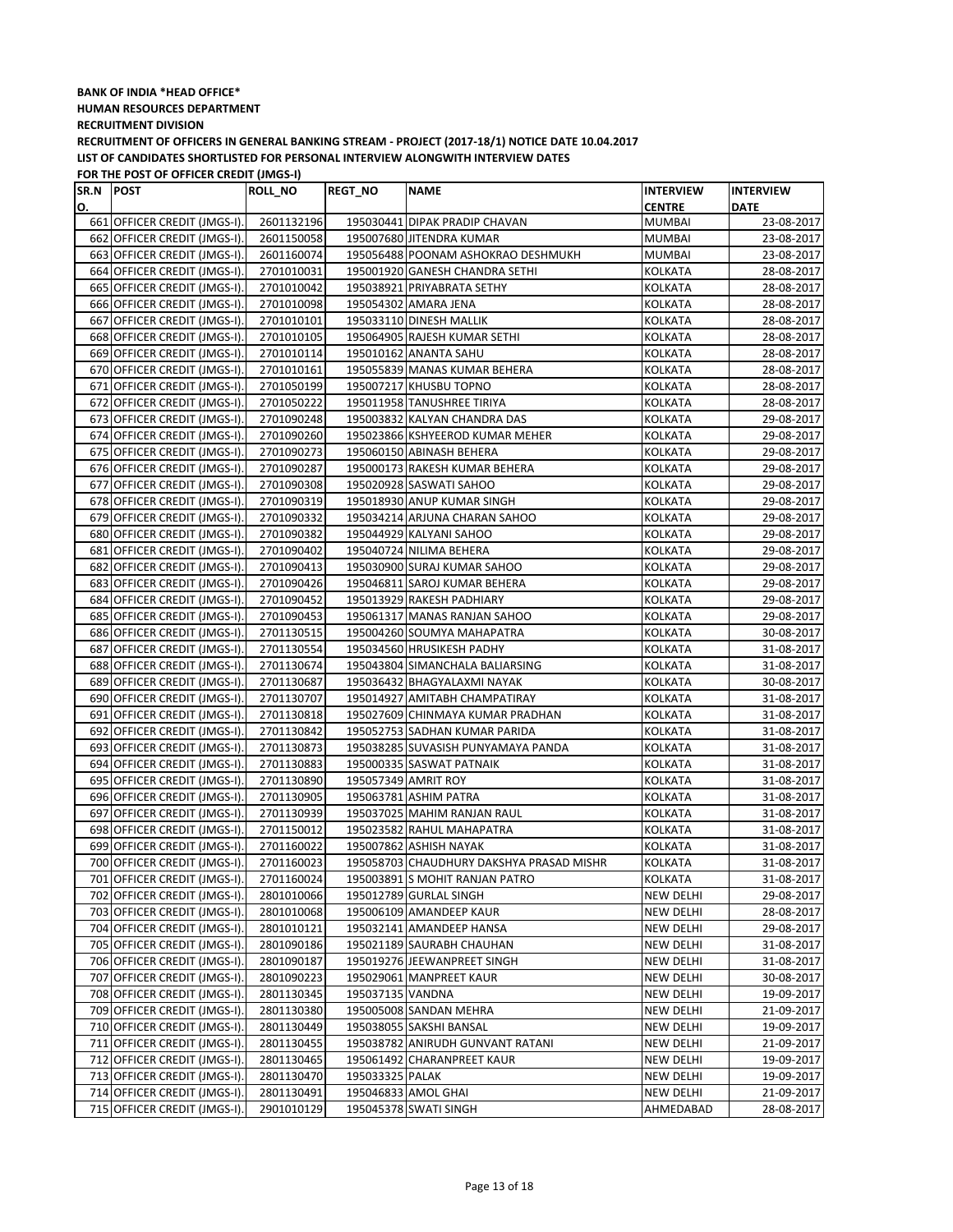### **BANK OF INDIA \*HEAD OFFICE\* HUMAN RESOURCES DEPARTMENT RECRUITMENT DIVISION RECRUITMENT OF OFFICERS IN GENERAL BANKING STREAM - PROJECT (2017-18/1) NOTICE DATE 10.04.2017**

**LIST OF CANDIDATES SHORTLISTED FOR PERSONAL INTERVIEW ALONGWITH INTERVIEW DATES**

| SR.N | <b>POST</b>                  | <b>ROLL_NO</b> | <b>REGT_NO</b>   | <b>NAME</b>                   | <b>INTERVIEW</b> | <b>INTERVIEW</b> |
|------|------------------------------|----------------|------------------|-------------------------------|------------------|------------------|
| О.   |                              |                |                  |                               | <b>CENTRE</b>    | <b>DATE</b>      |
|      | 716 OFFICER CREDIT (JMGS-I). | 2901010139     |                  | 195050215 JITENDRA VERMA      | AHMEDABAD        | 28-08-2017       |
|      | 717 OFFICER CREDIT (JMGS-I). | 2901010226     |                  | 195018488 POOJA SANWARIA      | AHMEDABAD        | 28-08-2017       |
|      | 718 OFFICER CREDIT (JMGS-I). | 2901010236     |                  | 195023487 MONIKA TANWAR       | AHMEDABAD        | 28-08-2017       |
|      | 719 OFFICER CREDIT (JMGS-I). | 2901010240     |                  | 195001311 RAKESH KUMAR JAYANT | AHMEDABAD        | 28-08-2017       |
|      | 720 OFFICER CREDIT (JMGS-I). | 2901050283     |                  | 195013051 VIRENDRA MEENA      | AHMEDABAD        | 28-08-2017       |
|      | 721 OFFICER CREDIT (JMGS-I). | 2901050308     |                  | 195026717 KAVITA MEENA        | AHMEDABAD        | 28-08-2017       |
| 722  | OFFICER CREDIT (JMGS-I).     | 2901050330     |                  | 195037667 PRAKASH MEENA       | AHMEDABAD        | 28-08-2017       |
|      | 723 OFFICER CREDIT (JMGS-I). | 2901050339     |                  | 195015755 ARVIND MEENA        | AHMEDABAD        | 28-08-2017       |
|      | 724 OFFICER CREDIT (JMGS-I). | 2901050353     |                  | 195020678 SURENDRA SINGH      | AHMEDABAD        | 28-08-2017       |
|      | 725 OFFICER CREDIT (JMGS-I). | 2901050364     |                  | 195018734 JAYESH MEENA        | AHMEDABAD        | 28-08-2017       |
|      | 726 OFFICER CREDIT (JMGS-I). | 2901090399     |                  | 195067547 POOJA SONI          | AHMEDABAD        | 29-08-2017       |
|      | 727 OFFICER CREDIT (JMGS-I). | 2901090411     |                  | 195051395 ROHIT KUMAR SOLANKI | AHMEDABAD        | 29-08-2017       |
|      | 728 OFFICER CREDIT (JMGS-I). | 2901090416     | 195048438 VINAY  |                               | AHMEDABAD        | 29-08-2017       |
|      | 729 OFFICER CREDIT (JMGS-I). | 2901090427     |                  | 195012851 MANISH JANGIR       | AHMEDABAD        | 29-08-2017       |
|      | 730 OFFICER CREDIT (JMGS-I). | 2901090428     |                  | 195011105 RATNESH KUMAR       | AHMEDABAD        | 29-08-2017       |
|      | 731 OFFICER CREDIT (JMGS-I). | 2901090430     |                  | 195013893 HARISH KUMAR        | AHMEDABAD        | 29-08-2017       |
|      | 732 OFFICER CREDIT (JMGS-I). | 2901090438     |                  | 195063827 SARWAN KUMAR JANGIR | AHMEDABAD        | 29-08-2017       |
|      | 733 OFFICER CREDIT (JMGS-I). | 2901090452     |                  | 195001450 MANOJ KUMAR KUMAWAT | AHMEDABAD        | 29-08-2017       |
|      | 734 OFFICER CREDIT (JMGS-I). | 2901090453     |                  | 195017736 VIVEK KUMAR CHHIPA  | AHMEDABAD        | 30-08-2017       |
|      | 735 OFFICER CREDIT (JMGS-I). | 2901090459     |                  | 195065290 SANJAY KHAN         | AHMEDABAD        | 30-08-2017       |
|      | 736 OFFICER CREDIT (JMGS-I). | 2901090495     | 195069388 SARITA |                               | AHMEDABAD        | 29-08-2017       |
|      | 737 OFFICER CREDIT (JMGS-I). | 2901090527     |                  | 195013630 GAURAV TAUNK        | AHMEDABAD        | 30-08-2017       |
|      | 738 OFFICER CREDIT (JMGS-I). | 2901090534     | 195054174 GANESH |                               | AHMEDABAD        | 30-08-2017       |
|      | 739 OFFICER CREDIT (JMGS-I). | 2901090559     |                  | 195066793 ANKITA JANGIR       | AHMEDABAD        | 29-08-2017       |
|      | 740 OFFICER CREDIT (JMGS-I). | 2901090642     |                  | 195041366 RAMAVTAR SAINI      | AHMEDABAD        | 30-08-2017       |
|      | 741 OFFICER CREDIT (JMGS-I). | 2901090699     |                  | 195026326 MANJU BAGRECHA      | AHMEDABAD        | 29-08-2017       |
|      | 742 OFFICER CREDIT (JMGS-I). | 2901090701     |                  | 195027195 KUMARI PINKI        | AHMEDABAD        | 29-08-2017       |
|      | 743 OFFICER CREDIT (JMGS-I). | 2901090709     |                  | 195031789 MANESH KUMARI       | AHMEDABAD        | 29-08-2017       |
|      | 744 OFFICER CREDIT (JMGS-I). | 2901090710     |                  | 195017425 KHEMRAJ OD          | AHMEDABAD        | 30-08-2017       |
|      | 745 OFFICER CREDIT (JMGS-I). | 2901090711     |                  | 195038470 SANJANA FIRODA      | AHMEDABAD        | 29-08-2017       |
|      | 746 OFFICER CREDIT (JMGS-I). | 2901090717     |                  | 195046142 MITESH YADAV        | AHMEDABAD        | 30-08-2017       |
| 747  | OFFICER CREDIT (JMGS-I).     | 2901090737     |                  | 195038070 ABHISHEK SONI       | AHMEDABAD        | 30-08-2017       |
|      | 748 OFFICER CREDIT (JMGS-I). | 2901090740     |                  | 195001539 VIKAS SONI          | AHMEDABAD        | 30-08-2017       |
|      | 749 OFFICER CREDIT (JMGS-I). | 2901090803     |                  | 195021636 ANKITA SONI         | AHMEDABAD        | 29-08-2017       |
|      | 750 OFFICER CREDIT (JMGS-I). | 2901090812     |                  | 195028894 VIJAY KUMAR MAHALA  | AHMEDABAD        | 30-08-2017       |
|      | 751 OFFICER CREDIT (JMGS-I). | 2901090813     |                  | 195052584 SUNIL KUMAR DHAKA   | AHMEDABAD        | 30-08-2017       |
|      | 752 OFFICER CREDIT (JMGS-I). | 2901130839     |                  | 195056865 CHITRALEKHA PARMAR  | AHMEDABAD        | 12-09-2017       |
|      | 753 OFFICER CREDIT (JMGS-I). | 2901130881     |                  | 195048876 SWATI JAIN          | AHMEDABAD        | 12-09-2017       |
|      | 754 OFFICER CREDIT (JMGS-I). | 2901130902     |                  | 195054166 KULDEEP CHOPRA      | AHMEDABAD        | 11-09-2017       |
|      | 755 OFFICER CREDIT (JMGS-I). | 2901130926     |                  | 195049327 KAUMUDI SHARMA      | AHMEDABAD        | 12-09-2017       |
|      | 756 OFFICER CREDIT (JMGS-I). | 2901130957     |                  | 195026649 ARPIT AIRUN         | AHMEDABAD        | 11-09-2017       |
|      | 757 OFFICER CREDIT (JMGS-I). | 2901130979     |                  | 195035430 ALOK TIWARI         | AHMEDABAD        | 12-09-2017       |
|      | 758 OFFICER CREDIT (JMGS-I). | 2901131036     |                  | 195053408 SANJANA SHARMA      | AHMEDABAD        | 12-09-2017       |
|      | 759 OFFICER CREDIT (JMGS-I). | 2901131060     |                  | 195033380 VISHAKHA ARORA      | AHMEDABAD        | 12-09-2017       |
|      | 760 OFFICER CREDIT (JMGS-I). | 2901131069     |                  | 195042744 BHANU MISHRA        | AHMEDABAD        | 12-09-2017       |
|      | 761 OFFICER CREDIT (JMGS-I). | 2901131083     |                  | 195052075 AJAY SHARMA         | AHMEDABAD        | 12-09-2017       |
|      | 762 OFFICER CREDIT (JMGS-I). | 2901131116     |                  | 195058524 RENU SHARMA         | AHMEDABAD        | 12-09-2017       |
|      | 763 OFFICER CREDIT (JMGS-I). | 2901131118     |                  | 195001877 SAKSHI JAIN         | AHMEDABAD        | 12-09-2017       |
|      | 764 OFFICER CREDIT (JMGS-I). | 2901131119     |                  | 195056661 RAHUL JAIN          | AHMEDABAD        | 12-09-2017       |
|      | 765 OFFICER CREDIT (JMGS-I). | 2901131130     |                  | 195060272 TULIKA MISHRA       | AHMEDABAD        | 12-09-2017       |
|      | 766 OFFICER CREDIT (JMGS-I). | 2901131131     |                  | 195046427 SUBHAM JAIN         | AHMEDABAD        | 12-09-2017       |
|      | 767 OFFICER CREDIT (JMGS-I). | 2901131139     |                  | 195003450 KUNAL AGRAWAL       | AHMEDABAD        | 12-09-2017       |
|      | 768 OFFICER CREDIT (JMGS-I). | 2901131145     |                  | 195026639 KRITIKA GANERIWAL   | AHMEDABAD        | 12-09-2017       |
|      | 769 OFFICER CREDIT (JMGS-I). | 2901131154     |                  | 195060210 VIKAS GUPTA         | AHMEDABAD        | 12-09-2017       |
|      | 770 OFFICER CREDIT (JMGS-I). | 2901131170     |                  | 195054172 RAMESH KUMAR SHARMA | AHMEDABAD        | 12-09-2017       |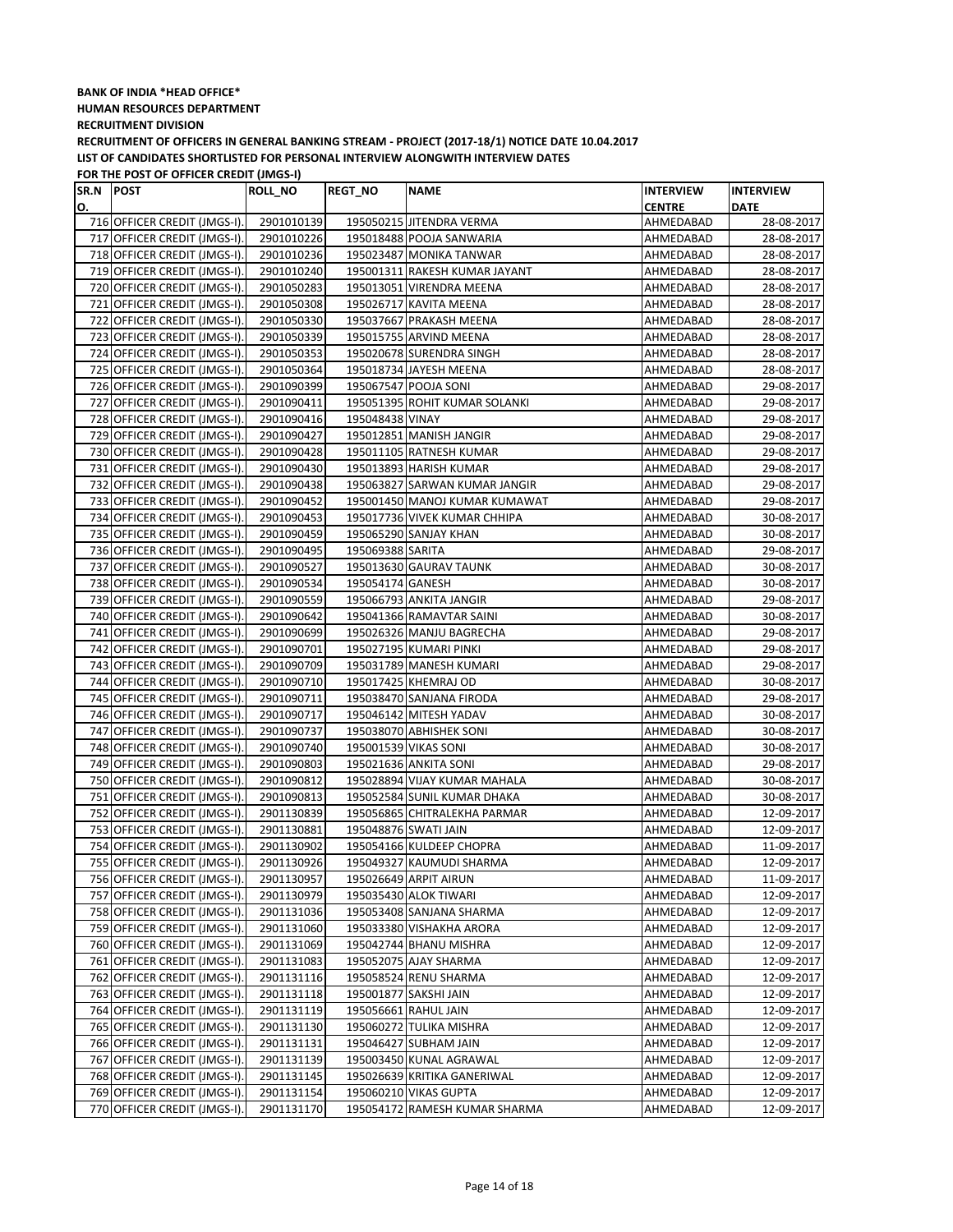| SR.N POST |                              | <b>ROLL_NO</b> | <b>REGT_NO</b>       | <b>NAME</b>                             | <b>INTERVIEW</b> | <b>INTERVIEW</b> |
|-----------|------------------------------|----------------|----------------------|-----------------------------------------|------------------|------------------|
| О.        |                              |                |                      |                                         | <b>CENTRE</b>    | <b>DATE</b>      |
|           | 771 OFFICER CREDIT (JMGS-I). | 2901131200     |                      | 195020910 AWADESH KUMAR PANDIT          | AHMEDABAD        | 12-09-2017       |
|           | 772 OFFICER CREDIT (JMGS-I). | 2901131232     |                      | 195046625 GARIMA CHOUDHARY              | AHMEDABAD        | 12-09-2017       |
|           | 773 OFFICER CREDIT (JMGS-I). | 2901131236     |                      | 195028324 DHEERAJ JAIN                  | AHMEDABAD        | 12-09-2017       |
|           | 774 OFFICER CREDIT (JMGS-I). | 2901131241     |                      | 195027302 SYEDA SHAZIYA NAZ             | AHMEDABAD        | 12-09-2017       |
|           | 775 OFFICER CREDIT (JMGS-I). | 2901131262     |                      | 195026263 ABHISHEK SHARMA               | AHMEDABAD        | 12-09-2017       |
|           | 776 OFFICER CREDIT (JMGS-I). | 2901131280     |                      | 195054097 ABHILASH PAREEK               | AHMEDABAD        | 12-09-2017       |
|           | 777 OFFICER CREDIT (JMGS-I). | 2901131325     |                      | 195054059 SHUBHAM GUPTA                 | AHMEDABAD        | 11-09-2017       |
|           | 778 OFFICER CREDIT (JMGS-I). | 2901131327     |                      | 195029723 NIRMAL ACHARYA                | AHMEDABAD        | 11-09-2017       |
|           | 779 OFFICER CREDIT (JMGS-I). | 2901131332     |                      | 195036027 YATINDRA BANSAL               | AHMEDABAD        | 11-09-2017       |
|           | 780 OFFICER CREDIT (JMGS-I). | 2901131341     |                      | 195035403 ABHISHEK VYAS                 | AHMEDABAD        | 11-09-2017       |
|           | 781 OFFICER CREDIT (JMGS-I). | 2901131346     | 195050239 ITI ANGIRA |                                         | AHMEDABAD        | 12-09-2017       |
|           | 782 OFFICER CREDIT (JMGS-I). | 2901131350     |                      | 195032019 PAYAL RAJAWAT                 | AHMEDABAD        | 12-09-2017       |
|           | 783 OFFICER CREDIT (JMGS-I). | 2901131360     |                      | 195057254 NIKITA MAHESHWARI             | AHMEDABAD        | 11-09-2017       |
|           | 784 OFFICER CREDIT (JMGS-I). | 2901131408     |                      | 195059239 AKANKSHA JAIN                 | AHMEDABAD        | 11-09-2017       |
|           | 785 OFFICER CREDIT (JMGS-I). | 2901131415     |                      | 195051434 RAHUL PAREEK                  | AHMEDABAD        | 11-09-2017       |
|           | 786 OFFICER CREDIT (JMGS-I). | 2901131431     |                      | 195018425 GOVIND AGARWAL                | AHMEDABAD        | 11-09-2017       |
|           | 787 OFFICER CREDIT (JMGS-I). | 2901131440     |                      | 195068175 LALIT KUMAR SHARMA            | AHMEDABAD        | 11-09-2017       |
|           | 788 OFFICER CREDIT (JMGS-I). | 2901131495     |                      | 195005109 MANISH KUMAR SHARMA           | AHMEDABAD        | 11-09-2017       |
|           | 789 OFFICER CREDIT (JMGS-I). | 2901131508     |                      | 195042433 ARUN GUPTA                    | AHMEDABAD        | 11-09-2017       |
|           | 790 OFFICER CREDIT (JMGS-I). | 2901131533     | 195043355 TRIPURA    |                                         | AHMEDABAD        | 11-09-2017       |
|           | 791 OFFICER CREDIT (JMGS-I). | 2901131545     |                      | 195013217 AMISH SHARMA                  | AHMEDABAD        | 11-09-2017       |
|           | 792 OFFICER CREDIT (JMGS-I). | 2901131547     |                      | 195047649 ANKITA JAIN                   | AHMEDABAD        | 11-09-2017       |
|           | 793 OFFICER CREDIT (JMGS-I). | 2901131572     |                      | 195060048 PAWAN DAGA                    | AHMEDABAD        | 11-09-2017       |
|           | 794 OFFICER CREDIT (JMGS-I). | 2901131589     |                      | 195059172 SAKSHI AGARWAL                | AHMEDABAD        | 11-09-2017       |
|           | 795 OFFICER CREDIT (JMGS-I). | 2901131610     | 195053571 AKSHATA    |                                         | AHMEDABAD        | 11-09-2017       |
|           | 796 OFFICER CREDIT (JMGS-I). | 2901131615     |                      | 195035286 MAHENDRA KUMAR JANGIR         | AHMEDABAD        | 11-09-2017       |
|           | 797 OFFICER CREDIT (JMGS-I). | 2901131666     |                      | 195037786 KESHAV PAREEK                 | AHMEDABAD        | 11-09-2017       |
|           | 798 OFFICER CREDIT (JMGS-I). | 2901131686     |                      | 195030903 SOURABH DOSHI                 | AHMEDABAD        | 11-09-2017       |
|           | 799 OFFICER CREDIT (JMGS-I). | 2901131694     |                      | 195001959 SHIVANGI OJHA                 | AHMEDABAD        | 11-09-2017       |
|           | 800 OFFICER CREDIT (JMGS-I). | 2901131723     |                      | 195066740 JOMON JOSE                    | AHMEDABAD        | 11-09-2017       |
|           | 801 OFFICER CREDIT (JMGS-I). | 2901131728     |                      | 195067303 AKANKSHA TANDON               | AHMEDABAD        | 11-09-2017       |
|           | 802 OFFICER CREDIT (JMGS-I). | 2901150015     |                      | 195011874 PUROHIT RUPESH PRAKASHCHANDRA | AHMEDABAD        | 12-09-2017       |
|           | 803 OFFICER CREDIT (JMGS-I). | 2901160003     |                      | 195009525 VISHNU AGRAWAL                | AHMEDABAD        | 12-09-2017       |
|           | 804 OFFICER CREDIT (JMGS-I). | 3001010032     |                      | 195033413 RAJASEKARAN S                 | CHENNAI          | 28-08-2017       |
|           | 805 OFFICER CREDIT (JMGS-I). | 3001010075     | 195002196 SUDHA S    |                                         | <b>CHENNAI</b>   | 28-08-2017       |
|           | 806 OFFICER CREDIT (JMGS-I). | 3001010092     |                      | 195031992 AVUDAI NAYAGAM S              | CHENNAI          | 28-08-2017       |
|           | 807 OFFICER CREDIT (JMGS-I). | 3001010132     |                      | 195030618 SHANMUGAPRIYA N               | <b>CHENNAI</b>   | 28-08-2017       |
|           | 808 OFFICER CREDIT (JMGS-I). | 3001010133     |                      | 195040554 HARISH KUMAR R                | CHENNAI          | 28-08-2017       |
|           | 809 OFFICER CREDIT (JMGS-I). | 3001010136     | 195011897 JEEVA V    |                                         | CHENNAI          | 28-08-2017       |
|           | 810 OFFICER CREDIT (JMGS-I). | 3001010138     |                      | 195047002 RAJMOHAN R                    | CHENNAI          | 28-08-2017       |
|           | 811 OFFICER CREDIT (JMGS-I). | 3001010156     |                      | 195048418 SANKARA NARAYANA MOORTHY S    | CHENNAI          | 28-08-2017       |
|           | 812 OFFICER CREDIT (JMGS-I). | 3001010273     |                      | 195026445 RAM PRASAD PANJU              | CHENNAI          | 28-08-2017       |
|           | 813 OFFICER CREDIT (JMGS-I). | 3001010281     |                      | 195015601 SAKTHIVEL CHANDRAN            | CHENNAI          | 28-08-2017       |
|           | 814 OFFICER CREDIT (JMGS-I). | 3001050302     |                      | 195036426 PHRANGKUPAR WANKHAR           | CHENNAI          | 29-08-2017       |
|           | 815 OFFICER CREDIT (JMGS-I). | 3001050314     |                      | 195032275 PAMSHANG RUNGSUNG             | CHENNAI          | 29-08-2017       |
|           | 816 OFFICER CREDIT (JMGS-I). | 3001090005     |                      | 195010781 ILANGOVAN V                   | CHENNAI          | 11-09-2017       |
|           | 817 OFFICER CREDIT (JMGS-I). | 3001090322     |                      | 195061009 NEERAJA SIDDHAGANI            | CHENNAI          | 30-08-2017       |
|           | 818 OFFICER CREDIT (JMGS-I). | 3001090362     |                      | 195019253 SAROJ KUMAR HATI              | CHENNAI          | 11-09-2017       |
|           | 819 OFFICER CREDIT (JMGS-I). | 3001090388     |                      | 195046813 NAVEEN KUMAR                  | CHENNAI          | 11-09-2017       |
|           | 820 OFFICER CREDIT (JMGS-I). | 3001090403     |                      | 195068827 MOHAMED SALEEM R              | CHENNAI          | 11-09-2017       |
| 821       | OFFICER CREDIT (JMGS-I).     | 3001090414     |                      | 195037240 MIHIR KHATOI                  | CHENNAI          | 11-09-2017       |
|           | 822 OFFICER CREDIT (JMGS-I). | 3001090443     |                      | 195025939 SARANYA VELUSAMY              | CHENNAI          | 30-08-2017       |
|           | 823 OFFICER CREDIT (JMGS-I). | 3001090461     |                      | 195001426 VENKATACHALAM P               | CHENNAI          | 11-09-2017       |
|           | 824 OFFICER CREDIT (JMGS-I). | 3001090512     |                      | 195042051 R MASANAM                     | CHENNAI          | 11-09-2017       |
|           | 825 OFFICER CREDIT (JMGS-I). | 3001090570     |                      | 195059447 S P SUBHA VIGNESH             | CHENNAI          | 11-09-2017       |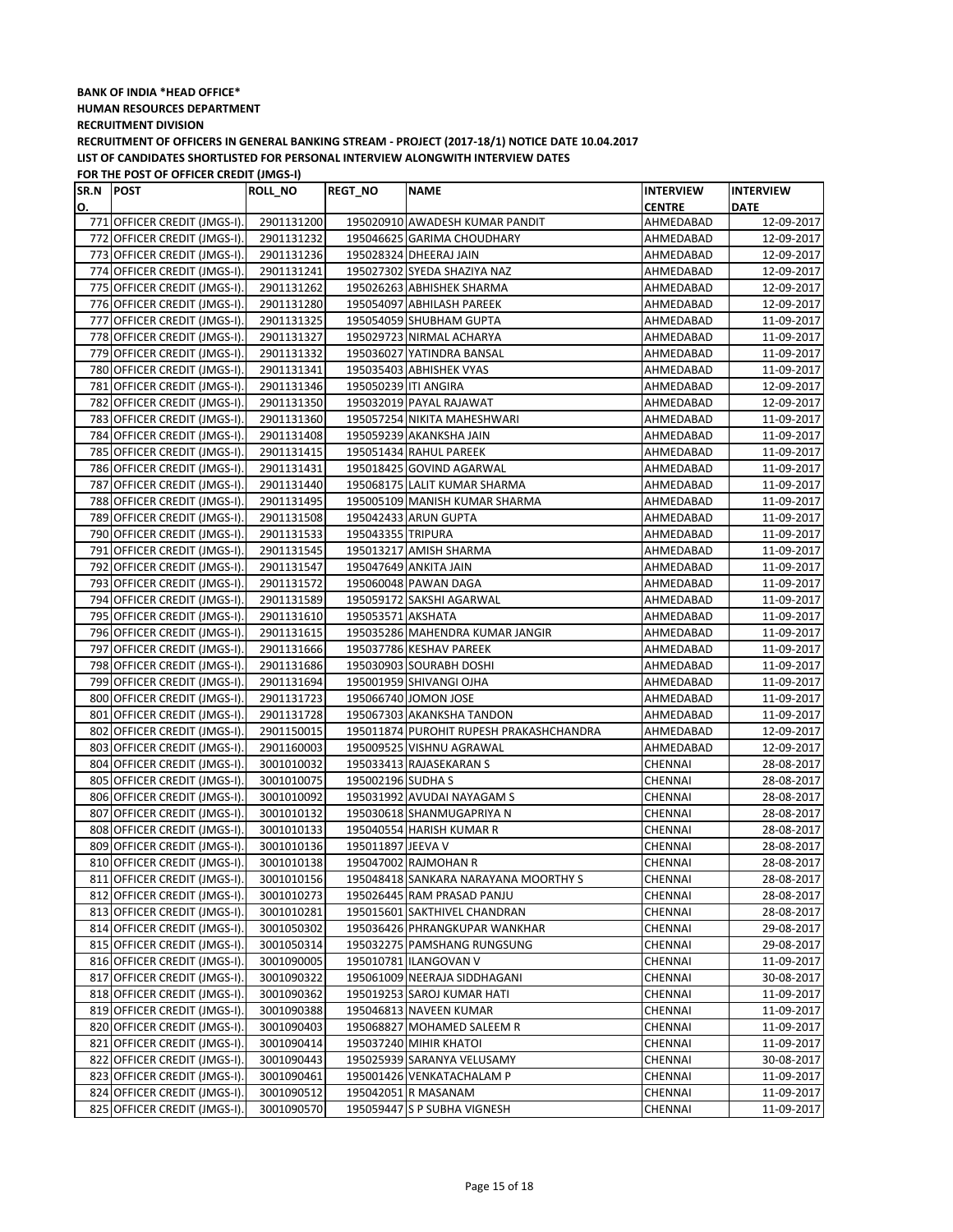| SR.N POST |                              | <b>ROLL_NO</b> | <b>REGT_NO</b>      | <b>NAME</b>                              | <b>INTERVIEW</b> | <b>INTERVIEW</b> |
|-----------|------------------------------|----------------|---------------------|------------------------------------------|------------------|------------------|
| О.        |                              |                |                     |                                          | <b>CENTRE</b>    | <b>DATE</b>      |
|           | 826 OFFICER CREDIT (JMGS-I). | 3001090590     | 195007700 SUVATHI A |                                          | CHENNAI          | 30-08-2017       |
|           | 827 OFFICER CREDIT (JMGS-I). | 3001090662     |                     | 195037124 SRIVIDHYA MURUGAN              | CHENNAI          | 30-08-2017       |
|           | 828 OFFICER CREDIT (JMGS-I). | 3001090683     |                     | 195060158 A SARBESWARA PATRA             | CHENNAI          | 11-09-2017       |
|           | 829 OFFICER CREDIT (JMGS-I). | 3001130723     |                     | 195034599 BALAAUDITYA KONDAVETI          | CHENNAI          | 12-09-2017       |
|           | 830 OFFICER CREDIT (JMGS-I). | 3001130739     |                     | 195014899 NATARAJ P V                    | CHENNAI          | 12-09-2017       |
|           | 831 OFFICER CREDIT (JMGS-I). | 3001130825     |                     | 195035840 KRISHNA PRASAD KODOTH          | CHENNAI          | 12-09-2017       |
|           | 832 OFFICER CREDIT (JMGS-I). | 3001130835     |                     | 195062848 JONNY KUMAR                    | NEW DELHI        | 19-09-2017       |
|           | 833 OFFICER CREDIT (JMGS-I). | 3101010136     |                     | 195022765 SANGEETHA C                    | CHENNAI          | 28-08-2017       |
|           | 834 OFFICER CREDIT (JMGS-I). | 3101050159     |                     | 195033661 SUGANYA GANDHI C               | CHENNAI          | 29-08-2017       |
|           | 835 OFFICER CREDIT (JMGS-I). | 3101090309     |                     | 195003772 DAVID CLINTON K                | CHENNAI          | 11-09-2017       |
|           | 836 OFFICER CREDIT (JMGS-I). | 3101090312     |                     | 195057282 DHANYA BHARATHI A              | CHENNAI          | 30-08-2017       |
|           | 837 OFFICER CREDIT (JMGS-I). | 3101090379     |                     | 195017718 VISHNU M S                     | CHENNAI          | 11-09-2017       |
|           | 838 OFFICER CREDIT (JMGS-I). | 3101090435     |                     | 195001826 PONNARASU LOGANATHAN           | CHENNAI          | 11-09-2017       |
|           | 839 OFFICER CREDIT (JMGS-I). | 3101130479     |                     | 195000463 KARTHICK CHANDRAKUMARAN        | CHENNAI          | 11-09-2017       |
|           | 840 OFFICER CREDIT (JMGS-I). | 3101130488     |                     | 195047185 ASWATHI RAMGOPAL MENON         | CHENNAI          | 12-09-2017       |
|           | 841 OFFICER CREDIT (JMGS-I). | 3101130508     | 195058490 SRUTHY M  |                                          | CHENNAI          | 12-09-2017       |
|           | 842 OFFICER CREDIT (JMGS-I). | 3101130548     | 195054435 KARTHIK G |                                          | CHENNAI          | 11-09-2017       |
|           | 843 OFFICER CREDIT (JMGS-I). | 3201010115     |                     | 195015022 DINESHSUNDARAM S               | CHENNAI          | 28-08-2017       |
|           | 844 OFFICER CREDIT (JMGS-I). | 3201050150     |                     | 195048445 B LENIN RAJ MOHAN              | CHENNAI          | 29-08-2017       |
|           | 845 OFFICER CREDIT (JMGS-I). | 3201090159     |                     | 195040071 SATHESHWARAN M                 | CHENNAI          | 11-09-2017       |
|           | 846 OFFICER CREDIT (JMGS-I). | 3201090231     |                     | 195048865 VIJAYAN G J                    | CHENNAI          | 11-09-2017       |
|           | 847 OFFICER CREDIT (JMGS-I). | 3201090232     |                     | 195034772 KARTHIKEYAN THANGARAJU         | CHENNAI          | 11-09-2017       |
|           | 848 OFFICER CREDIT (JMGS-I). | 3201090252     |                     | 195049273 VENKATESH P                    | CHENNAI          | 11-09-2017       |
|           | 849 OFFICER CREDIT (JMGS-I). | 3201090291     |                     | 195026801 PONRATHIS                      | CHENNAI          | 30-08-2017       |
|           | 850 OFFICER CREDIT (JMGS-I). | 3201090324     |                     | 195042259 KALAIVANI PALANIAPPAN          | CHENNAI          | 30-08-2017       |
|           | 851 OFFICER CREDIT (JMGS-I). | 3201120004     |                     | 195016848 RAKESHBHARATHRAM BHARATHIDASAN | CHENNAI          | 11-09-2017       |
|           | 852 OFFICER CREDIT (JMGS-I). | 3201130003     | 195002248 VINOTH R  |                                          | CHENNAI          | 11-09-2017       |
|           | 853 OFFICER CREDIT (JMGS-I). | 3201130383     | 195026773 OMKHAR S  |                                          | CHENNAI          | 11-09-2017       |
|           | 854 OFFICER CREDIT (JMGS-I). | 3201130414     |                     | 195025172 PRASANNA B                     | CHENNAI          | 11-09-2017       |
|           | 855 OFFICER CREDIT (JMGS-I). | 3301010065     |                     | 195018395 YATENDRA KUMAR                 | <b>NEW DELHI</b> | 29-08-2017       |
|           | 856 OFFICER CREDIT (JMGS-I). | 3301010073     |                     | 195004525 HARSHA CHOUDHARY               | NEW DELHI        | 29-08-2017       |
|           | 857 OFFICER CREDIT (JMGS-I). | 3301010077     |                     | 195050356 HEMU PRIYA                     | <b>NEW DELHI</b> | 29-08-2017       |
|           | 858 OFFICER CREDIT (JMGS-I). | 3301010116     |                     | 195003247 NIHARIKA GAUTAM                | NEW DELHI        | 29-08-2017       |
|           | 859 OFFICER CREDIT (JMGS-I). | 3301010146     |                     | 195013808 AMIT RAWAT                     | NEW DELHI        | 29-08-2017       |
|           | 860 OFFICER CREDIT (JMGS-I). | 3301010162     |                     | 195022009 MONIKA GAUTAM                  | NEW DELHI        | 29-08-2017       |
|           | 861 OFFICER CREDIT (JMGS-I). | 3301010172     |                     | 195061061 NITIN KATHRYA                  | <b>NEW DELHI</b> | 29-08-2017       |
|           | 862 OFFICER CREDIT (JMGS-I). | 3301010180     |                     | 195053609 SACHIN RAWAT                   | <b>NEW DELHI</b> | 29-08-2017       |
|           | 863 OFFICER CREDIT (JMGS-I). | 3301010182     |                     | 195000032 SAURABH SINGH                  | <b>NEW DELHI</b> | 29-08-2017       |
|           | 864 OFFICER CREDIT (JMGS-I). | 3301010183     |                     | 195024721 SUMIT KUMAR BHARTI             | <b>NEW DELHI</b> | 29-08-2017       |
|           | 865 OFFICER CREDIT (JMGS-I). | 3301010196     |                     | 195006661 ABHIJEET BISWAS                | <b>NEW DELHI</b> | 29-08-2017       |
|           | 866 OFFICER CREDIT (JMGS-I). | 3301010201     |                     | 195065625 KUMARI PRATIMA                 | NEW DELHI        | 29-08-2017       |
|           | 867 OFFICER CREDIT (JMGS-I). | 3301010212     |                     | 195061872 POOJA ANAND                    | NEW DELHI        | 29-08-2017       |
|           | 868 OFFICER CREDIT (JMGS-I). | 3301010239     |                     | 195064725 HIMANSHU SONKER                | NEW DELHI        | 29-08-2017       |
|           | 869 OFFICER CREDIT (JMGS-I). | 3301010266     |                     | 195022165 ANUP KUMAR GAURAV              | <b>NEW DELHI</b> | 29-08-2017       |
|           | 870 OFFICER CREDIT (JMGS-I). | 3301010280     |                     | 195014253 MANISH KUMAR                   | <b>NEW DELHI</b> | 29-08-2017       |
|           | 871 OFFICER CREDIT (JMGS-I). | 3301010281     |                     | 195053957 DIVYA ALOK SANT                | NEW DELHI        | 29-08-2017       |
|           | 872 OFFICER CREDIT (JMGS-I). | 3301010297     |                     | 195038544 SAURABH ANAND                  | NEW DELHI        | 29-08-2017       |
|           | 873 OFFICER CREDIT (JMGS-I). | 3301050323     |                     | 195065301 GEETA RANA                     | NEW DELHI        | 29-08-2017       |
|           | 874 OFFICER CREDIT (JMGS-I). | 3301050332     |                     | 195069950 PAWAN KUMAR NAYAK              | NEW DELHI        | 29-08-2017       |
|           | 875 OFFICER CREDIT (JMGS-I). | 3301090344     |                     | 195059205 AHMAD AAZIB                    | NEW DELHI        | 31-08-2017       |
|           | 876 OFFICER CREDIT (JMGS-I). | 3301090350     |                     | 195030361 DEVESH KUMAR SAXENA            | NEW DELHI        | 31-08-2017       |
|           | 877 OFFICER CREDIT (JMGS-I). | 3301090356     |                     | 195032533 SUMENDRA SINGH                 | NEW DELHI        | 31-08-2017       |
|           | 878 OFFICER CREDIT (JMGS-I). | 3301090403     |                     | 195004319 ANKUR JAISWAL                  | NEW DELHI        | 31-08-2017       |
|           | 879 OFFICER CREDIT (JMGS-I). | 3301090418     |                     | 195034608 NEELAM KUMARI                  | <b>NEW DELHI</b> | 30-08-2017       |
|           | 880 OFFICER CREDIT (JMGS-I). | 3301090427     | 195031740 NAMITA    |                                          | <b>NEW DELHI</b> | 30-08-2017       |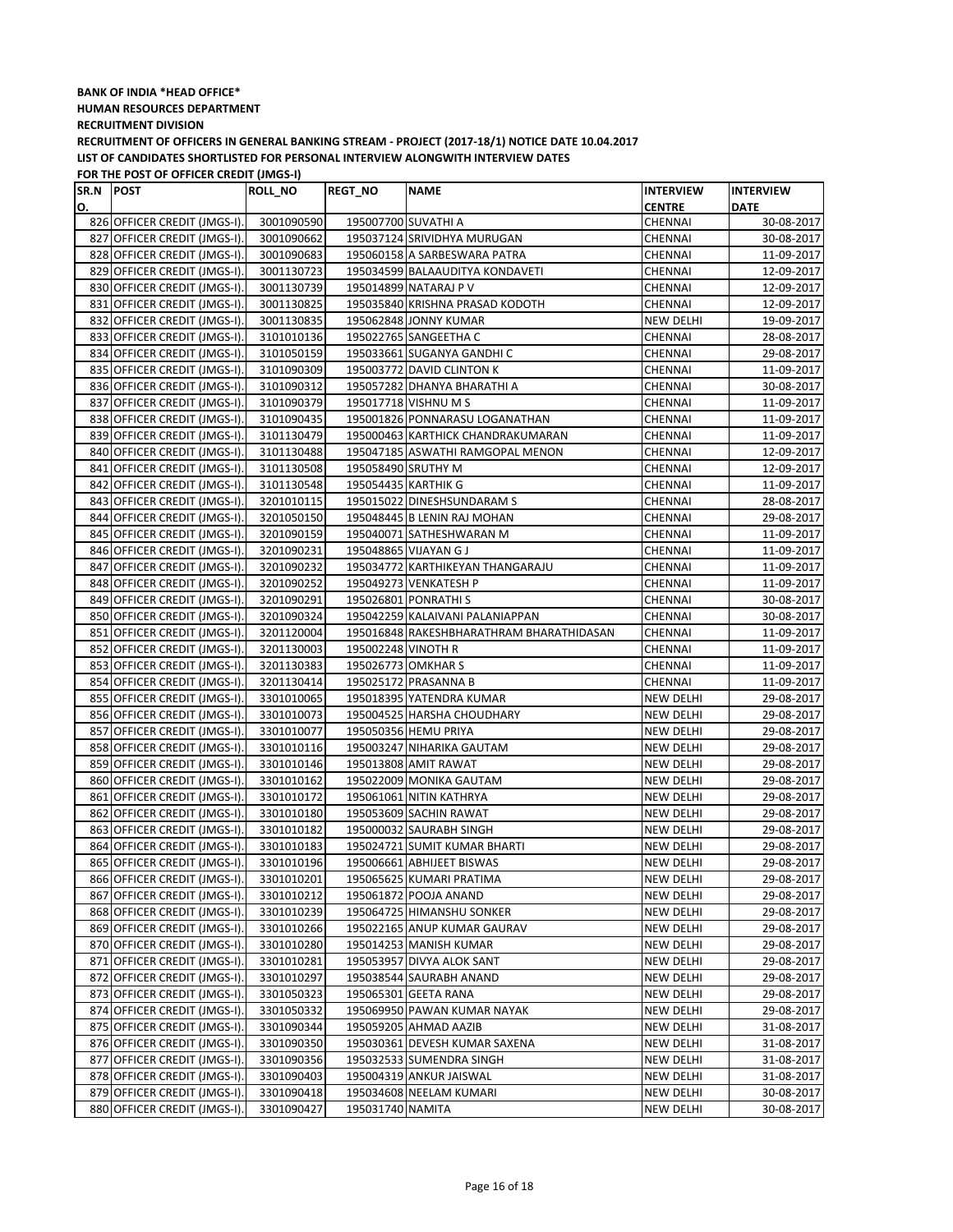| SR.N POST |                              | ROLL_NO    | <b>REGT_NO</b>        | <b>NAME</b>                          | <b>INTERVIEW</b> | <b>INTERVIEW</b> |
|-----------|------------------------------|------------|-----------------------|--------------------------------------|------------------|------------------|
| О.        |                              |            |                       |                                      | <b>CENTRE</b>    | <b>DATE</b>      |
|           | 881 OFFICER CREDIT (JMGS-I). | 3301090461 |                       | 195017654 RENU SINGH                 | NEW DELHI        | 30-08-2017       |
|           | 882 OFFICER CREDIT (JMGS-I). | 3301090473 |                       | 195024967 SHAILENDRA KUMAR MAURYA    | NEW DELHI        | 31-08-2017       |
|           | 883 OFFICER CREDIT (JMGS-I). | 3301090486 |                       | 195036270 AMAR SONI                  | <b>NEW DELHI</b> | 31-08-2017       |
|           | 884 OFFICER CREDIT (JMGS-I). | 3301090505 |                       | 195011847 RAVI RAJ RASTOGI           | NEW DELHI        | 31-08-2017       |
|           | 885 OFFICER CREDIT (JMGS-I). | 3301090506 |                       | 195027081 NILOFAR EHSAN ANSARI       | NEW DELHI        | 30-08-2017       |
|           | 886 OFFICER CREDIT (JMGS-I). | 3301090539 |                       | 195055078 GAUTAM RAJPUT              | NEW DELHI        | 31-08-2017       |
|           | 887 OFFICER CREDIT (JMGS-I). | 3301090547 |                       | 195030543 DURGA PRASAD YADAV         | <b>NEW DELHI</b> | 31-08-2017       |
|           | 888 OFFICER CREDIT (JMGS-I). | 3301090556 |                       | 195015388 SUPRIYA KUSHWAHA           | <b>NEW DELHI</b> | 30-08-2017       |
|           | 889 OFFICER CREDIT (JMGS-I). | 3301090559 |                       | 195040522 HARSHITA KATIYAR           | <b>NEW DELHI</b> | 30-08-2017       |
|           | 890 OFFICER CREDIT (JMGS-I). | 3301090561 |                       | 195009343 RAJ ISHWAR THAKUR          | NEW DELHI        | 31-08-2017       |
|           | 891 OFFICER CREDIT (JMGS-I). | 3301090587 |                       | 195043755 ANOOP PATEL                | NEW DELHI        | 31-08-2017       |
|           | 892 OFFICER CREDIT (JMGS-I). | 3301090601 |                       | 195040528 KIRTIKA KATIYAR            | <b>NEW DELHI</b> | 30-08-2017       |
|           | 893 OFFICER CREDIT (JMGS-I). | 3301090616 |                       | 195062523 SWETANK SINGH YADAV        | <b>NEW DELHI</b> | 31-08-2017       |
|           | 894 OFFICER CREDIT (JMGS-I). | 3301090623 |                       | 195038710 NEHA KUSHWAHA              | NEW DELHI        | 30-08-2017       |
|           | 895 OFFICER CREDIT (JMGS-I). | 3301090636 |                       | 195025262 MANEESH GUPTA              | <b>NEW DELHI</b> | 31-08-2017       |
|           | 896 OFFICER CREDIT (JMGS-I). | 3301090658 |                       | 195008398 NITESH KUMAR               | <b>NEW DELHI</b> | 31-08-2017       |
|           | 897 OFFICER CREDIT (JMGS-I). | 3301130709 |                       | 195032723 MOHIT SHARMA               | NEW DELHI        | 21-09-2017       |
|           | 898 OFFICER CREDIT (JMGS-I). | 3301130715 |                       | 195016382 APARNA RAI                 | NEW DELHI        | 19-09-2017       |
|           | 899 OFFICER CREDIT (JMGS-I). | 3301130747 |                       | 195025872 PRACHI KESHARI             | NEW DELHI        | 19-09-2017       |
|           | 900 OFFICER CREDIT (JMGS-I). | 3301130759 | 195059537 NEHA JAIN   |                                      | NEW DELHI        | 19-09-2017       |
|           | 901 OFFICER CREDIT (JMGS-I). | 3301130773 |                       | 195067954 SHRUTI TRIPATHI            | NEW DELHI        | 19-09-2017       |
|           | 902 OFFICER CREDIT (JMGS-I). | 3301130788 |                       | 195016828 SHREYA JAISWAL             | NEW DELHI        | 19-09-2017       |
|           | 903 OFFICER CREDIT (JMGS-I). | 3301130802 |                       | 195021888 URVASHI SEHGAL             | NEW DELHI        | 19-09-2017       |
|           | 904 OFFICER CREDIT (JMGS-I). | 3301130814 |                       | 195044742 PRIYANKA SINGH             | <b>NEW DELHI</b> | 19-09-2017       |
|           | 905 OFFICER CREDIT (JMGS-I). | 3301130823 |                       | 195003951 DEEPAK KUMAR SINGH         | <b>NEW DELHI</b> | 21-09-2017       |
|           | 906 OFFICER CREDIT (JMGS-I). | 3301130843 |                       | 195005526 BHUVNENDRA GOYAL           | <b>NEW DELHI</b> | 21-09-2017       |
|           | 907 OFFICER CREDIT (JMGS-I). | 3301130862 |                       | 195001124 SACHIN KUMAR MISHRA        | NEW DELHI        | 19-09-2017       |
|           | 908 OFFICER CREDIT (JMGS-I). | 3301130911 |                       | 195000785 TANU KHATRI                | NEW DELHI        | 19-09-2017       |
|           | 909 OFFICER CREDIT (JMGS-I). | 3301130961 | 195068492 TRIPTI BIST |                                      | NEW DELHI        | 19-09-2017       |
|           | 910 OFFICER CREDIT (JMGS-I). | 3301130973 |                       | 195012716 TULIKA BANSAL              | NEW DELHI        | 19-09-2017       |
|           | 911 OFFICER CREDIT (JMGS-I). | 3301131021 |                       | 195022664 SIDDHARTH DIXIT            | NEW DELHI        | 19-09-2017       |
|           | 912 OFFICER CREDIT (JMGS-I). | 3301131044 |                       | 195011585 AMIT SRIVASTAVA            | NEW DELHI        | 19-09-2017       |
|           | 913 OFFICER CREDIT (JMGS-I). | 3301131052 |                       | 195019672 NITESH KUMAR OJHA          | <b>NEW DELHI</b> | 19-09-2017       |
|           | 914 OFFICER CREDIT (JMGS-I). | 3301131073 |                       | 195002348 PRASHANT SINGH RAGHUBANSHI | <b>NEW DELHI</b> | 19-09-2017       |
|           | 915 OFFICER CREDIT (JMGS-I). | 3301131087 |                       | 195066946 VIPUL PATHAK               | NEW DELHI        | 19-09-2017       |
|           | 916 OFFICER CREDIT (JMGS-I). | 3301131100 |                       | 195060093 SUBHAGYA MISHRA            | <b>NEW DELHI</b> | 19-09-2017       |
|           | 917 OFFICER CREDIT (JMGS-I). | 3301131194 |                       | 195060248 SHUBHAM KESHARWANI         | <b>NEW DELHI</b> | 19-09-2017       |
|           | 918 OFFICER CREDIT (JMGS-I). | 3301131226 |                       | 195021457 MALVIKA MEHTA              | <b>NEW DELHI</b> | 19-09-2017       |
|           | 919 OFFICER CREDIT (JMGS-I). | 3301131257 |                       | 195045489 PRIYA PANDEY               | NEW DELHI        | 19-09-2017       |
|           | 920 OFFICER CREDIT (JMGS-I). | 3301131283 |                       | 195060577 SAURAV JHUNJHUNWALA        | <b>NEW DELHI</b> | 19-09-2017       |
|           | 921 OFFICER CREDIT (JMGS-I). | 3301131287 |                       | 195009527 SOMESH PANDEY              | NEW DELHI        | 19-09-2017       |
|           | 922 OFFICER CREDIT (JMGS-I). | 3401010019 |                       | 195006301 USHMITA SINGHANIA          | NEW DELHI        | 29-08-2017       |
|           | 923 OFFICER CREDIT (JMGS-I). | 3401010075 |                       | 195000352 ANKIT BANSI                | NEW DELHI        | 29-08-2017       |
|           | 924 OFFICER CREDIT (JMGS-I). | 3401050085 |                       | 195030124 PARAS BAMPAL               | NEW DELHI        | 29-08-2017       |
|           | 925 OFFICER CREDIT (JMGS-I). | 3401050088 |                       | 195052823 ABHINAV SINGH PANGTEY      | NEW DELHI        | 29-08-2017       |
|           | 926 OFFICER CREDIT (JMGS-I). | 3401090097 |                       | 195055726 SHIV KUMAR                 | NEW DELHI        | 31-08-2017       |
|           | 927 OFFICER CREDIT (JMGS-I). | 3401090136 |                       | 195046970 ABDUL SAMAD SUBHANI        | NEW DELHI        | 31-08-2017       |
|           | 928 OFFICER CREDIT (JMGS-I). | 3401130164 |                       | 195051287 ARCHIT MEHROTRA            | NEW DELHI        | 19-09-2017       |
|           | 929 OFFICER CREDIT (JMGS-I). | 3401130184 |                       | 195010314 SHEETAL SINGH NEGI         | NEW DELHI        | 19-09-2017       |
|           | 930 OFFICER CREDIT (JMGS-I). | 3401130208 |                       | 195046627 NETRA KUMARI NAGARKOTI     | NEW DELHI        | 19-09-2017       |
|           | 931 OFFICER CREDIT (JMGS-I). | 3401130222 |                       | 195065942 GIRISH CHANDRA             | NEW DELHI        | 19-09-2017       |
|           | 932 OFFICER CREDIT (JMGS-I). | 3501010025 |                       | 195025340 DEBASISH BURMAN            | <b>KOLKATA</b>   | 28-08-2017       |
|           | 933 OFFICER CREDIT (JMGS-I). | 3501010069 |                       | 195028879 VASKAR BARMAN              | KOLKATA          | 28-08-2017       |
|           | 934 OFFICER CREDIT (JMGS-I). | 3501010077 |                       | 195001300 PARTHA PRAMANICK           | KOLKATA          | 28-08-2017       |
|           | 935 OFFICER CREDIT (JMGS-I). | 3501010084 |                       | 195065934 ABHIK BISWAS               | KOLKATA          | 28-08-2017       |